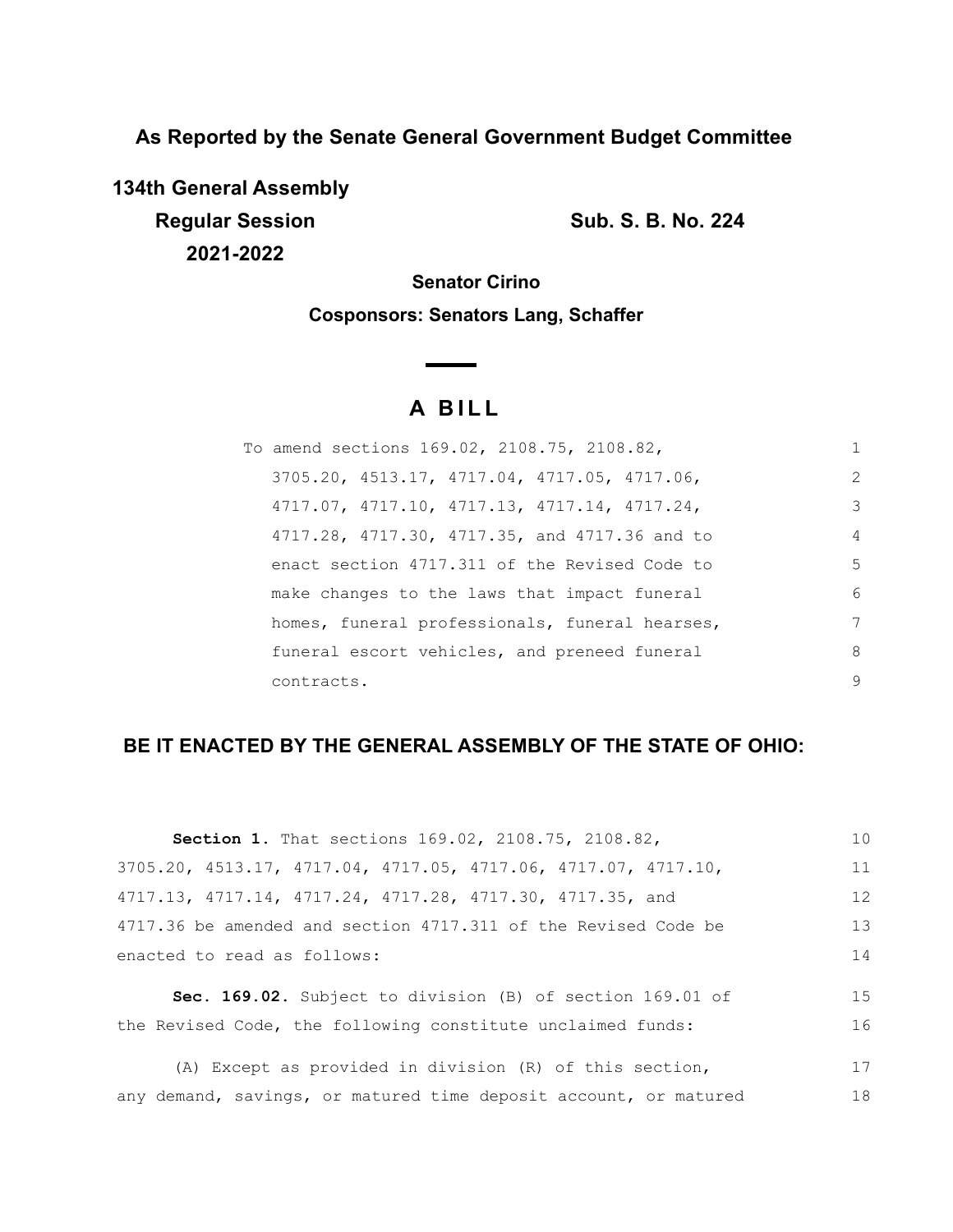## **Sub. S. B. No. 224 Page 2 Page 2 As Reported by the Senate General Government Budget Committee**

certificate of deposit, together with any interest or dividend on it, less any lawful claims, that is held or owed by a holder which is a financial organization, unclaimed for a period of five years;

(B) Any funds paid toward the purchase of withdrawable shares or other interest in a financial organization, and any interest or dividends on them, less any lawful claims, that is held or owed by a holder which is a financial organization, unclaimed for a period of five years;

(C) Except as provided in division (A) of section 3903.45 of the Revised Code, moneys held or owed by a holder, including a fraternal association, providing life insurance, including annuity or endowment coverage, unclaimed for three years after becoming payable as established from the records of such holder under any life or endowment insurance policy or annuity contract that has matured or terminated. An insurance policy, the proceeds of which are payable on the death of the insured, not matured by proof of death of the insured is deemed matured and the proceeds payable if such policy was in force when the insured attained the limiting age under the mortality table on which the reserve is based.

Moneys otherwise payable according to the records of such holder are deemed payable although the policy or contract has not been surrendered as required.

(D) Any deposit made to secure payment or any sum paid in advance for utility services of a public utility and any amount refundable from rates or charges collected by a public utility for utility services held or owed by a holder, less any lawful claims, that has remained unclaimed for one year after the termination of the services for which the deposit or advance

40 41 42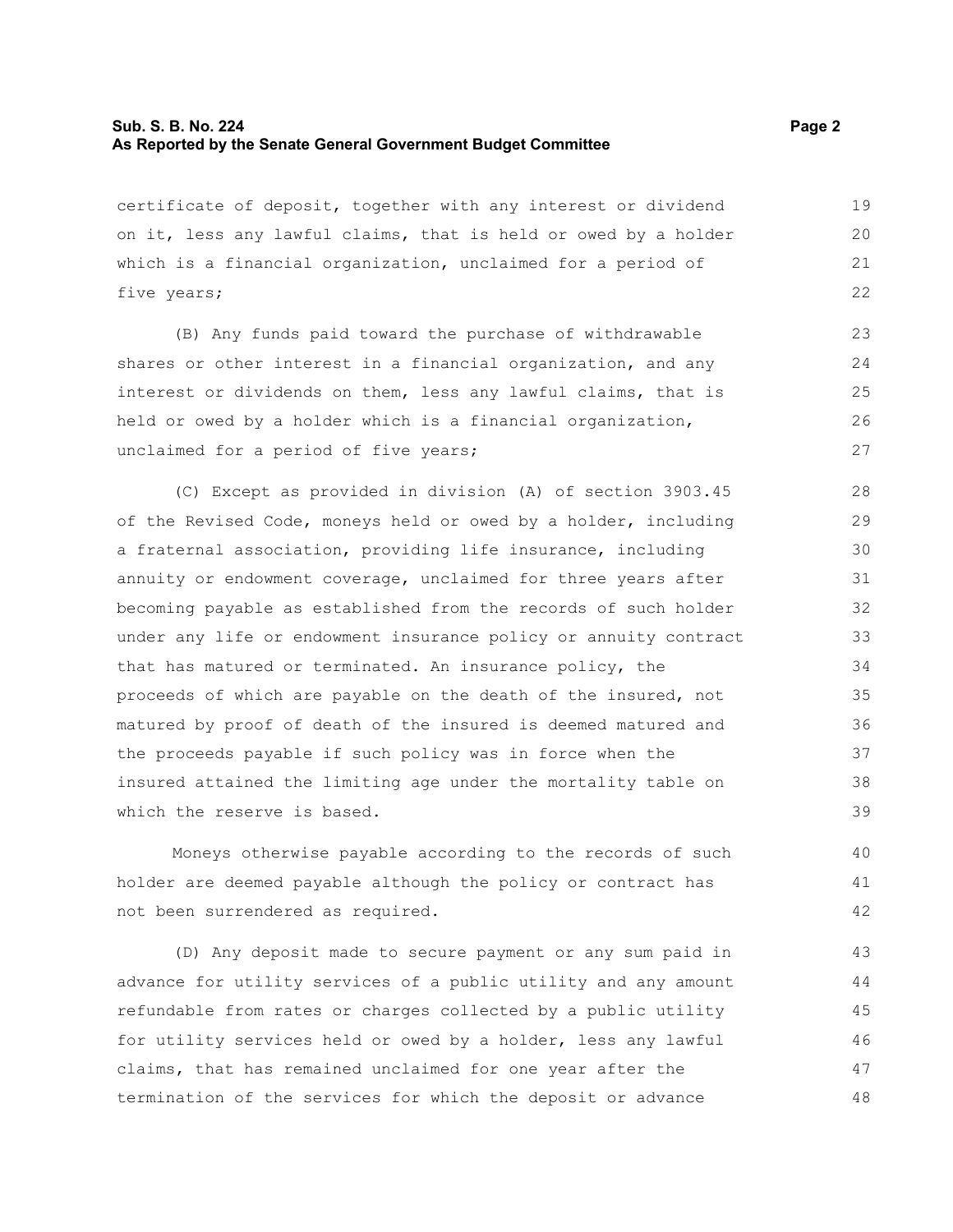# **Sub. S. B. No. 224 Page 3 As Reported by the Senate General Government Budget Committee**

payment was made or one year from the date the refund was payable, whichever is earlier;

(E) Except as provided in division (R) of this section, any certificates, securities as defined in section 1707.01 of the Revised Code, nonwithdrawable shares, other instruments evidencing ownership, or rights to them or funds paid toward the purchase of them, or any dividend, capital credit, profit, distribution, interest, or payment on principal or other sum, held or owed by a holder, including funds deposited with a fiscal agent or fiduciary for payment of them, and instruments representing an ownership interest, unclaimed for five years. Any underlying share or other intangible instrument representing an ownership interest in a business association, in which the issuer has recorded on its books the issuance of the share but has been unable to deliver the certificate to the shareholder, constitutes unclaimed funds if such underlying share is unclaimed for five years. In addition, an underlying share constitutes unclaimed funds if a dividend, distribution, or other sum payable as a result of the underlying share has remained unclaimed by the owner for five years. 51 52 53 54 55 56 57 58 59 60 61 62 63 64 65 66 67 68

This division shall not prejudice the rights of fiscal agents or fiduciaries for payment to return the items described in this division to their principals, according to the terms of an agency or fiduciary agreement, but such a return shall constitute the principal as the holder of the items and shall not interrupt the period for computing the time for which the items have remained unclaimed. 69 70 71 72 73 74 75

In the case of any such funds accruing and held or owed by a corporation under division (E) of section 1701.24 of the Revised Code, such corporation shall comply with this chapter, 76 77 78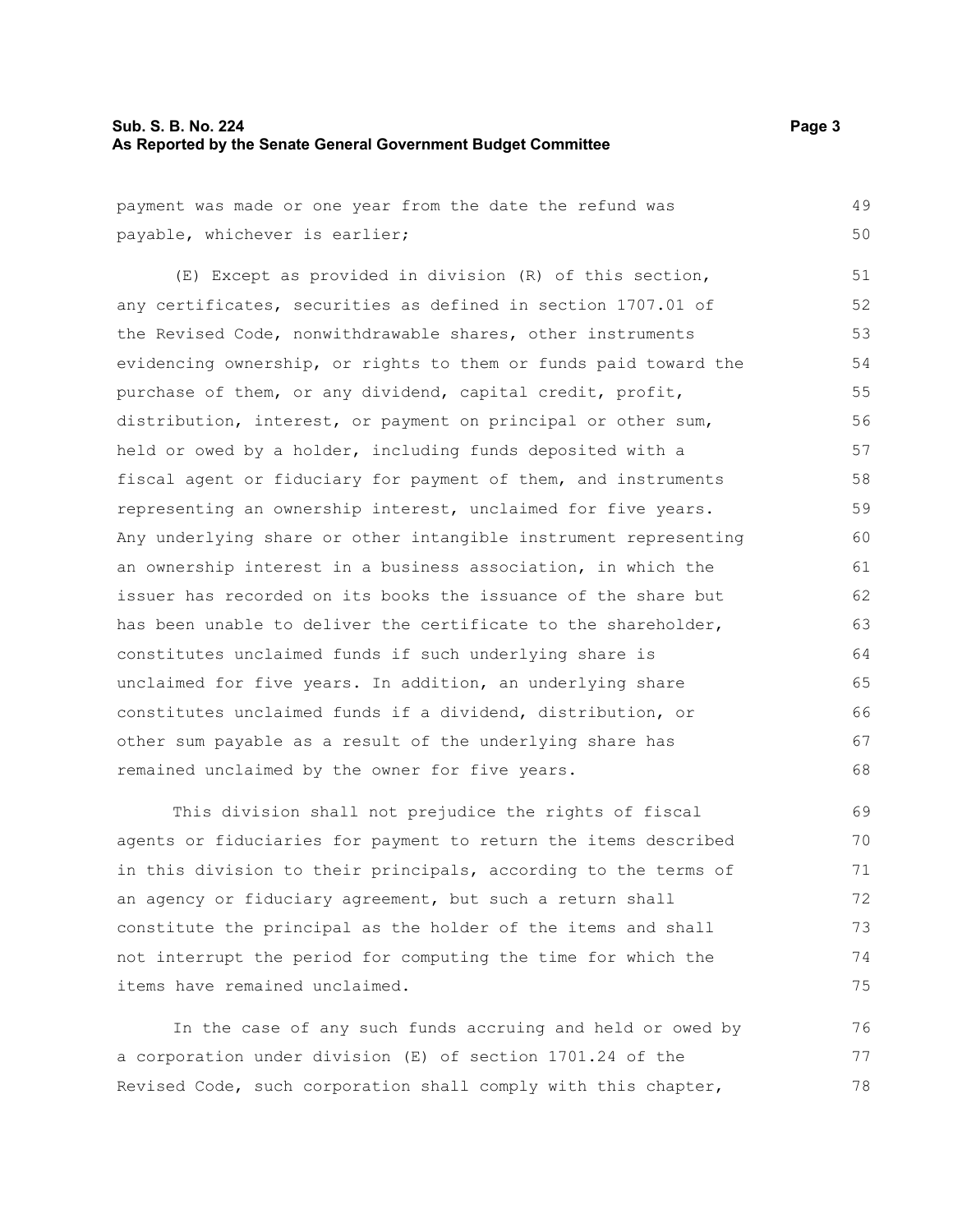# **Sub. S. B. No. 224 Page 4 Page 4 Page 4 Page 4 Page 4 Page 4 Page 4 Page 4 As Reported by the Senate General Government Budget Committee**

subject to the limitation contained in section 1701.34 of the Revised Code. The period of time for which such funds have gone unclaimed specified in section 1701.34 of the Revised Code shall be computed, with respect to dividends or distributions, commencing as of the dates when such dividends or distributions would have been payable to the shareholder had such shareholder surrendered the certificates for cancellation and exchange by the date specified in the order relating to them. 79 80 81 82 83 84 85 86

Capital credits of a cooperative which after January 1, 1972, have been allocated to members and which by agreement are expressly required to be paid if claimed after death of the owner are deemed payable, for the purpose of this chapter, fifteen years after either the termination of service by the cooperative to the owner or upon the nonactivity as provided in division (B) of section 169.01 of the Revised Code, whichever occurs later, provided that this provision does not apply if the payment is not mandatory. 87 88 89 90 91 92 93 94 95

(F) Any sum payable on certified checks or other written instruments certified or issued and representing funds held or owed by a holder, less any lawful claims, that are unclaimed for five years from the date payable or from the date of issuance if payable on demand; except that the unclaimed period for money orders that are not third party bank checks is seven years, and the unclaimed period for traveler's checks is fifteen years, from the date payable or from the date of issuance if payable on demand. 96 97 98 99 100 101 102 103 104

As used in this division, "written instruments" include, but are not limited to, certified checks, cashier's checks, bills of exchange, letters of credit, drafts, money orders, and traveler's checks. 105 106 107 108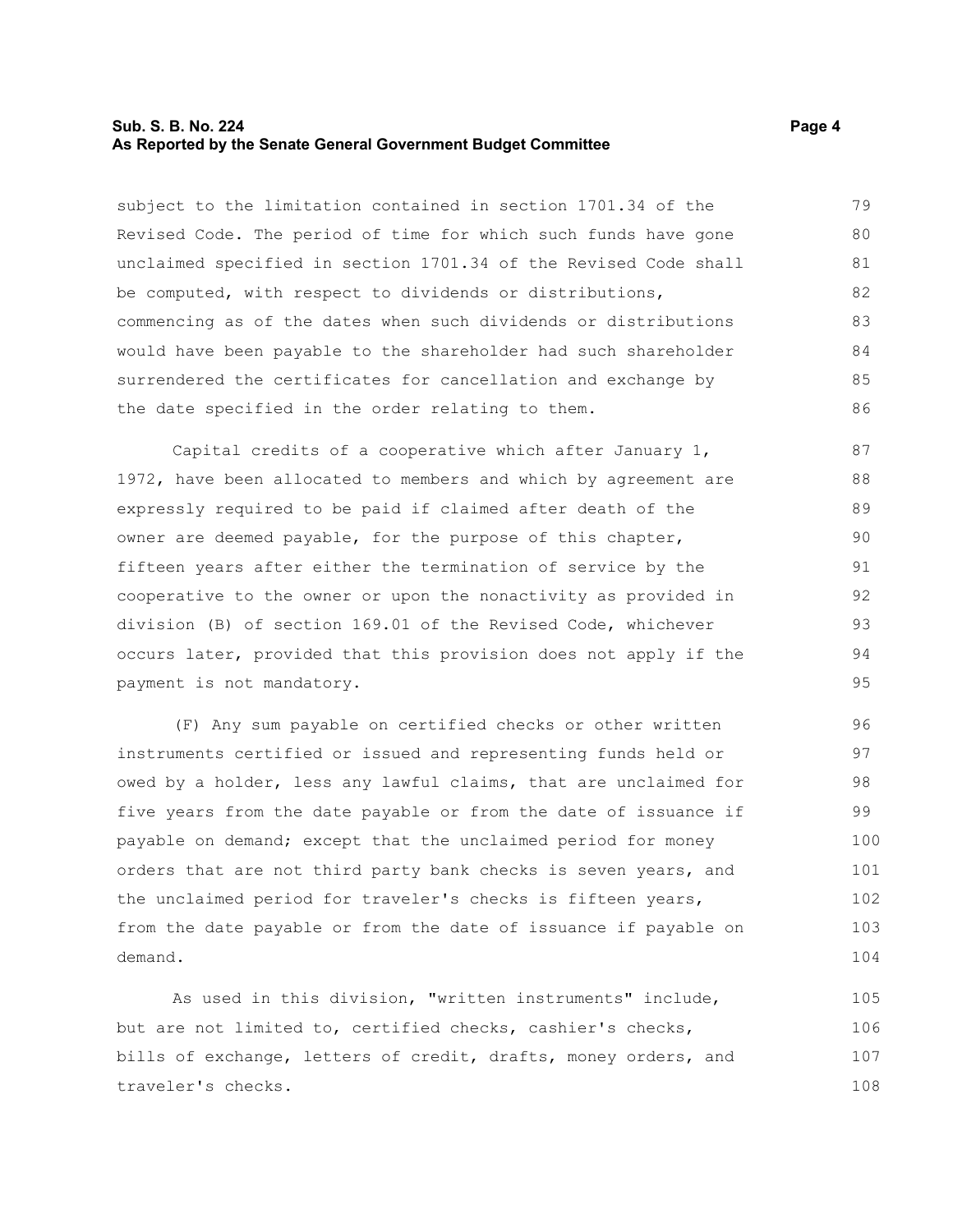## **Sub. S. B. No. 224 Page 5 As Reported by the Senate General Government Budget Committee**

If there is no address of record for the owner or other person entitled to the funds, such address is presumed to be the address where the instrument was certified or issued. 109 110 111

(G) Except as provided in division (R) of this section, all moneys, rights to moneys, or other intangible property, arising out of the business of engaging in the purchase or sale of securities, or otherwise dealing in intangibles, less any lawful claims, that are held or owed by a holder and are unclaimed for five years from the date of transaction. 112 113 114 115 116 117

(H) Except as provided in division (A) of section 3903.45 of the Revised Code, all moneys, rights to moneys, and other intangible property distributable in the course of dissolution or liquidation of a holder that are unclaimed for one year after the date set by the holder for distribution; 118 119 120 121 122

(I) All moneys, rights to moneys, or other intangible property removed from a safe-deposit box or other safekeeping repository located in this state or removed from a safe-deposit box or other safekeeping repository of a holder, on which the lease or rental period has expired, or any amount arising from the sale of such property, less any lawful claims, that are unclaimed for three years from the date on which the lease or rental period expired; 123 124 125 126 127 128 129 130

(J) Subject to division (M)(2) of this section, all moneys, rights to moneys, or other intangible property, and any income or increment on them, held or owed by a holder which is a fiduciary for the benefit of another, or a fiduciary or custodian of a qualified retirement plan or individual retirement arrangement under section 401 or 408 of the Internal Revenue Code, unclaimed for three years after the final date for distribution; 131 132 133 134 135 136 137 138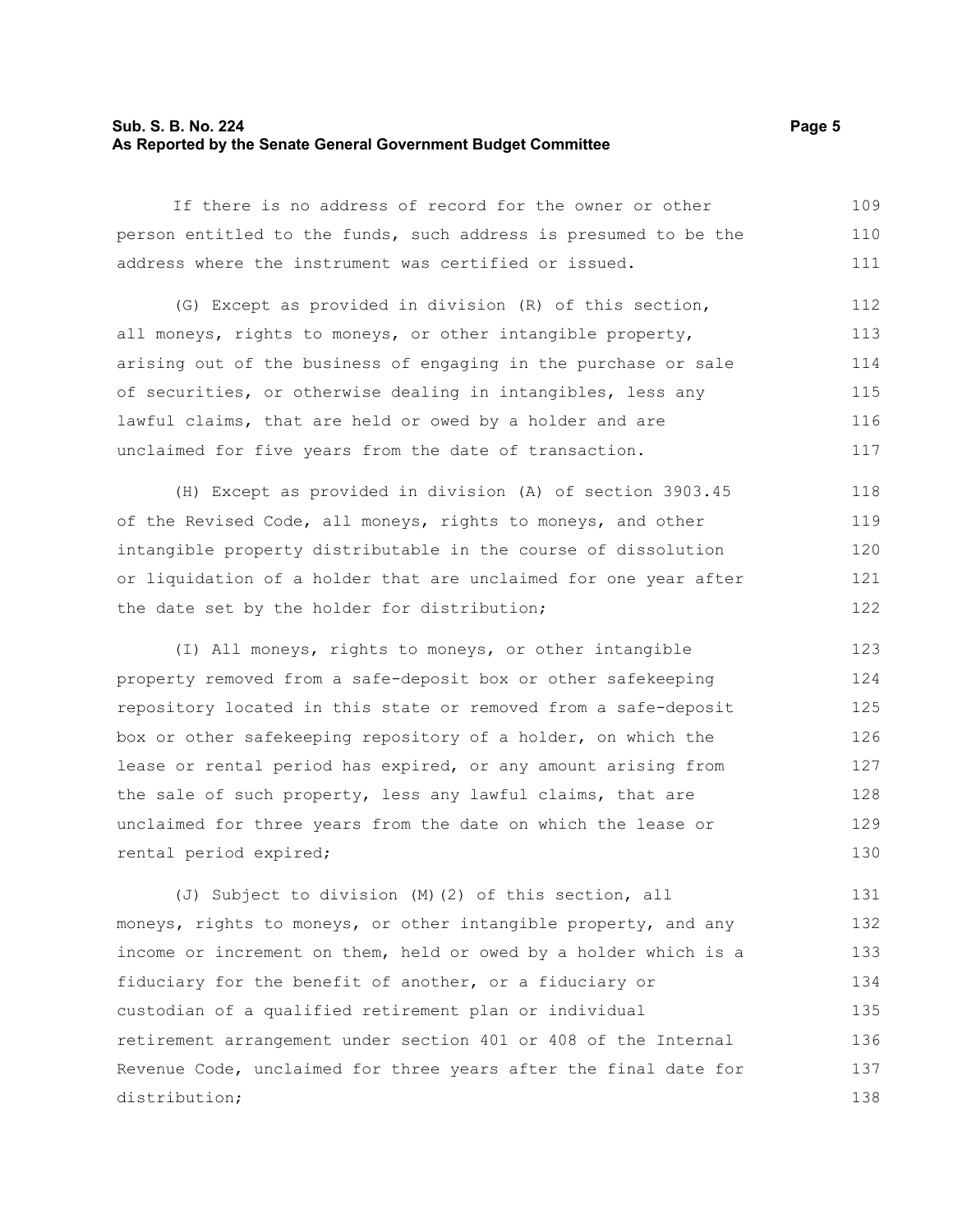# **Sub. S. B. No. 224 Page 6 As Reported by the Senate General Government Budget Committee**

(K) All moneys, rights to moneys, or other intangible property held or owed in this state or held for or owed to an owner whose last known address is within this state, by the United States government or any state, as those terms are described in division (E) of section 169.01 of the Revised Code, unclaimed by the owner for three years, excluding any property in the control of any court in a proceeding in which a final adjudication has not been made; 139 140 141 142 143 144 145 146

(L) Amounts payable pursuant to the terms of any policy of insurance, other than life insurance, or any refund available under such a policy, held or owed by any holder, unclaimed for three years from the date payable or distributable; 147 148 149 150

(M)(1) Subject to division (M)(2) of this section, any funds constituting rents or lease payments due, any deposit made to secure payment of rents or leases, or any sum paid in advance for rents, leases, possible damage to property, unused services, performance requirements, or any other purpose, held or owed by a holder unclaimed for one year;

(2) Any escrow funds, security deposits, or other moneys that are received by a licensed broker in a fiduciary capacity and that, pursuant to division (A)(26) of section 4735.18 of the Revised Code, are required to be deposited into and maintained in a special or trust, noninterest-bearing bank account separate and distinct from any personal or other account of the licensed broker, held or owed by the licensed broker unclaimed for two years.

(N) Any sum greater than fifty dollars payable as wages, any sum payable as salaries or commissions, any sum payable for services rendered, funds owed or held as royalties, oil and mineral proceeds, funds held for or owed to suppliers, and 165 166 167 168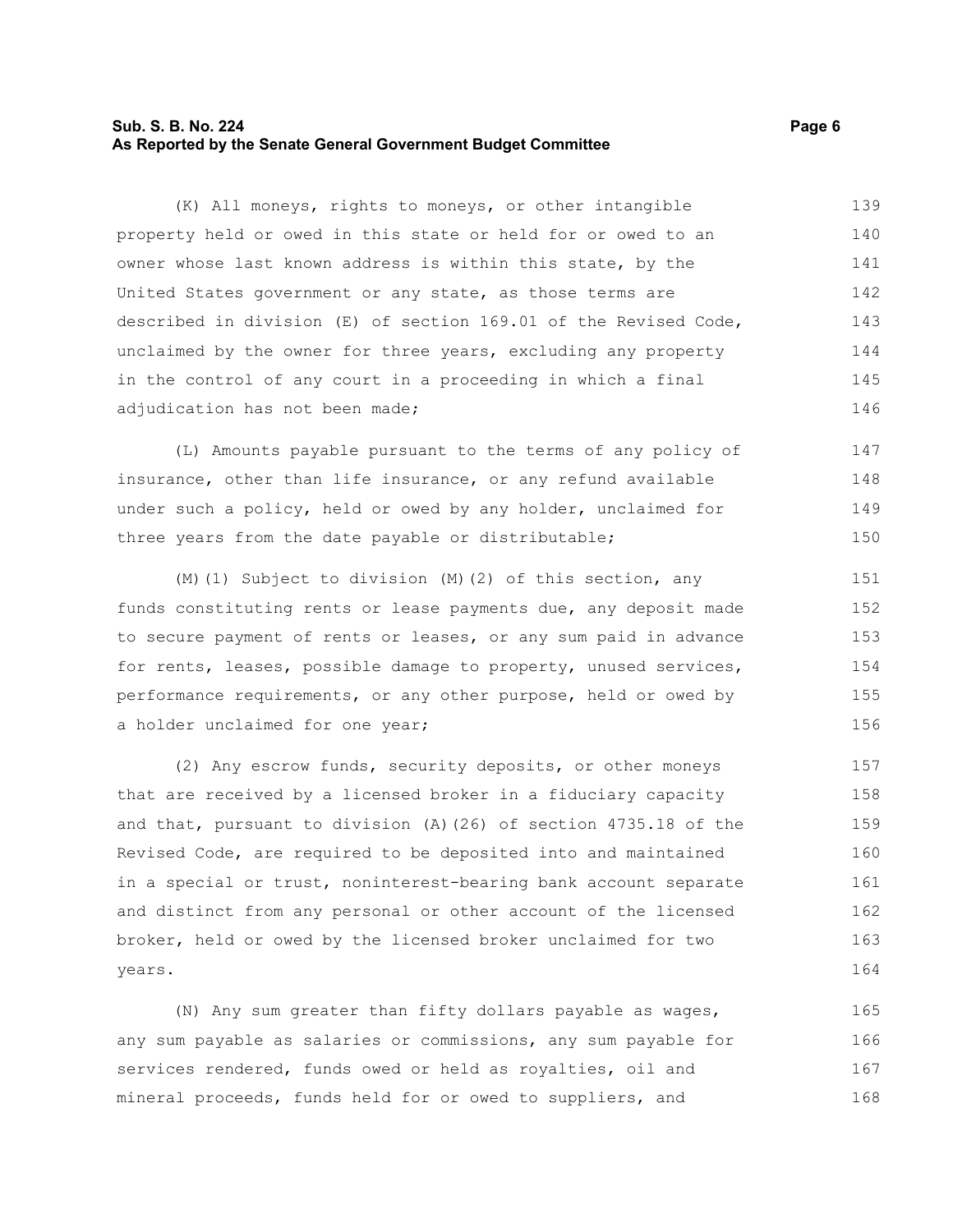#### **Sub. S. B. No. 224 Page 7 Page 7 As Reported by the Senate General Government Budget Committee**

moneys owed under pension and profit-sharing plans, held or owed by any holder unclaimed for one year from date payable or distributable, and all other credits held or owed, or to be refunded to a retail customer, by any holder unclaimed for three years from date payable or distributable; 169 170 171 172 173

(O) Amounts held in respect of or represented by lay-aways sold after January 1, 1972, less any lawful claims, when such lay-aways are unclaimed for three years after the sale of them;

(P) All moneys, rights to moneys, and other intangible property not otherwise constituted as unclaimed funds by this section, including any income or increment on them, less any lawful claims, which are held or owed by any holder, other than a holder which holds a permit issued pursuant to Chapter 3769. of the Revised Code, and which have remained unclaimed for three years after becoming payable or distributable; 177 178 179 180 181 182 183

(Q) All moneys that arise out of a sale held pursuant to section 5322.03 of the Revised Code, that are held by a holder for delivery on demand to the appropriate person pursuant to division (I) of that section, and that are unclaimed for two years after the date of the sale. 184 185 186 187 188

(R)(1) Any funds that are subject to an agreement between the holder and owner providing for automatic reinvestment and that constitute dividends, distributions, or other sums held or owed by a holder in connection with a security as defined in section 1707.01 of the Revised Code, an ownership interest in an investment company registered under the "Investment Company Act of 1940," 54 Stat. 789, 15 U.S.C. 80a-1, as amended, or a certificate of deposit, unclaimed for a period of five years. 189 190 191 192 193 194 195 196

(2) The five-year period under division (R)(1) of this

174 175 176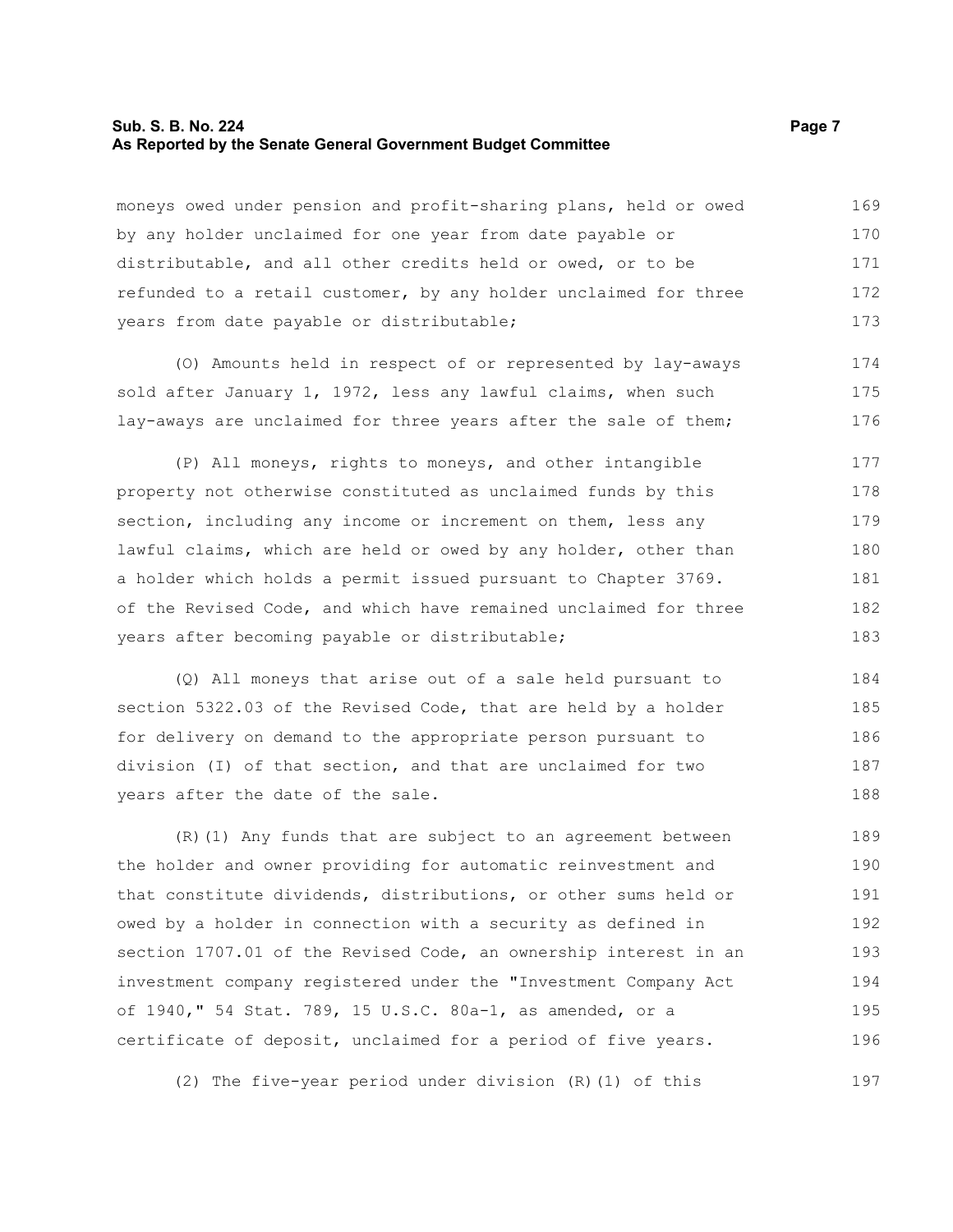## **Sub. S. B. No. 224 Page 8 As Reported by the Senate General Government Budget Committee**

section commences from the date a second shareholder notification or communication mailing to the owner of the funds is returned to the holder as undeliverable by the United States postal service or other carrier. The notification or communication mailing by the holder shall be no less frequent than quarterly. 198 199 200 201 202 203

All moneys in a personal allowance account, as defined by rules adopted by the medicaid director, up to and including the maximum resource limitation, of a medicaid recipient who has died after receiving care in a long-term care facility, and for whom there is no identifiable heir or sponsor, are not subject to this chapter.

(S)(1) Funds held or owed by a holder pursuant to a preneed funeral contract, as defined in section 4717.01 of the Revised Code, unclaimed upon the one hundred fifth birthday of the contract beneficiary, unless the holder or the seller or successor seller demonstrates to the director of commerce that the beneficiary is still alive; 210 211 212 213 214 215

(2) Funds held or owed by a holder pursuant to a preneed funeral contract, upon either of the following:

(a) The holder's failure to confirm that the beneficiary is still alive within thirty days of the beneficiary's ninetyfifth birthday pursuant to division (B)(1) of section 4717.311 of the Revised Code; 218 219 220 221

(b) The holder's receipt of the notification described in division (B)(2) of section 4717.311 of the Revised Code. 222 223

(3) Funds held or owed by a holder which is a trustee of a preneed funeral contract trust that the trustee was unable to pay as required by division (J)(2) of section 4717.36 of the 224 225 226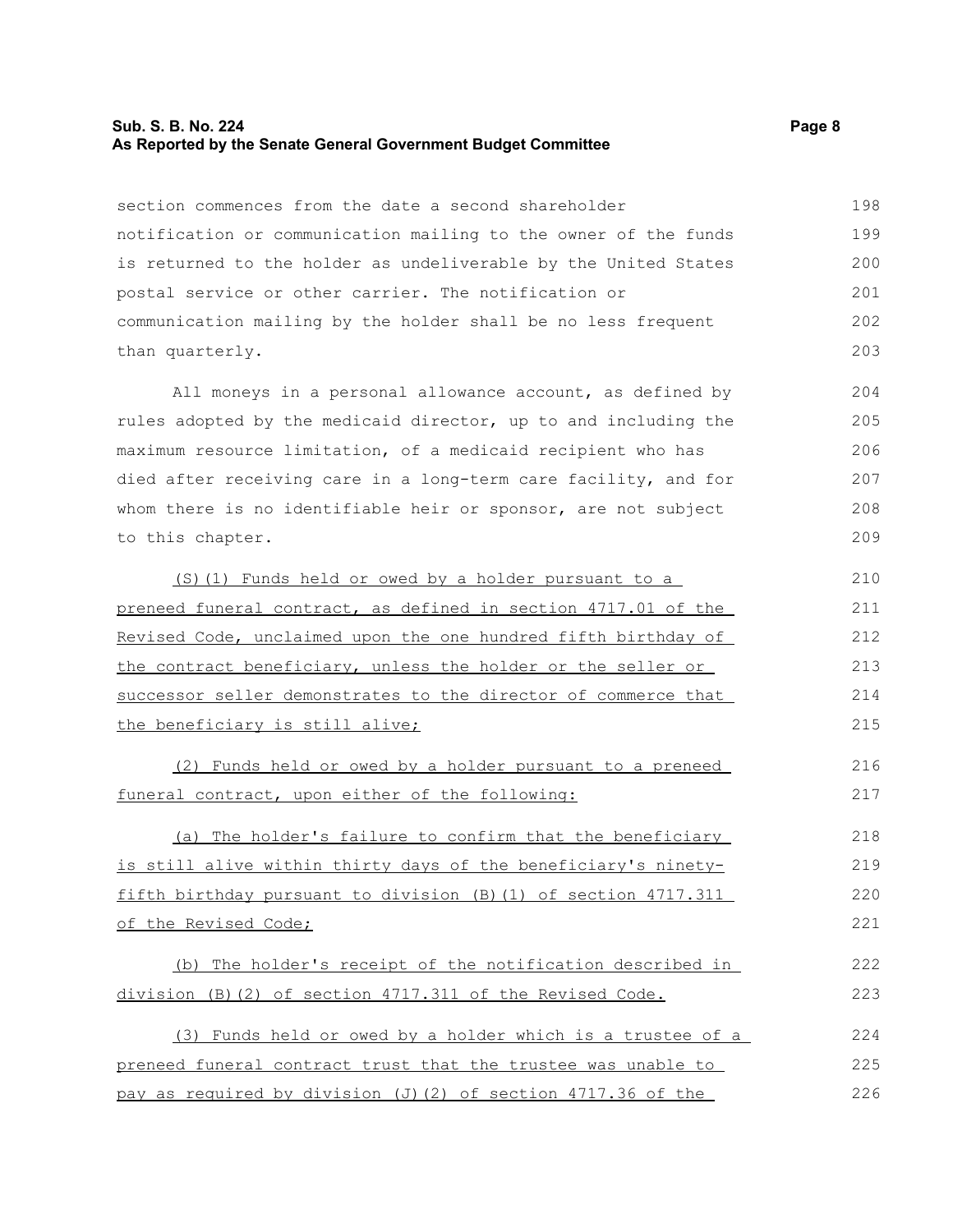# **Sub. S. B. No. 224** Page 9 **As Reported by the Senate General Government Budget Committee**

| Revised Code upon the expiration of the one hundred eighty-day-  | 227 |
|------------------------------------------------------------------|-----|
| period specified in that division.                               | 228 |
| Sec. 2108.75. (A) A person shall be disqualified from            | 229 |
| serving as a representative or successor representative, or from | 230 |
| having the right of disposition for a deceased adult pursuant to | 231 |
| section 2108.81 of the Revised Code, if any of the following     | 232 |
| occurs:                                                          | 233 |
| (1) The person dies.                                             | 234 |
| (2) A probate court declares or determines that the person       | 235 |
| is incompetent.                                                  | 236 |
| (3) The person resigns or declines to exercise the right         | 237 |
| as described in section 2108.88 of the Revised Code.             | 238 |
| (4) The person refuses fails to exercise the right within        | 239 |
| two days-forty-eight hours after notification of the declarant's | 240 |
| or deceased adult's death or, if there is no notification,       | 241 |
| within seventy-two hours of the declarant's or deceased adult's  | 242 |
| death.                                                           | 243 |
| (5) The person cannot be located with reasonable effort.         | 244 |
| (6) The person meets the criteria described in section           | 245 |
| 2108.76 or 2108.77 of the Revised Code.                          | 246 |
| (7) The person refuses to assume the liability for the           | 247 |
| costs of disposition.                                            | 248 |
| (B) No owner, employee, or agent of a funeral home,              | 249 |
| cemetery, or crematory providing funeral, burial, or cremation   | 250 |
| services for a declarant shall serve as a representative or      | 251 |
| successor representative for the declarant unless the owner,     | 252 |
| employee, or agent is related to the declarant by blood,         | 253 |
| marriage, or adoption.                                           | 254 |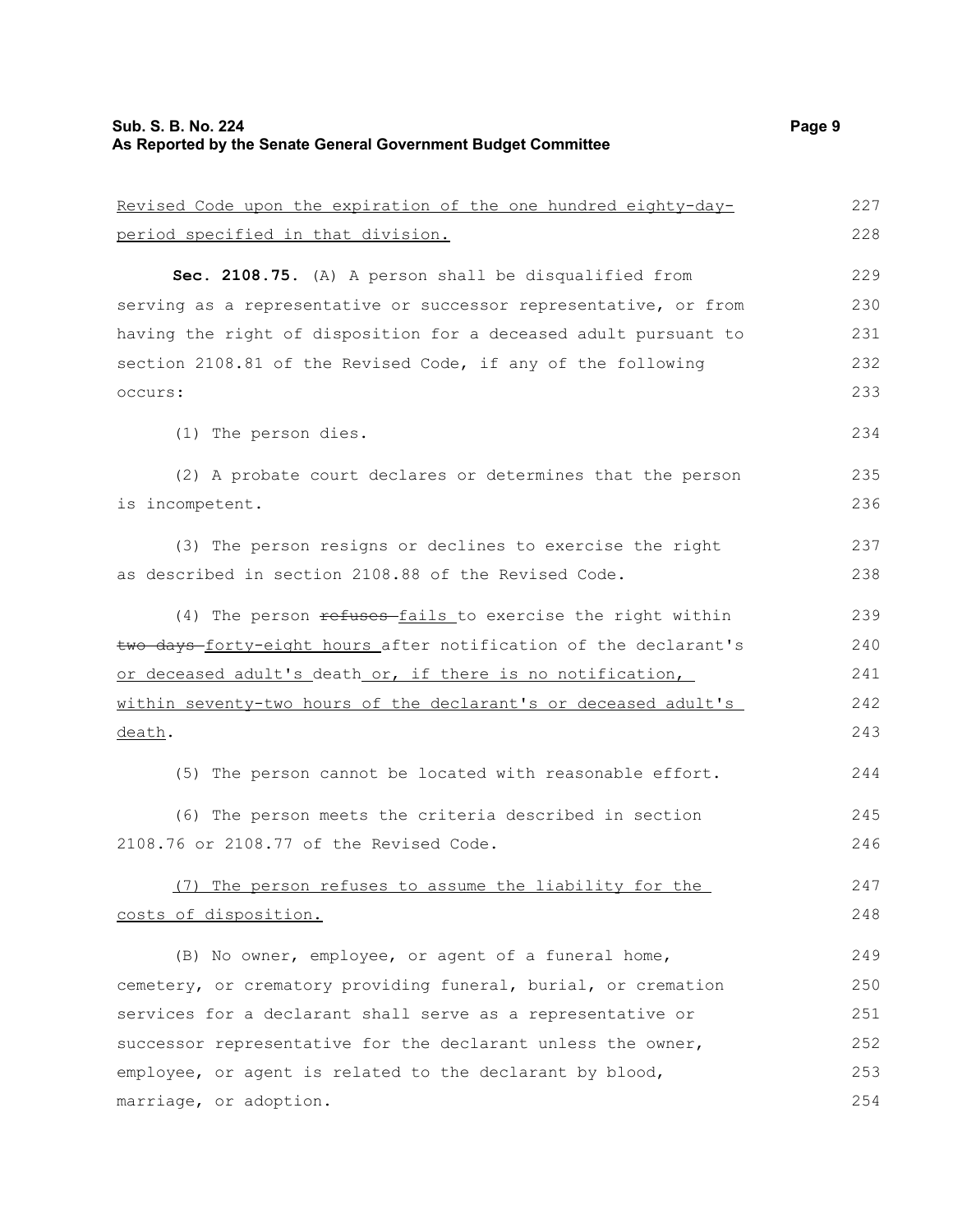# **Sub. S. B. No. 224 Page 10 As Reported by the Senate General Government Budget Committee**

(C) Subject to divisions (C)(2) and  $\overline{(D)+(2)}$  (D) of section 2108.70 of the Revised Code, if a person is disqualified from serving as the declarant's representative or successor representative, or from having the right of disposition for a deceased adult pursuant to section 2108.81 of the Revised Code, as described in division (A) of this section, the right is automatically reassigned to, and vests in, the next person who has the right pursuant to the declarant's written declaration or pursuant to the order of priority in section 2108.81 of the Revised Code. 255 256 257 258 259 260 261 262 263 264

If a right of disposition for a deceased adult is assigned to a funeral director under division (B)(9) of section 2108.81 of the Revised Code, the funeral director is not liable for the cost of disposition.

**Sec. 2108.82.** (A) Notwithstanding section 2108.81 of the Revised Code and in accordance with division (B) of this section, the probate court for the county in which the declarant or deceased person resided at the time of death may, on its own motion or the motion of another person, assign to any person the right of disposition for a declarant or deceased person.

(B) In making a determination for purposes of division (A) of this section and division (C) of section 2108.79 of the Revised Code, the court shall consider the following: 275 276 277

(1) Whether evidence presented to, or in the possession of the court, demonstrates that the person who is the subject of the motion and the declarant or deceased person had a close personal relationship; 278 279 280 281

(2) The reasonableness and practicality of any plans that the person who is the subject of the motion may have for the 282 283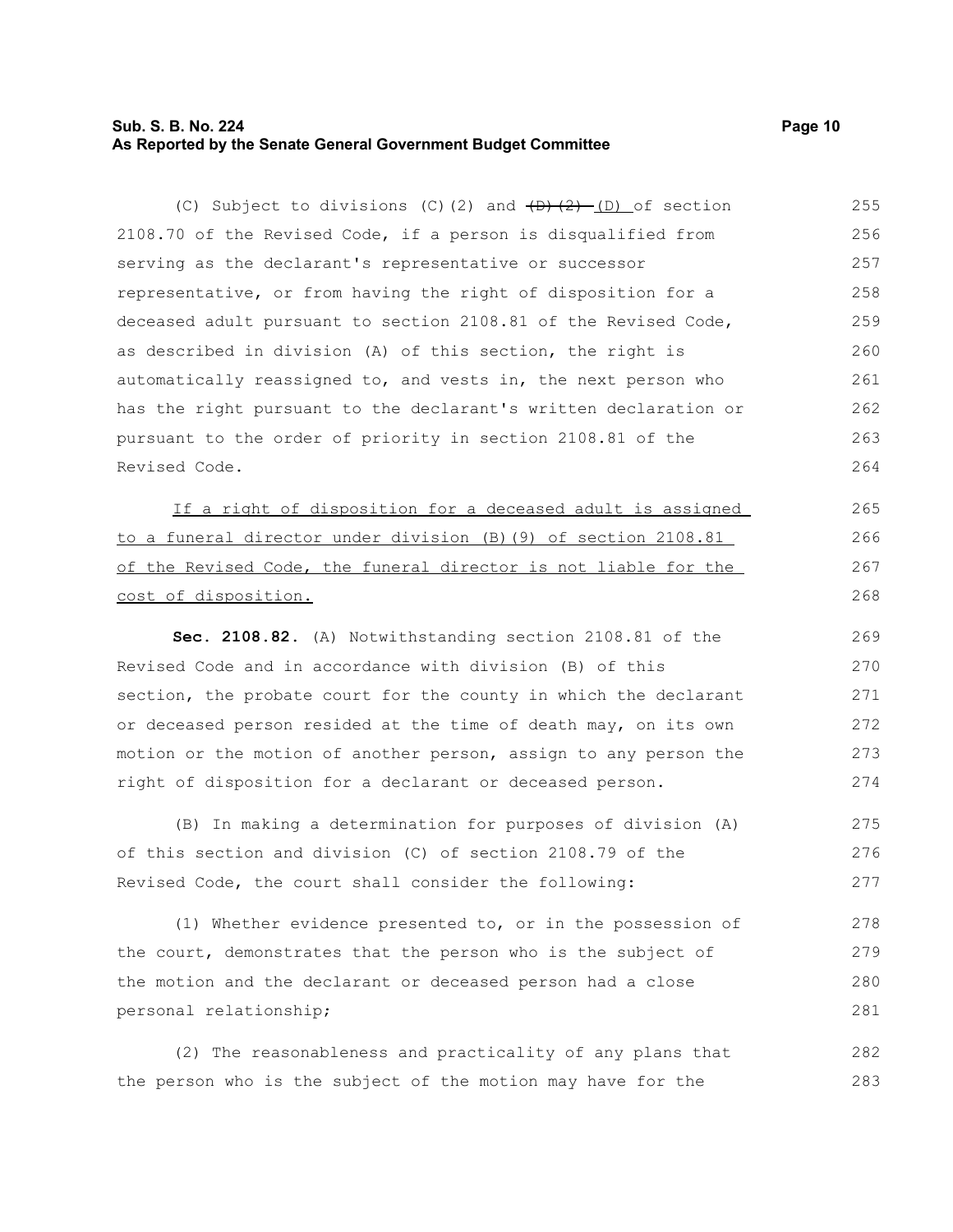## **Sub. S. B. No. 224 Page 11 As Reported by the Senate General Government Budget Committee**

declarant's or deceased person's funeral, burial, cremation, or

final disposition, including the degree to which such plans allow maximum participation by all persons who wish to pay their final respects to the deceased person; (3) The willingness of the person who is the subject of the motion to assume the responsibility to pay for the declarant's or deceased person's funeral, burial, cremation, or final disposition and the desires of that person; (4) The convenience and needs of other families and friends wishing to pay their final respects to the declarant or deceased person;  $(4)$  The express written desires of the declarant or deceased person. (C) Except to the extent considered under division (B)(3)

of this section, the following persons do The personal representative of either the declarant or the deceased person does not have a greater claim to the right of disposition than such persons otherwise have pursuant to law÷ 298 299 300 301

(1) A person who is willing to assume the responsibility to pay for the declarant's or deceased person's funeral, burial, cremation, or final disposition; 302 303 304

(2) The personal representative of the declarant or deceased person. 305 306

**Sec. 3705.20.** (A) The fetal death of the product of human conception of at least twenty weeks of gestation shall be registered on a fetal death certificate. 307 308 309

On application of the funeral director or either parent, the fetal death of the product of human conception prior to 310 311

292 293 294

295 296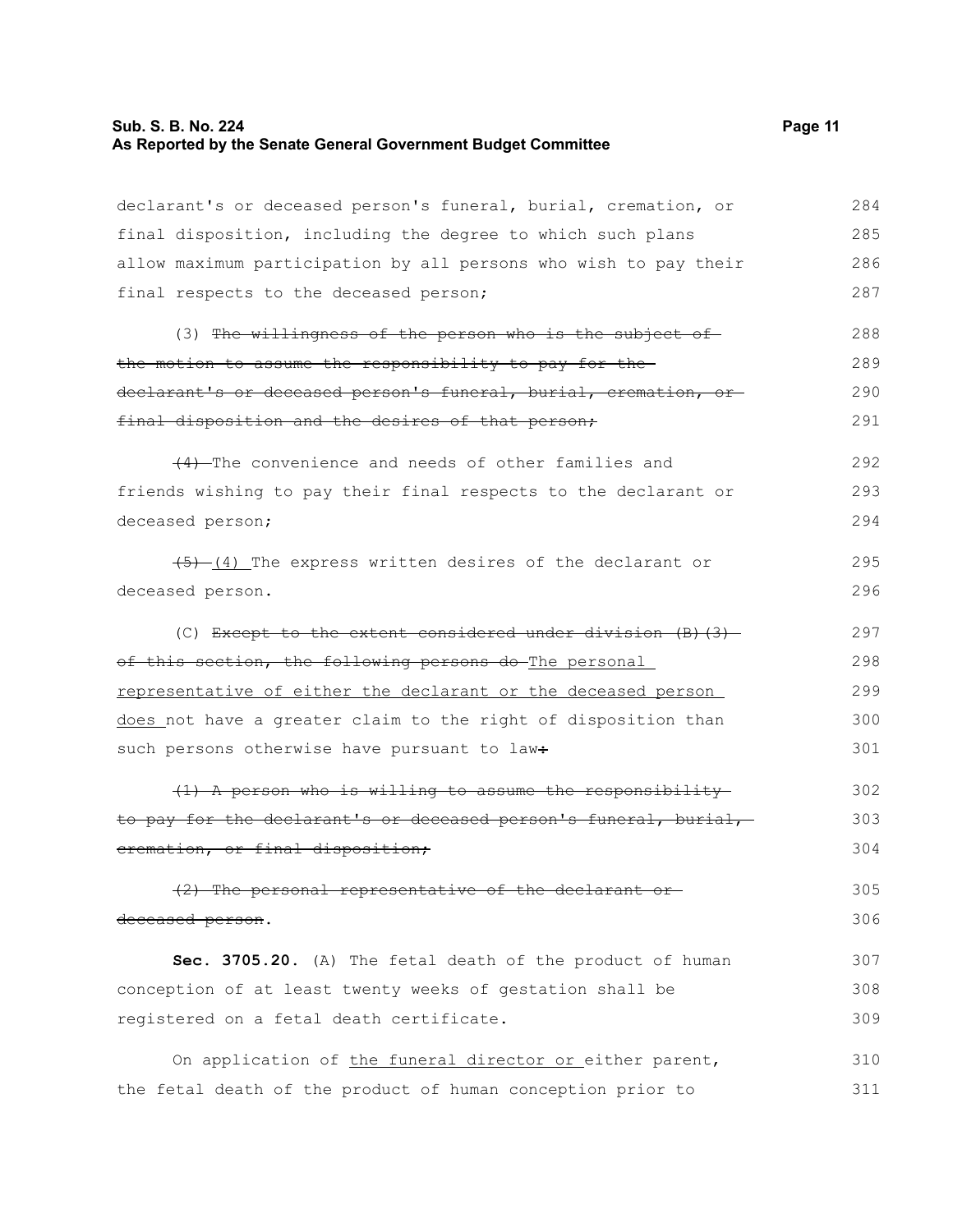# **Sub. S. B. No. 224 Page 12 As Reported by the Senate General Government Budget Committee**

twenty weeks of gestation shall be registered on a fetal death certificate, except that the fetal death certificate shall not list the cause of death. 312 313 314

The funeral director or the parent shall include with the application a copy of the statement required by division (B)(1) of section 3727.16 or division (B)(1) of section 4731.82 of the Revised Code. If the father submits the application, he shall also include with it a signed and notarized document from the mother attesting that she voluntarily provided the father with a copy of the statement.

A fetal death certificate for the product of human conception prior to twenty weeks gestation is not proof of a live birth for purposes of federal, state, and local taxes. 322 323 324

(B) The product of human conception of at least twenty weeks of gestation that suffers a fetal death occurring in Ohio shall not be interred, deposited in a vault or tomb, cremated, or otherwise disposed of by a funeral director or other person until a fetal death certificate or provisional death certificate has been filed with and a burial permit is issued by the local registrar of vital statistics of the registration district in which the fetal death occurs, or the body is found. 325 326 327 328 329 330 331 332

A burial permit for the product of human conception that suffers a fetal death prior to twenty weeks of gestation shall be issued by the local registrar of vital statistics of the registration district in which the fetal death occurs if the funeral director or either parent files a fetal death certificate with that registrar. 333 334 335 336 337 338

(C)(1) The department of health and the local registrar shall keep a separate record and index record of fetal death 339 340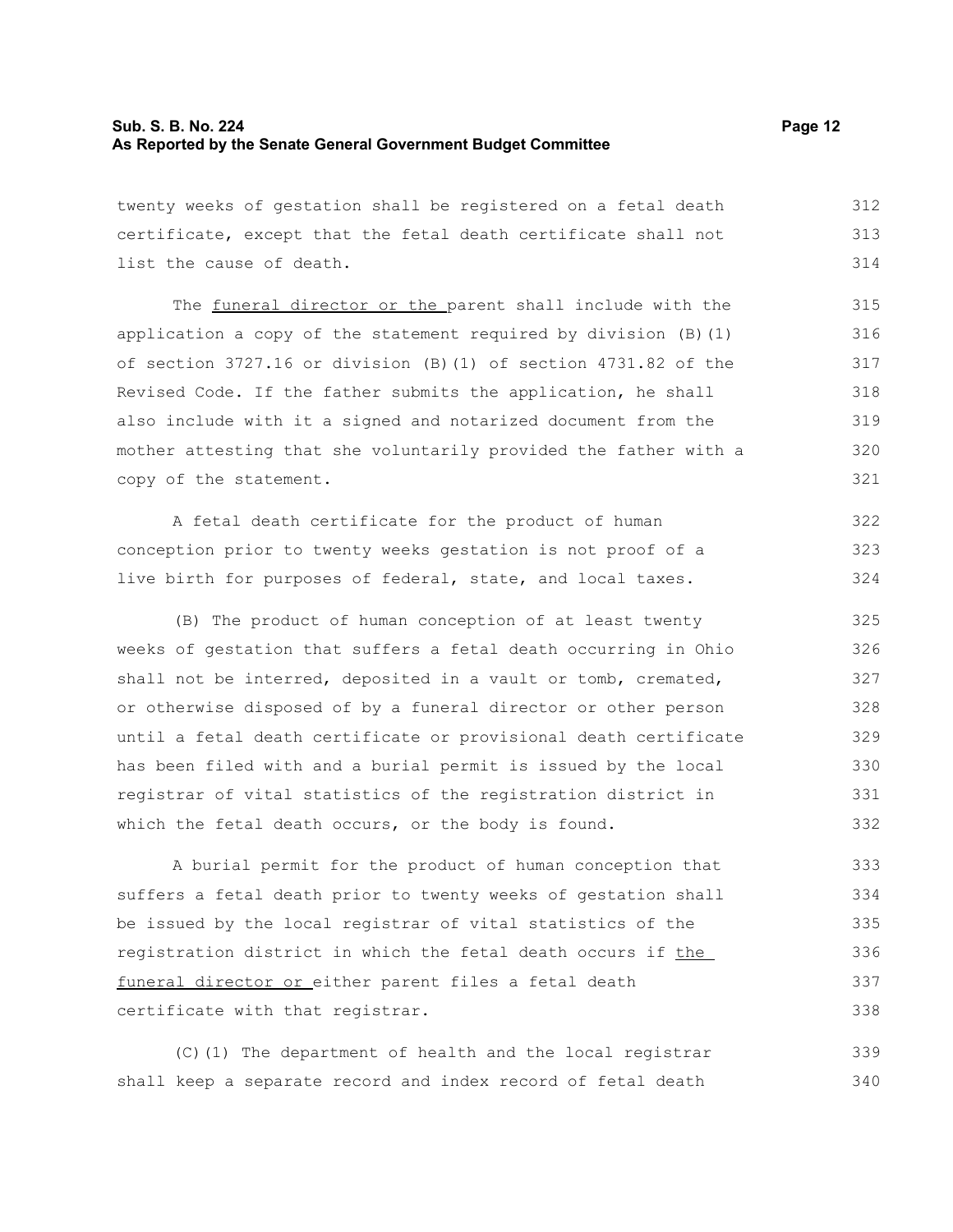# **Sub. S. B. No. 224 Page 13 As Reported by the Senate General Government Budget Committee**

(2) The personal or statistical information on the fetal death certificate shall be obtained by the funeral director or other person in charge of interment or cremation from the best qualified persons or sources available.

(D) When a burial permit is issued under division (B) of this section for the product of human conception of at least twenty weeks of gestation that suffers a fetal death, the local registrar shall inform the parent or parents listed on the fetal death certificate or provisional death certificate of the option of applying for a certificate that is issued under division (B) (3) of section 3705.23 of the Revised Code.

**Sec. 4513.17.** (A) Whenever a motor vehicle equipped with headlights also is equipped with any auxiliary lights or spotlight or any other light on the front thereof projecting a beam of an intensity greater than three hundred candle power, not more than a total of five of any such lights on the front of a vehicle shall be lighted at any one time when the vehicle is upon a highway.

(B) Any lighted light or illuminating device upon a motor vehicle, other than headlights, spotlights, signal lights, or auxiliary driving lights, that projects a beam of light of an intensity greater than three hundred candle power, shall be so directed that no part of the beam will strike the level of the roadway on which the vehicle stands at a distance of more than seventy-five feet from the vehicle.

(C)(1) Flashing lights are prohibited on motor vehicles, except as a means for indicating a right or a left turn, or in the presence of a vehicular traffic hazard requiring unusual 367 368 369

341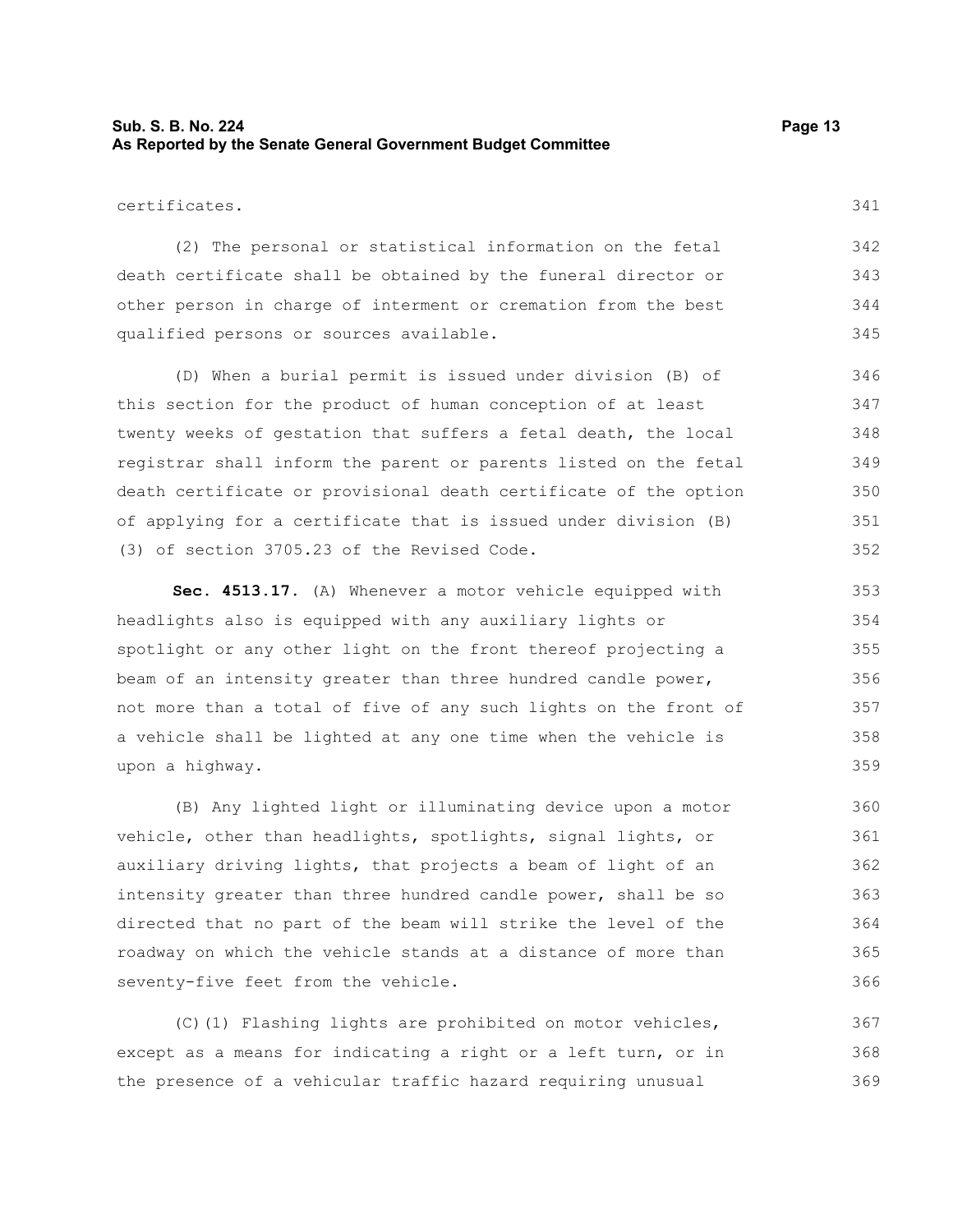# **Sub. S. B. No. 224** Page 14 **As Reported by the Senate General Government Budget Committee**

| care in approaching, or overtaking or passing. This              | 370 |
|------------------------------------------------------------------|-----|
| (2) The prohibition in division (C) (1) of this section          | 371 |
| does not apply to emergency-any of the following:                | 372 |
| (a) Emergency vehicles, road service vehicles servicing or       | 373 |
| towing a disabled vehicle, stationary waste collection vehicles  | 374 |
| actively collecting garbage, refuse, trash, or recyclable        | 375 |
| materials on the roadside, rural mail delivery vehicles,         | 376 |
| vehicles as provided in section 4513.182 of the Revised Code,    | 377 |
| highway maintenance vehicles, funeral hearses, funeral escort    | 378 |
| vehicles, and similar equipment operated by the department or    | 379 |
| local authorities, which shall be provided such vehicles are     | 380 |
| equipped with and display, when used on a street or highway for  | 381 |
| the special purpose necessitating such lights, a flashing,       | 382 |
| oscillating, or rotating amber light, but shall not display a    | 383 |
| flashing, oscillating, or rotating light of any other color, nor | 384 |
| to vehicles;                                                     | 385 |
| (b) Vehicles or machinery permitted by section 4513.11 of        | 386 |
| the Revised Code to have a flashing red light-                   | 387 |
| (2) When used on a street or highway, farm;                      | 388 |
| (c) Farm machinery and vehicles escorting farm machinery         | 389 |
| may be, provided such machinery and vehicles are equipped with   | 390 |
| and display, when used on a street or highway, a flashing,       | 391 |
| oscillating, or rotating amber light, and the prohibition        | 392 |
| contained in division (C) (1) of this section does not apply to  | 393 |
| such machinery or vehicles. Farm machinery also may display the  | 394 |
| lights described in section 4513.11 of the Revised Code.         | 395 |
| (d) A funeral hearse or funeral escort vehicle, provided         | 396 |
| that the funeral hearse or funeral escort vehicle is equipped    | 397 |
| with and displays, when used on a street or highway for the      | 398 |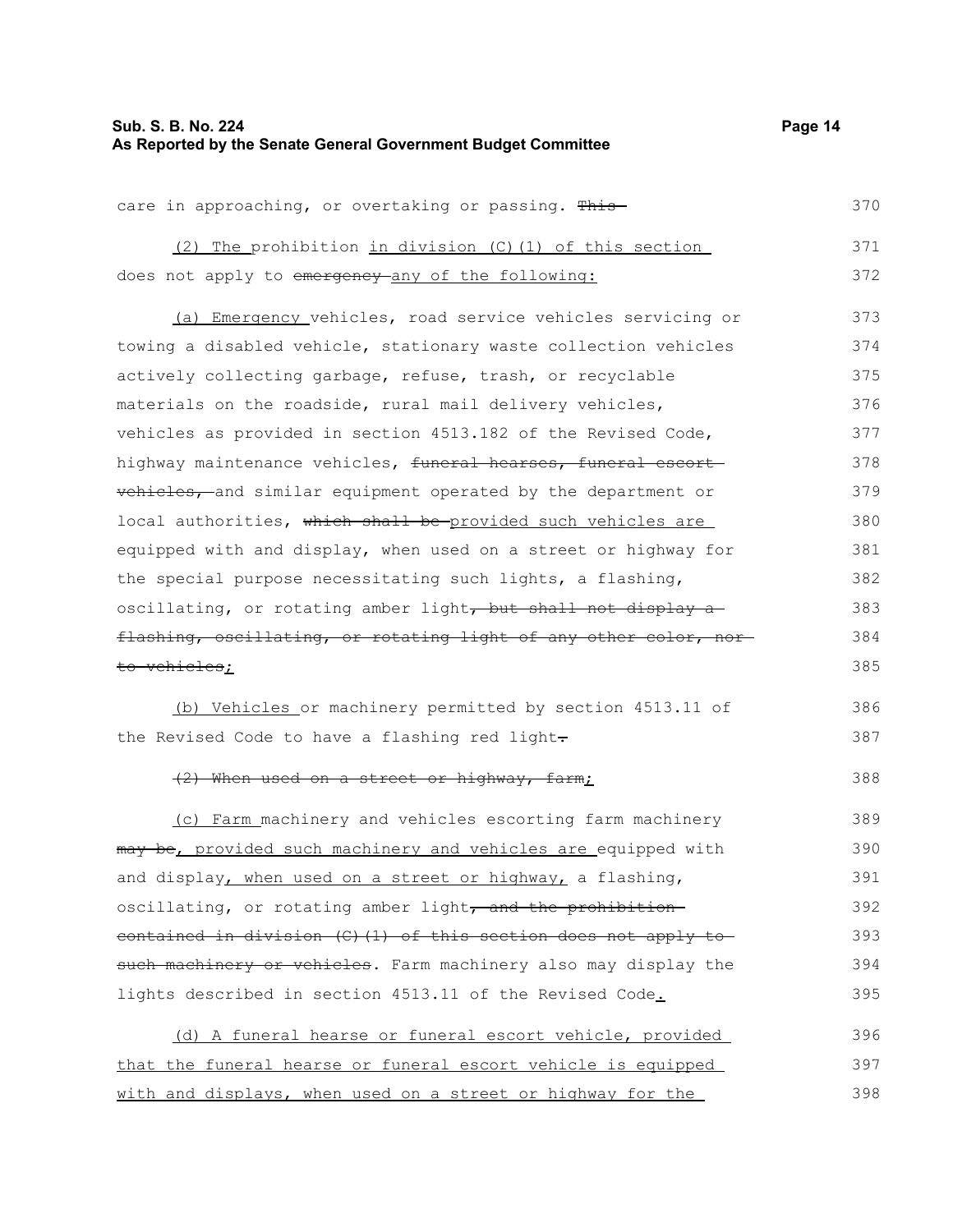## **Sub. S. B. No. 224 Page 15 As Reported by the Senate General Government Budget Committee**

| special purpose necessitating such lights, a flashing,           | 399 |
|------------------------------------------------------------------|-----|
| oscillating, or rotating purple or amber light.                  | 400 |
| $(D)$ (1) Except a person operating a public safety vehicle,     | 401 |
| as defined in division (E) of section 4511.01 of the Revised     | 402 |
| Code, or a school bus, no person shall operate, move, or park    | 403 |
| upon, or permit to stand within the right-of-way of any public   | 404 |
| street or highway any vehicle or equipment that is equipped with | 405 |
| and displaying a flashing red or a flashing combination red and  | 406 |
| white light, or an oscillating or rotating red light, or a       | 407 |
| combination red and white oscillating or rotating light, and     | 408 |
| <del>except</del> .                                              | 409 |

(2) Except a public law enforcement officer, or other person sworn to enforce the criminal and traffic laws of the state, operating a public safety vehicle when on duty, no person shall operate, move, or park upon, or permit to stand within the right-of-way of any street or highway any vehicle or equipment that is equipped with, or upon which is mounted, and displaying a flashing blue or a flashing combination blue and white light, or an oscillating or rotating blue light, or a combination blue and white oscillating or rotating light.

(E) This section does not prohibit the use of warning lights required by law or the simultaneous flashing of turn signals on disabled vehicles or on vehicles being operated in unfavorable atmospheric conditions in order to enhance their visibility. This section also does not prohibit the simultaneous flashing of turn signals or warning lights either on farm machinery or vehicles escorting farm machinery, when used on a street or highway. 419 420 421 422 423 424 425 426

(F) Whoever violates this section is guilty of a minor misdemeanor. 427 428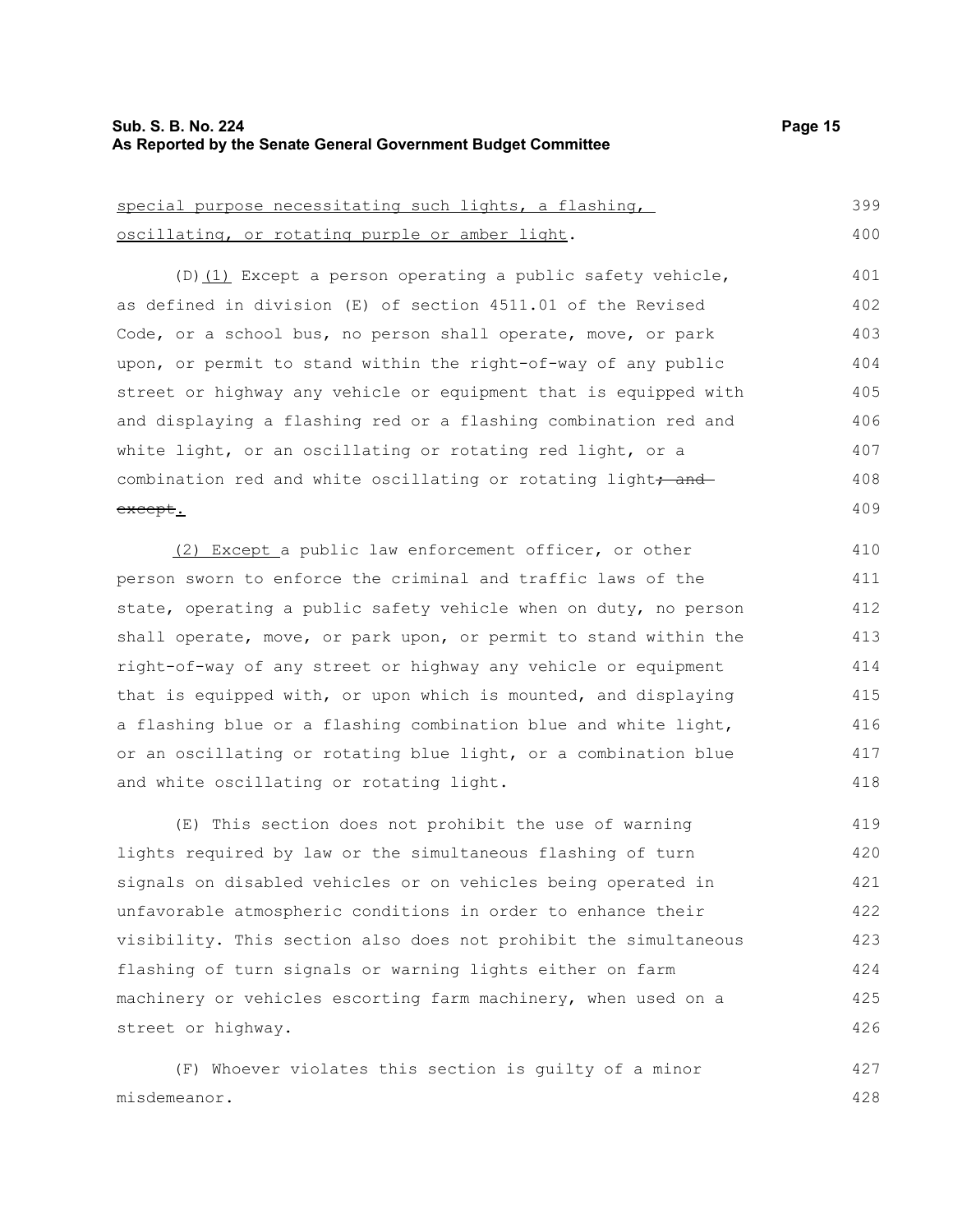# **Sub. S. B. No. 224 Page 16 As Reported by the Senate General Government Budget Committee**

**Sec. 4717.04.** (A) The board of embalmers and funeral directors shall adopt rules in accordance with Chapter 119. of the Revised Code for the government, transaction of the business, and the management of the affairs of the board of embalmers and funeral directors and the crematory review board, and for the administration and enforcement of this chapter. These rules shall include all of the following: 429 430 431 432 433 434 435

(1) The nature, scope, content, and form of the application that must be completed and license examination that must be passed in order to receive an embalmer's license or a funeral director's license under section 4717.05 of the Revised Code. The rules shall ensure both of the following: 436 437 438 439 440

(a) That the embalmer's license examination tests the applicant's knowledge through at least a comprehensive section and an Ohio laws section; 441 442 443

(b) That the funeral director's license examination tests the applicant's knowledge through at least a comprehensive section, an Ohio laws section, and a sanitation section. 444 445 446

(2) The minimum license examination score necessary to be licensed under section 4717.05 of the Revised Code as an embalmer or as a funeral director; 447 448 449

(3) Procedures for determining the dates of the embalmer's and funeral director's license examinations, which shall be administered at least once each year, the time and place of each examination, and the supervision required for each examination; 450 451 452 453

(4) Procedures for determining whether the board shall accept an applicant's compliance with the licensure, registration, or certification requirements of another state as grounds for granting the applicant a license under this chapter; 454 455 456 457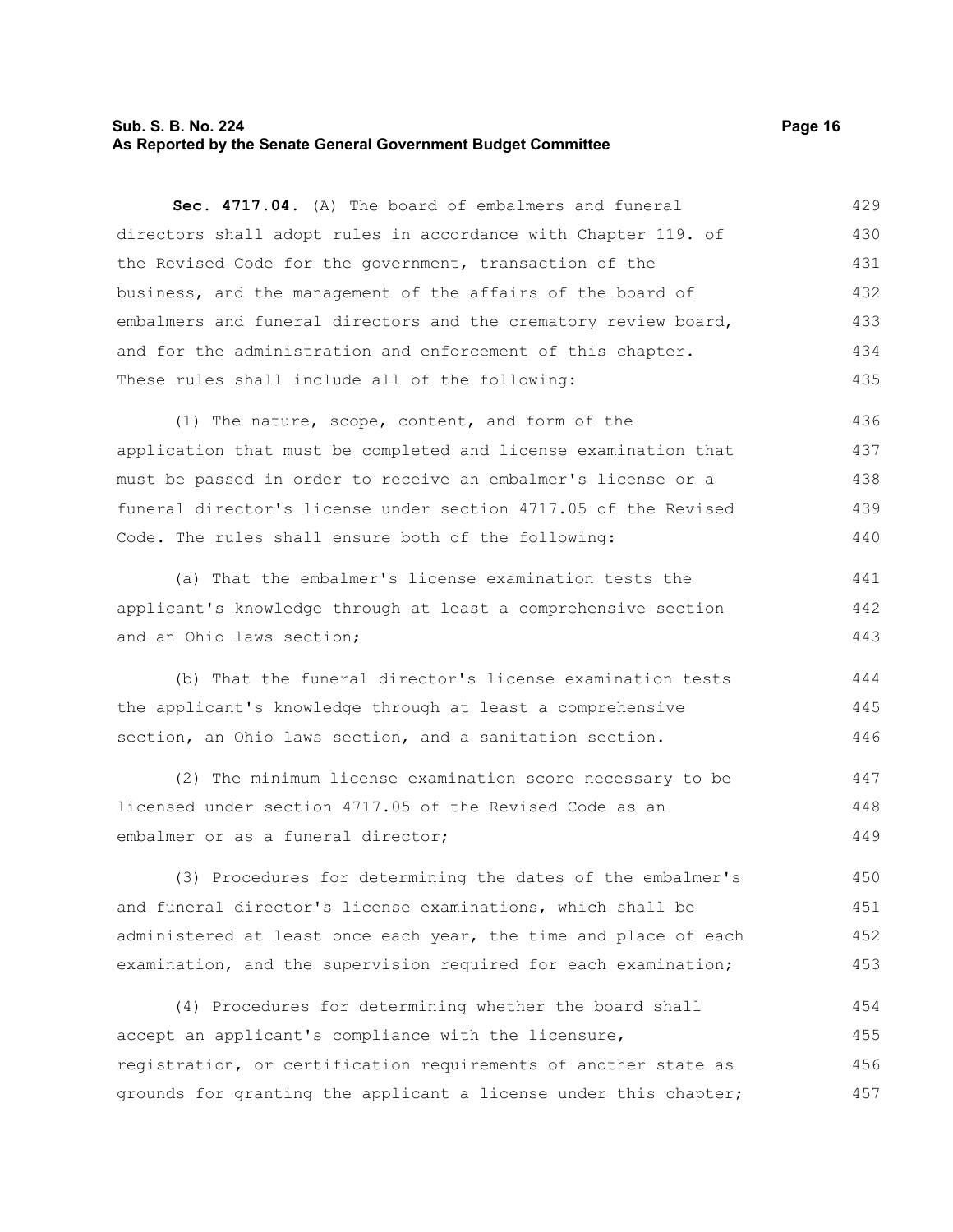# **Sub. S. B. No. 224** Page 17 **As Reported by the Senate General Government Budget Committee**

| (5) A determination of whether completion of a nationally        | 458 |
|------------------------------------------------------------------|-----|
| recognized embalmer's or funeral director's examination          | 459 |
| sufficiently meets the license requirements for the              | 460 |
| comprehensive section of either the embalmer's or the funeral    | 461 |
| director's license examination administered under this chapter;  | 462 |
| (6) Continuing education requirements for licensed               | 463 |
| embalmers and funeral directors;                                 | 464 |
| (7) Requirements for the licensing and operation of              | 465 |
| funeral homes;                                                   | 466 |
| (8) Requirements for the licensing and operation of              | 467 |
| embalming facilities;                                            | 468 |
| (9) A schedule that lists, and specifies a forfeiture            | 469 |
| commensurate with, each of the following types of conduct which, | 470 |
| for the purposes of division (A) (9) of this section and section | 471 |
| 4717.15 of the Revised Code, are violations of this chapter:     | 472 |
| (a) Obtaining a license under this chapter by fraud or           | 473 |
| misrepresentation either in the application or in passing the    | 474 |
| required examination for the license;                            | 475 |
| (b) Purposely violating any provision of sections 4717.01        | 476 |
| to 4717.15 of the Revised Code or a rule adopted under any of    | 477 |
| those sections; division (A) or (B) of section 4717.23; division | 478 |
| (B) (1) or (2), (C) (1) or (2), (D), (E), or (F) (1) or (2), or  | 479 |
| divisions (H) to (K) of section 4717.26; division (D) (1) of     | 480 |
| section 4717.27; or divisions (A) to (C) of section 4717.28 of   | 481 |
| the Revised Code;                                                | 482 |
| (c) Committing unprofessional conduct;                           | 483 |
| (d) Knowingly permitting an unlicensed person, other than        | 484 |
| a person serving an apprenticeship, to engage in the profession  | 485 |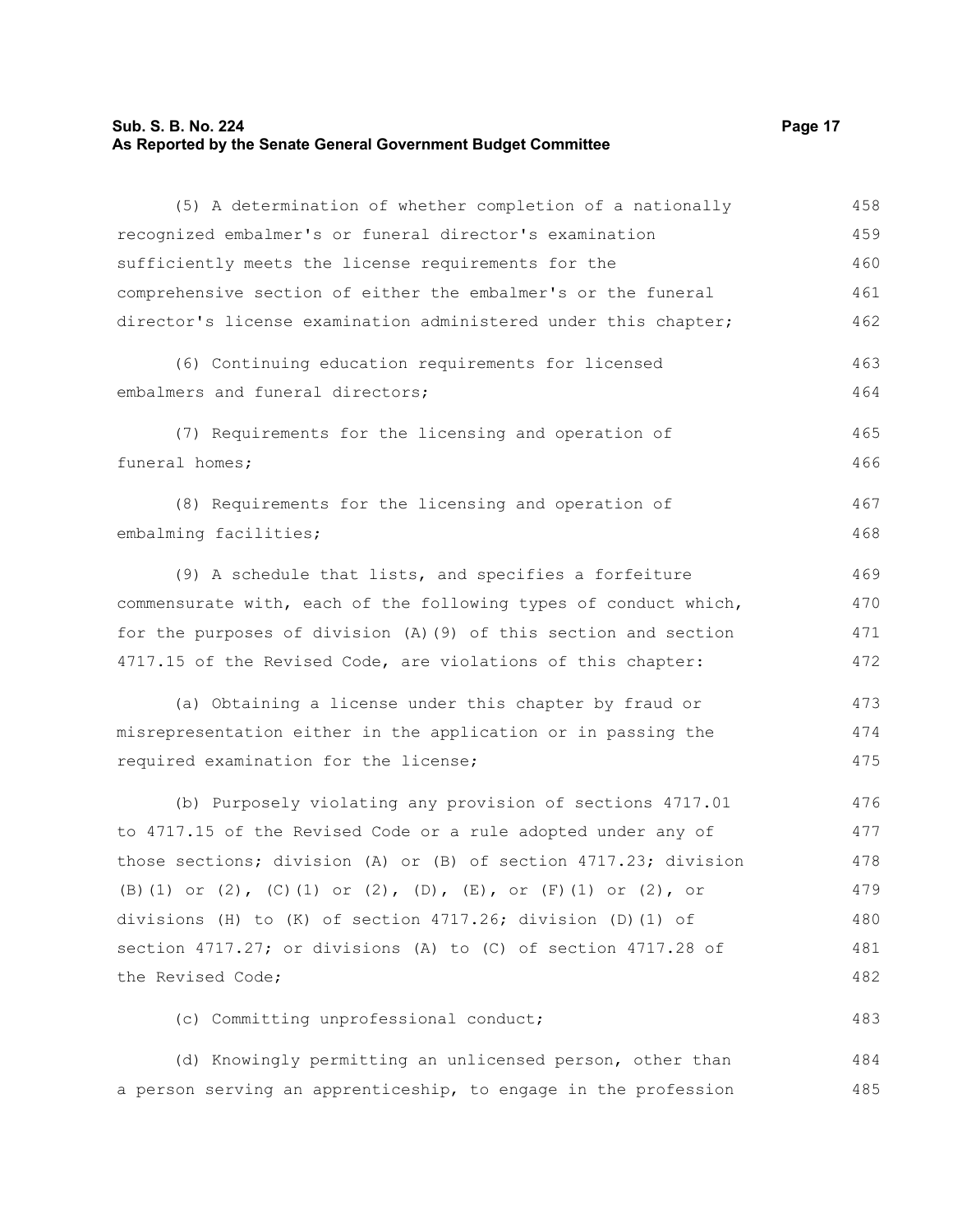or business of embalming or funeral directing under the licensee's supervision; (e) Refusing to promptly submit the custody of a dead human body or cremated remains upon the express order of the person legally entitled to the body; (f) Transferring a license to operate a funeral home, embalming facility, or crematory facility from one owner or operator to another, or from one location to another, without notifying the board and following the requirements of section 4717.11 of the Revised Code; (g) Misleading the public using false or deceptive advertising; (h) Failing to forward to the board on or before its due 486 487 488 489 490 491 492 493 494 495 496 497 498

date the annual report of preneed funeral sales required by division (J) of section 4717.31 of the Revised Code. If the annual report is sent to the board by United States mail, it shall be postmarked on or before the due date for the submission of the annual report in order to be timely filed with the board. Mail that is not postmarked shall be considered filed on the date it is received by the board. 499 500 501 502 503 504 505

Each instance of the commission of any of the types of conduct described in division (A)(9) of this section is a separate violation. The rules adopted under division (A)(9) of this section shall establish the amount of the forfeiture for a violation of each of those divisions. The forfeiture for a first violation shall not exceed five thousand dollars, and the forfeiture for a second or subsequent violation shall not exceed ten thousand dollars. The amount of the forfeiture may differ among the types of violations according to what the board 506 507 508 509 510 511 512 513 514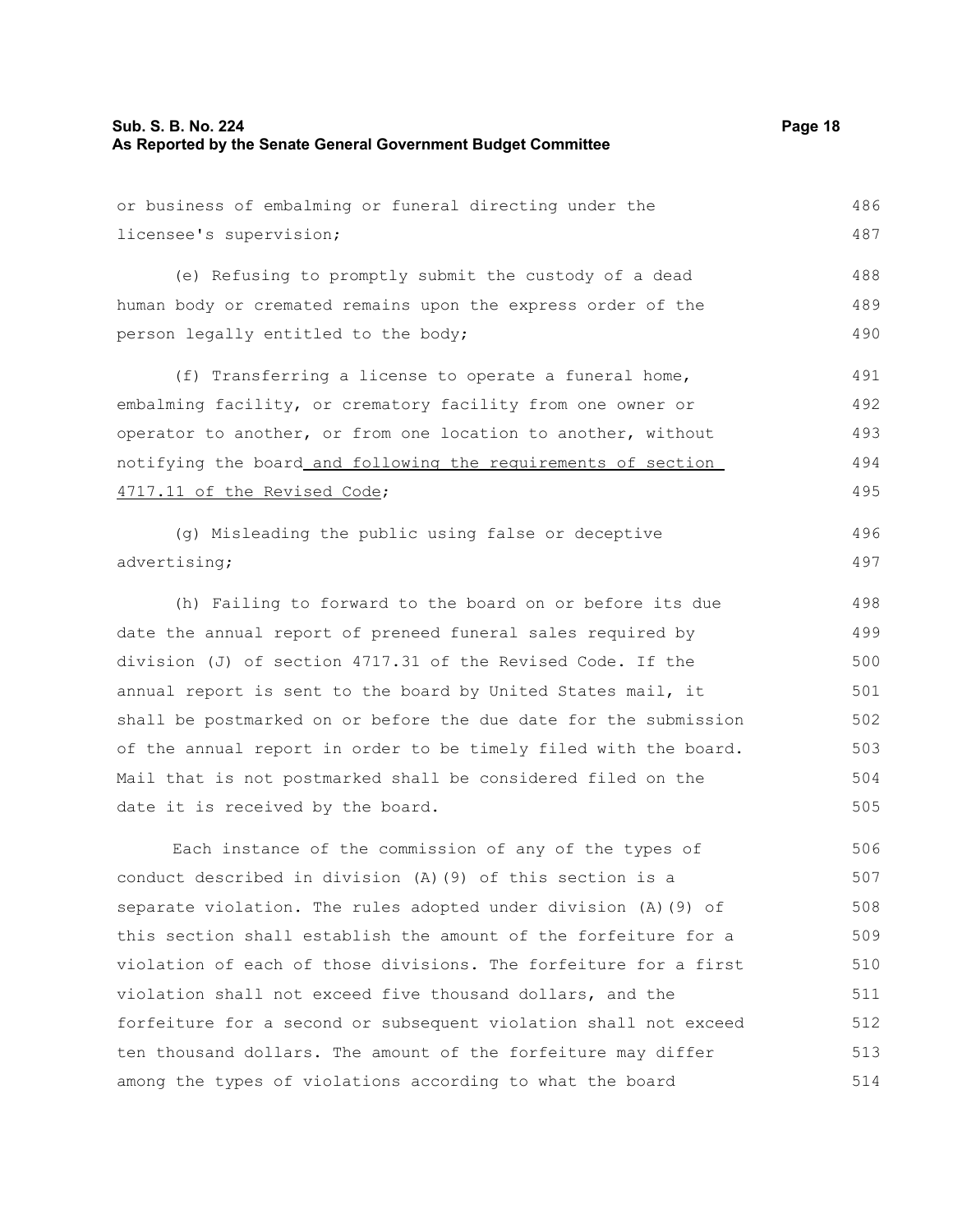| Sub. S. B. No. 224<br>As Reported by the Senate General Government Budget Committee |     |
|-------------------------------------------------------------------------------------|-----|
| considers the seriousness of each violation.                                        | 515 |
| (10) Requirements for the licensing and operation of                                | 516 |
| crematory facilities;                                                               | 517 |
| (11) Procedures for the board to take possession of and to                          | 518 |
| arrange the lawful disposition of unclaimed cremated remains                        | 519 |
| that were held or stored at a funeral home or crematory that has                    | 520 |
| been closed;                                                                        | 521 |
| (12) Procedures for the issuance of duplicate licenses;                             | 522 |
| (13) Requirements for criminal records checks of                                    | 523 |
| applicants under section 4776.03 of the Revised Code;                               | 524 |
| (14) The amount and content of corrective action courses                            | 525 |
| required by the board under section 4717.14 of the Revised Code.                    | 526 |
| (B) The board may adopt rules governing the educational                             | 527 |
| standards for licensure as an embalmer or funeral director, or                      | 528 |
| obtaining a permit to be a crematory operator, and the standards                    | 529 |
| of service and practice to be followed in embalming, funeral                        | 530 |
| directing, and cremation, and in the operation of funeral homes,                    | 531 |
| embalming facilities, and crematory facilities in this state.                       | 532 |
| (C) Nothing in this chapter authorizes the board of                                 | 533 |
| embalmers and funeral directors to regulate cemeteries, except                      | 534 |
| that the board shall license and regulate funeral homes,                            | 535 |
| embalming facilities, and crematory facilities located at                           | 536 |
| cemeteries in accordance with this chapter.                                         | 537 |
| Sec. 4717.05. (A) Any person who desires to be licensed as                          | 538 |
| an embalmer shall apply to the board of embalmers and funeral                       | 539 |
| directors on a form provided by the board. The applicant shall                      | 540 |
| inallowed                                                                           | 511 |

include with the application an initial license fee as set forth in section 4717.07 of the Revised Code and evidence, verified by 541 542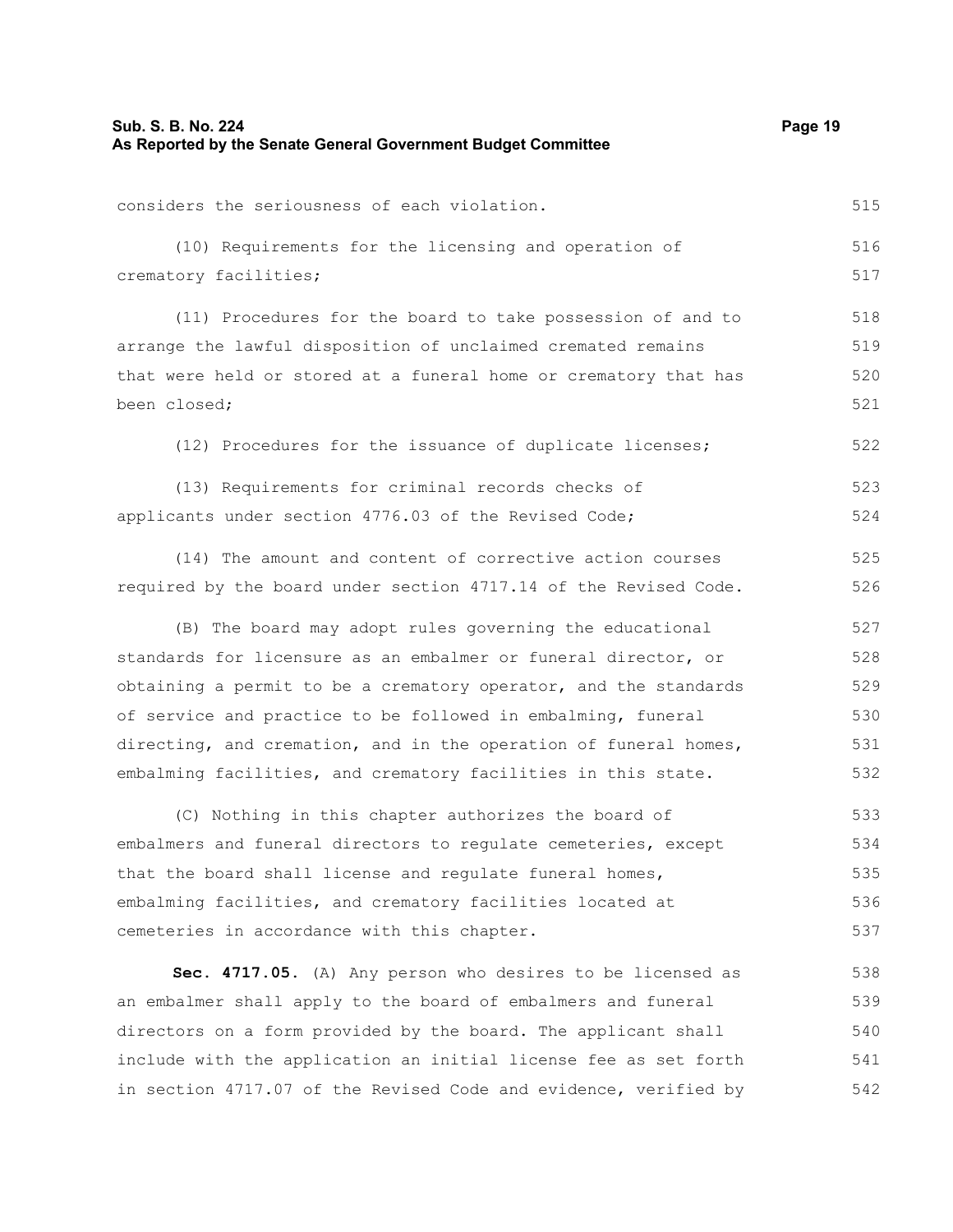oath and satisfactory to the board, that the applicant meets all of the following requirements: (1) The applicant is at least eighteen years of age. (2) The applicant holds at least a bachelor's degree from a college or university authorized to confer degrees by the department of higher education or the comparable legal agency of another state in which the college or university is located and submits an official transcript from that college or university with the application. (3) The applicant has satisfactorily completed at least twelve months of instruction in a prescribed course in mortuary science as approved by the board and has presented to the board a certificate showing successful completion of the course. The 543 544 545 546 547 548 549 550 551 552 553 554 555

course of mortuary science college training may be completed either before or after the completion of the educational standard set forth in division (A)(2) of this section. 556 557 558

(4) The applicant has been certified by the board prior to beginning an embalmer apprenticeship. 559 560

(5) The applicant has satisfactorily completed at least one year of apprenticeship under an embalmer licensed in this state and has participated in embalming at least twenty-five dead human bodies. 561 562 563 564

(6) The applicant, upon meeting the educational standards provided for in divisions (A)(2) and (3) of this section and completing the apprenticeship required in division (A)(5) of this section, has completed the examination for an embalmer's license required by the board. 565 566 567 568 569

(B) Upon receiving satisfactory evidence verified by oath that the applicant meets all the requirements of division (A) of 570 571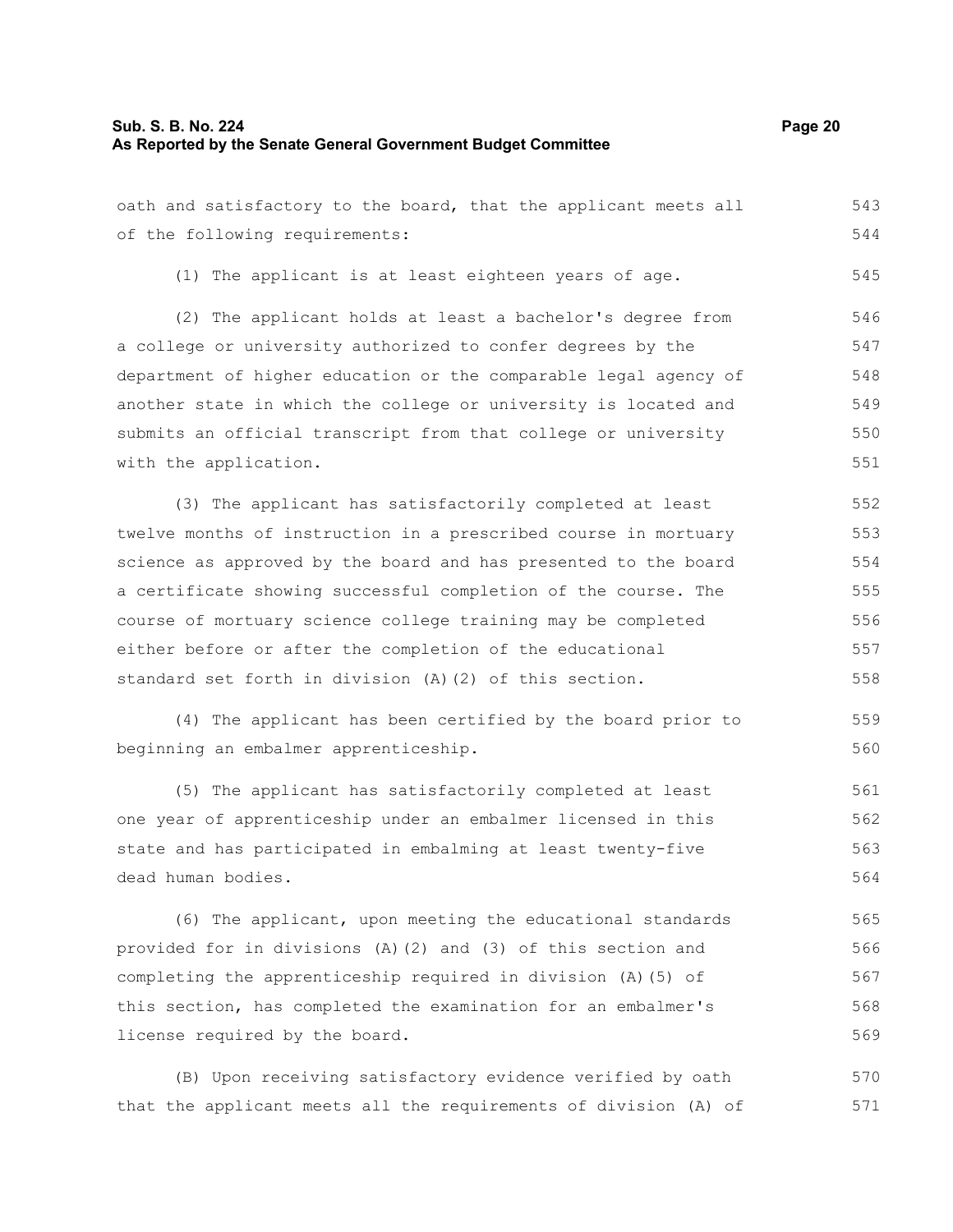# **Sub. S. B. No. 224** Page 21 **As Reported by the Senate General Government Budget Committee**

| this section, the board shall issue the applicant an embalmer's  | 572 |
|------------------------------------------------------------------|-----|
| license.                                                         | 573 |
| (C) Any person who desires to be licensed as a funeral           | 574 |
| director shall apply to the board on a form prescribed by the    | 575 |
| board. The application shall include an initial license fee as   | 576 |
| set forth in section 4717.07 of the Revised Code and evidence,   | 577 |
| verified by oath and satisfactory to the board, that the         | 578 |
| applicant meets all of the following requirements:               | 579 |
| (1) Except as otherwise provided in division (D) of this         | 580 |
| section, the applicant has satisfactorily met all the            | 581 |
| requirements for an embalmer's license as described in divisions | 582 |
| $(A)$ $(1)$ to $(3)$ of this section.                            | 583 |
| (2) The applicant has been certified by the board prior to       | 584 |
| beginning a funeral director apprenticeship.                     | 585 |
| (3) The applicant, following mortuary science college            | 586 |
| training described in division (A) (3) of this section, has      | 587 |
| satisfactorily completed a one-year apprenticeship under a       | 588 |
| licensed funeral director in this state and has participated in  | 589 |
| directing at least twenty-five funerals.                         | 590 |
| (4) The applicant has satisfactorily completed the               | 591 |
| examination for a funeral director's license as required by the  | 592 |
| board.                                                           | 593 |
| (D) In lieu of mortuary science college training required        | 594 |
| for a funeral director's license under division (C)(1) of this   | 595 |
| section, the applicant may substitute a satisfactorily completed | 596 |
| two-year apprenticeship under a licensed funeral director in     | 597 |
| this state assisting that person in directing at least fifty     | 598 |
| funerals.                                                        | 599 |
| (E) Upon receiving satisfactory evidence that the                | 600 |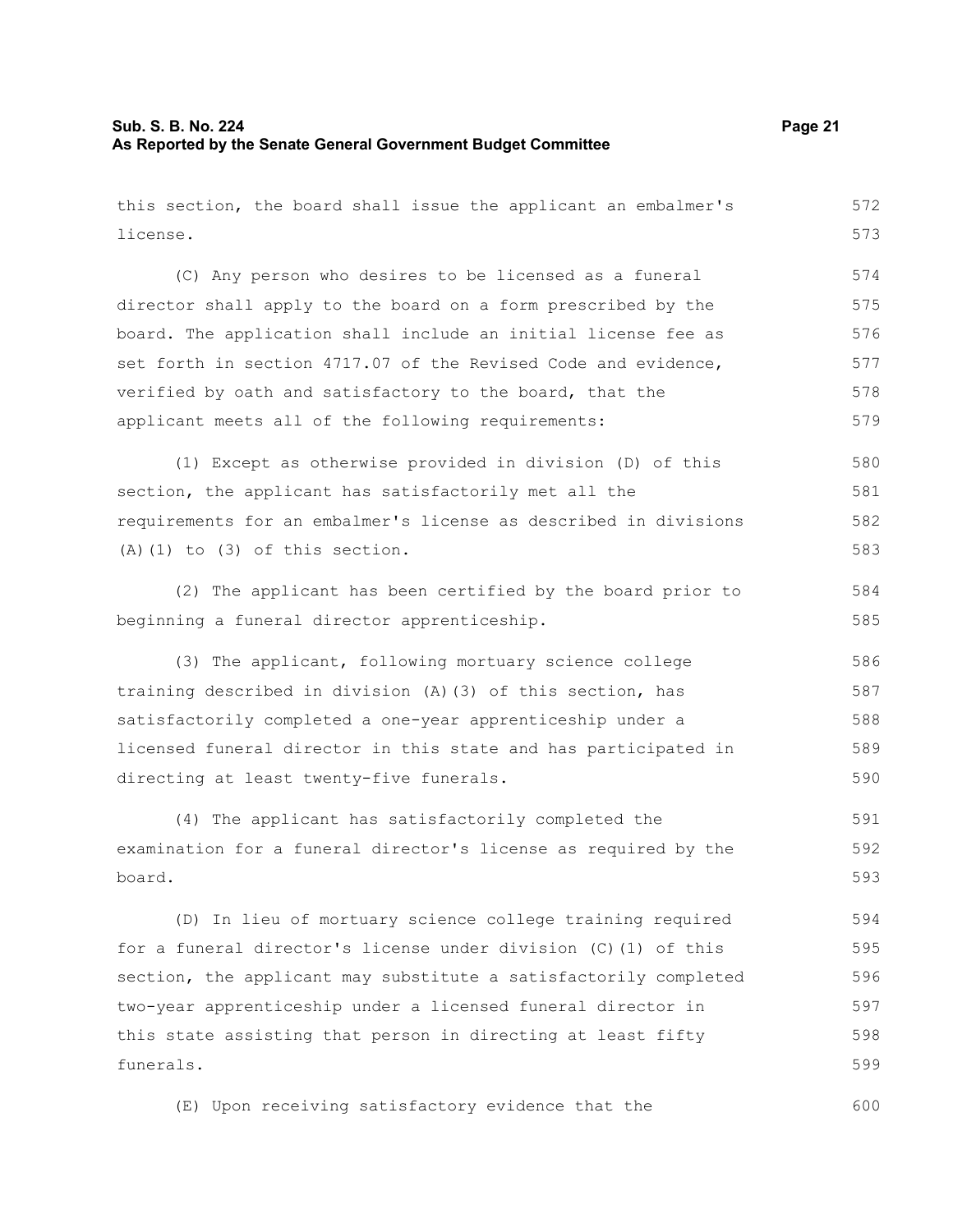## **Sub. S. B. No. 224 Page 22 As Reported by the Senate General Government Budget Committee**

applicant meets all the requirements of division (C) of this section, the board shall issue to the applicant a funeral director's license. 601 602 603

(F) A funeral director or embalmer may request the funeral director's or embalmer's license be placed on inactive status by submitting to the board a form prescribed by the board and such other information as the board may request. A funeral director or embalmer may not place the funeral director's or embalmer's license on inactive status unless the funeral director or embalmer is in good standing with the board and is in compliance with applicable continuing education requirements. A funeral director or embalmer who is granted inactive status is prohibited from participating in any activity for which a funeral director's or embalmer's license is required in this state. A funeral director or embalmer who has been granted inactive status is exempt from the continuing education requirements under section 4717.09 of the Revised Code during the period of the inactive status. 604 605 606 607 608 609 610 611 612 613 614 615 616 617 618

(G) A funeral director or embalmer who has been granted inactive status may not return to active status for at least two years following the date that the inactive status was granted. Following a period of at least two years of inactive status, the funeral director or embalmer may apply to return to active status upon completion of all of the following conditions: 619 620 621 622 623 624

(1) The funeral director or embalmer files with the board a form prescribed by the board seeking active status and provides any other information as the board may request; 625 626 627

(2) The funeral director or embalmer takes and passes the Ohio laws examination for each license being activated; 628 629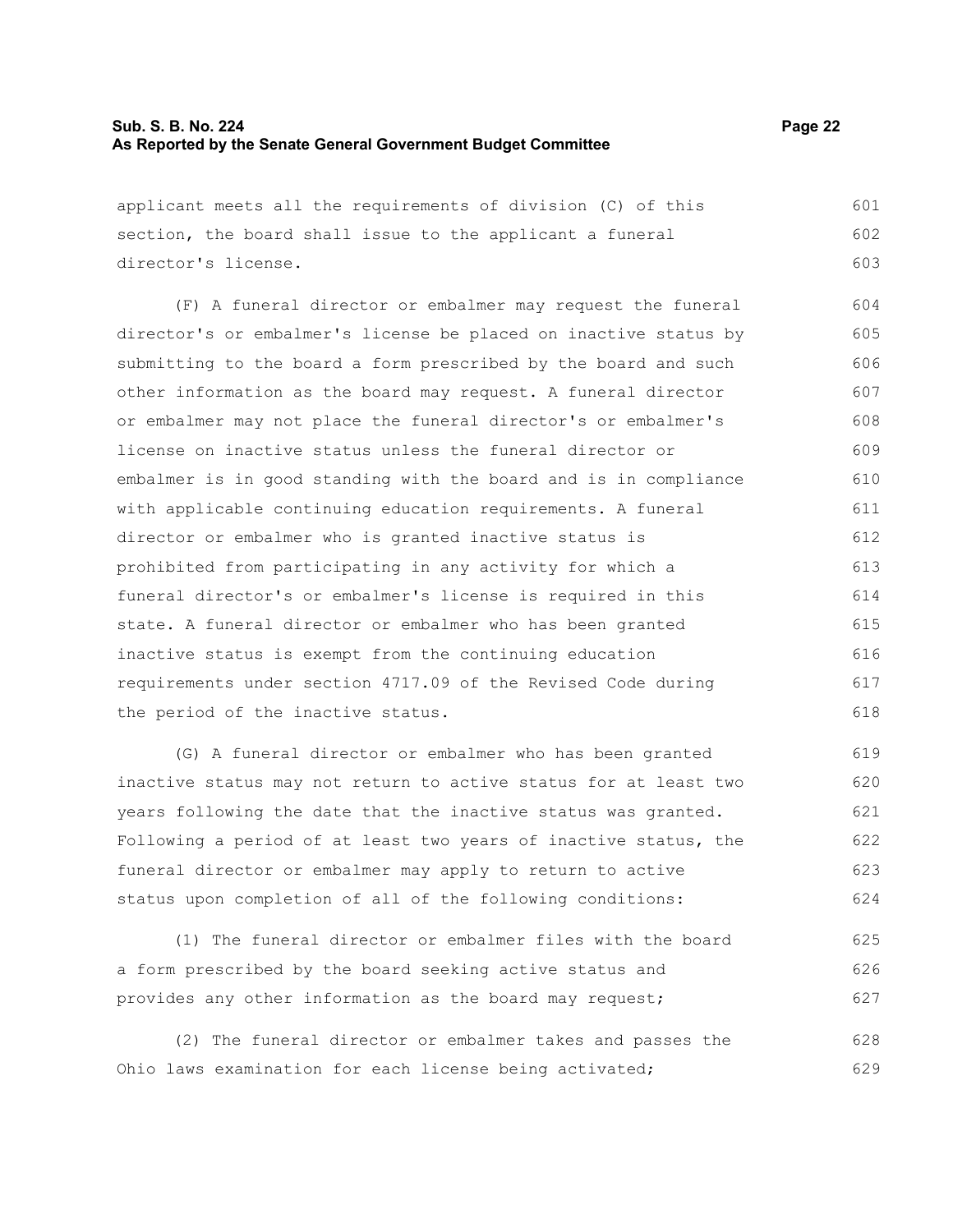# **Sub. S. B. No. 224 Page 23 As Reported by the Senate General Government Budget Committee**

(3) The funeral director or embalmer pays a reactivationfee-to the board in the amount of one hundred forty dollars foreach license being reactivatedthe reactivation fee described in division (A)(1) of section 4717.07 of the Revised Code. 630 631 632 633

**Sec. 4717.06.** (A)(1) A licensed funeral director who desires to obtain a license to operate a funeral home, a licensed embalmer who desires to obtain a license to operate an embalming facility, or a holder of a crematory operator permit who desires to obtain a license to operate a crematory facility shall apply to the board of embalmers and funeral directors on a form prescribed by the board. The application shall include the initial license application fee set forth in section 4717.07 of the Revised Code and proof satisfactory to the board that the funeral home, embalming facility, or crematory facility is in compliance with rules adopted by the board under section 4717.04 of the Revised Code, rules adopted by the board of building standards under Chapter 3781. of the Revised Code, and all other federal, state, and local requirements relating to the safety of the premises. 634 635 636 637 638 639 640 641 642 643 644 645 646 647 648

(2) If the funeral home, embalming facility, or crematory facility to which the license application pertains is owned by a corporation or limited liability company, the application shall include the name and address of the corporation's or limited liability company's statutory agent appointed under section 1701.07 of the Revised Code, former section 1705.06 of the Revised Code as that section existed prior to February 11, 2022, or section 1706.09 of the Revised Code or, in the case of a foreign corporation, the corporation's designated agent appointed under section 1703.041 of the Revised Code. If the funeral home, embalming facility, or crematory facility to which the application pertains is owned by a partnership, the 649 650 651 652 653 654 655 656 657 658 659 660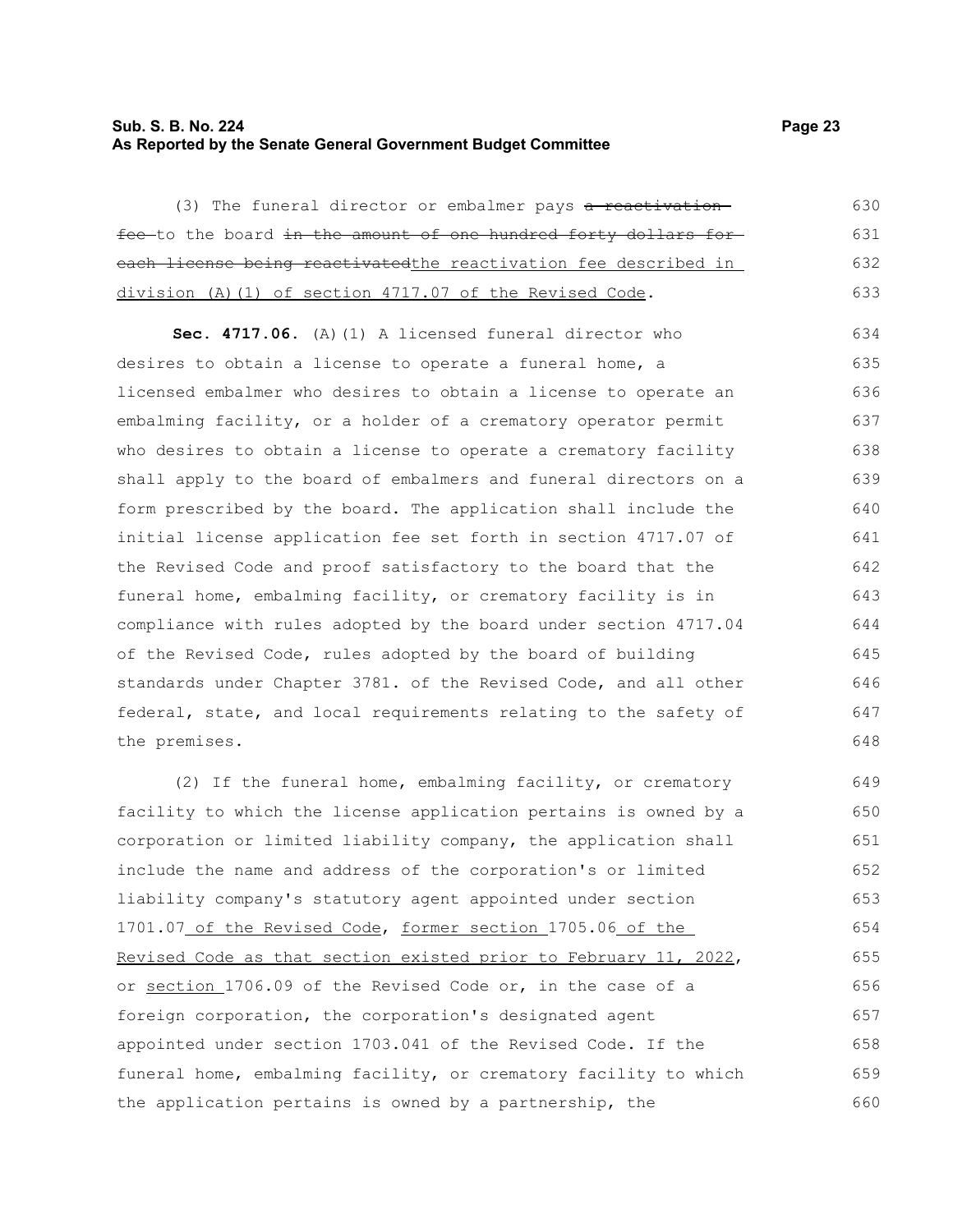# **Sub. S. B. No. 224 Page 24 As Reported by the Senate General Government Budget Committee**

application shall include the name and address of each of the partners. If, at any time after the submission of a license application or issuance of a license, the statutory or designated agent of a corporation or limited liability company owning a funeral home, embalming facility, or crematory facility or the address of the statutory or designated agent changes or, in the case of a partnership, any of the partners of the funeral home, embalming facility, or crematory facility or the address of any of the partners changes, the applicant for or holder of the license to operate the funeral home, embalming facility, or crematory facility shall submit written notice to the board, within thirty days after the change, informing the board of the change and of any name or address of a statutory or designated agent or partner that has changed from that contained in the application for the license or the most recent notice submitted under division (A)(2) of this section. 661 662 663 664 665 666 667 668 669 670 671 672 673 674 675 676

(B)(1) The board of embalmers and funeral directors shall issue a license to operate a funeral home only to a licensed funeral director who is named in the application as the funeral director actually in charge and ultimately responsible for the funeral home. The board shall issue the license only for the address at which the funeral home is physically located and operated. The funeral home license and licenses of the embalmers and funeral directors employed by the funeral home shall be displayed in a conspicuous place within the funeral home. The name of the funeral director to whom the funeral home license has been issued shall be conspicuously displayed immediately on the outside or the inside of the primary entrance to the funeral home that is used by the public. 677 678 679 680 681 682 683 684 685 686 687 688 689

(2) The funeral home shall have on the premises one of the following: 690 691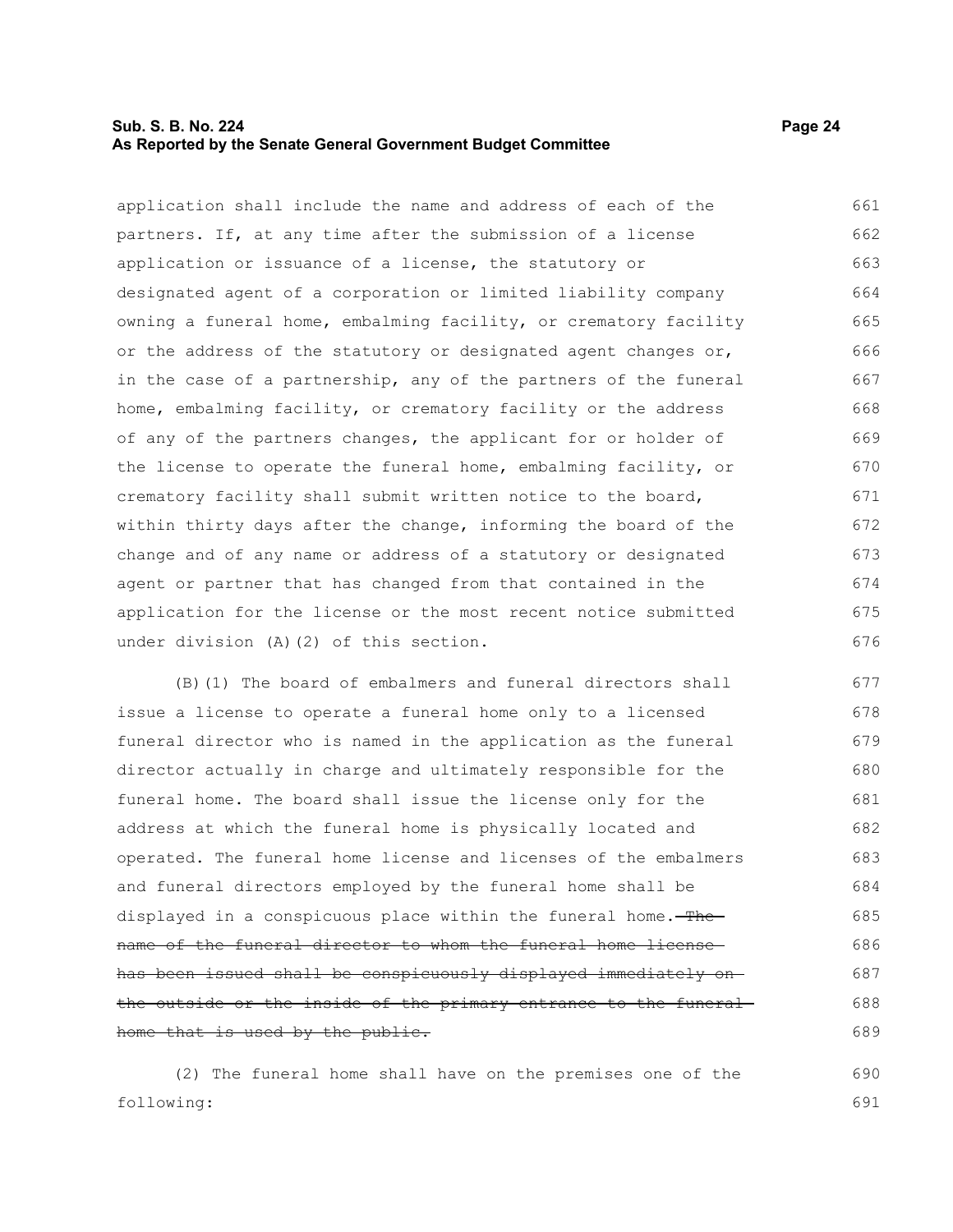# **Sub. S. B. No. 224 Page 25 As Reported by the Senate General Government Budget Committee**

(a) If embalming will take place at the funeral home, an embalming room that is adequately equipped and maintained. The embalming room shall be kept in a clean and sanitary manner and used only for the embalming, preparation, or holding of dead human bodies. The embalming room shall contain only the articles, facilities, and instruments necessary for those purposes. 692 693 694 695 696 697 698

(b) If embalming will not take place at the funeral home, a holding room that is adequately equipped and maintained. The holding room shall be kept in a clean and sanitary manner and used only for the preparation, other than embalming, and holding of dead human bodies. The holding room shall contain only the articles and facilities necessary for those purposes. 699 700 701 702 703 704

(3) Each funeral home shall be directly supervised by a funeral director licensed under this chapter, who may supervise more than one funeral home. 705 706 707

(C)(1) The board shall issue a license to operate an embalming facility only to a licensed embalmer who is actually in charge of and ultimately responsible for the embalming facility. The board shall issue the license only for the address at which the embalming facility is physically located and operated. The license shall be displayed in a conspicuous place within the facility. The name of the embalmer to whom the embalming facility license has been issued shall be conspicuously displayed on the outside or inside of the primary entrance to the embalming facility. 708 709 710 711 712 713 714 715 716 717

(2) The embalming facility shall be adequately equipped and maintained in a sanitary manner. The embalming room at such a facility shall contain only the articles, facilities, and instruments necessary for its stated purpose. The embalming room 718 719 720 721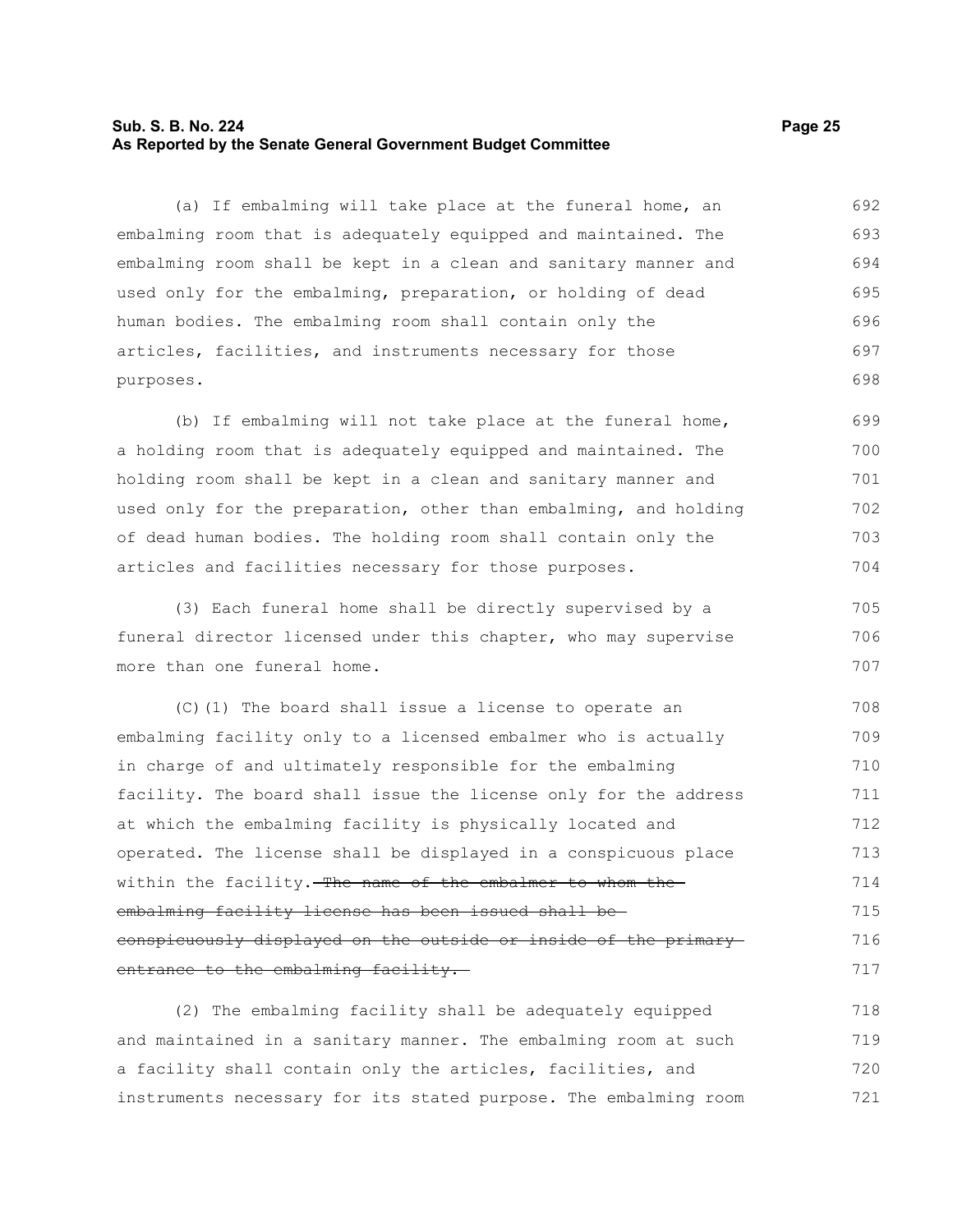# **Sub. S. B. No. 224** Page 26 **As Reported by the Senate General Government Budget Committee**

| shall be kept in a clean and sanitary condition and used only    | 722 |
|------------------------------------------------------------------|-----|
| for the care and preparation of dead human bodies.               | 723 |
| (D) (1) The board shall issue a license to operate a             | 724 |
| crematory facility only to a crematory operator who is actually  | 725 |
| in charge and ultimately responsible for the crematory facility. | 726 |
| The board shall issue the license only for the address at which  | 727 |
| the crematory facility is physically located and operated. The   | 728 |
| license shall be displayed in a conspicuous place within the     | 729 |
| crematory facility. The name of the crematory operator to whom-  | 730 |
| the crematory facility license has been issued shall be-         | 731 |
|                                                                  |     |
| conspicuously displayed on the outside or inside of the primary- | 732 |
| entrance to the crematory facility.                              | 733 |
| (2) The crematory facility shall be adequately equipped          | 734 |
| and maintained in a clean and sanitary manner. The crematory     | 735 |
| facility may be located in a funeral home, embalming facility,   | 736 |
| cemetery building, or other building in which the crematory      | 737 |
| facility may lawfully operate. If a crematory facility engages   | 738 |
| in the cremation of animals, the crematory facility shall        | 739 |
| cremate animals in a cremation chamber that also is not used to  | 740 |
| cremate dead human bodies or human body parts and shall not      | 741 |
| cremate animals in a cremation chamber used for the cremation of | 742 |
| dead human bodies and human body parts. Cremation chambers that  | 743 |
| are used for the cremation of dead human bodies or human body    | 744 |
| parts and cremation chambers used for the cremation of animals   | 745 |
| may be located in the same area. Cremation chambers used for the | 746 |
| cremation of animals shall have conspicuously displayed on the   | 747 |
| unit a notice that the unit is to be used for animals only.      | 748 |
|                                                                  | 749 |
| (3) A license to operate a crematory facility shall be           |     |

issued to the person actually in charge of the crematory facility. This section does not require the individual who is 750 751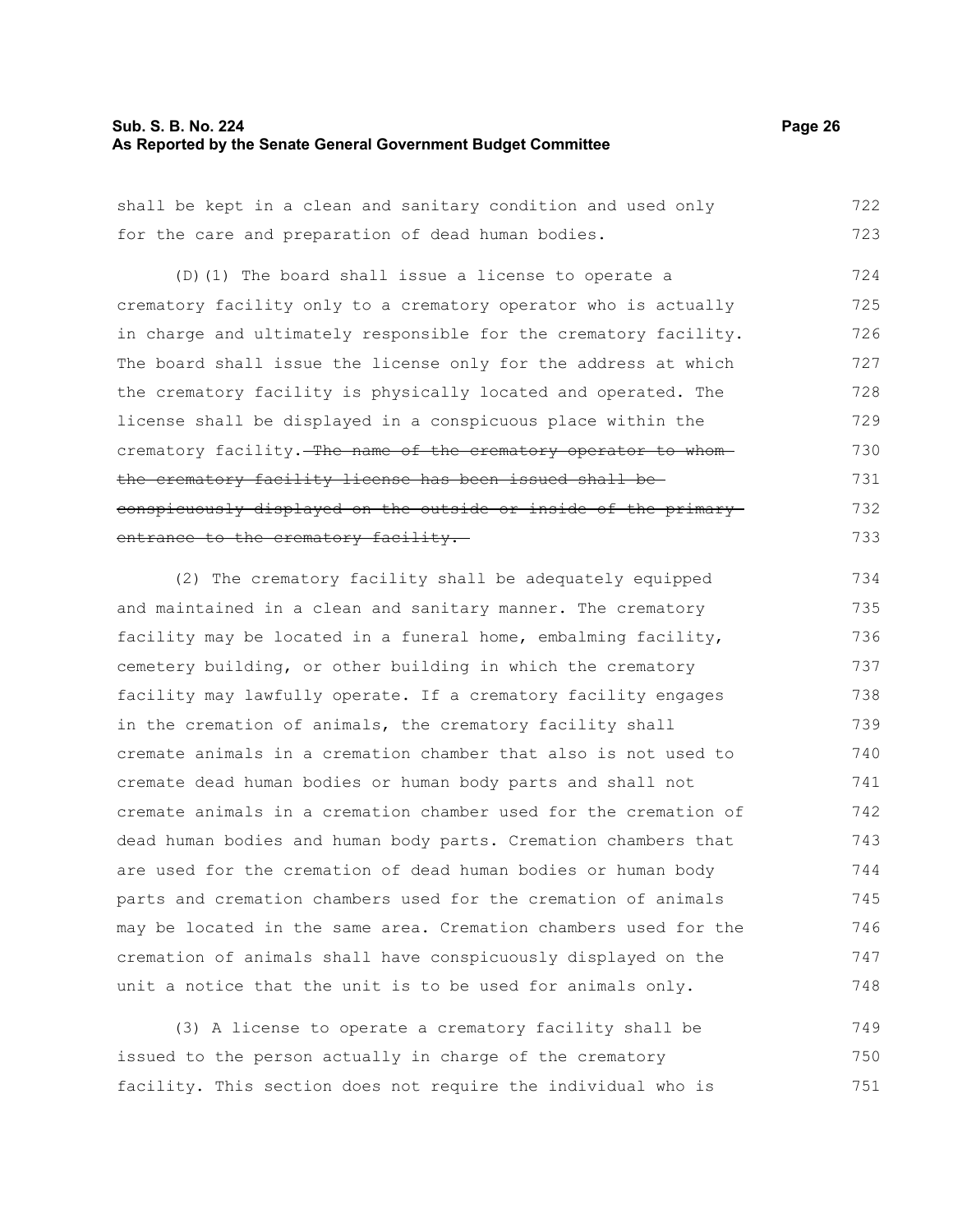# **Sub. S. B. No. 224** Page 27 **As Reported by the Senate General Government Budget Committee**

| actually in charge of the crematory facility to be an embalmer   | 752 |
|------------------------------------------------------------------|-----|
| or funeral director licensed under this chapter.                 | 753 |
|                                                                  |     |
| (4) Nothing in this section or rules adopted under section       | 754 |
| 4717.04 of the Revised Code precludes the establishment and      | 755 |
| operation of a crematory facility on or adjacent to the property | 756 |
| on which a cemetery, funeral home, or embalming facility is      | 757 |
| located.                                                         | 758 |
| Sec. 4717.07. (A) The board of embalmers and funeral             | 759 |
| directors shall charge and collect the following fees:           | 760 |
| (1) For applying for an initial or biennial renewal of an        | 761 |
| embalmer's or funeral director's license, or a reactivation of a | 762 |
| license as described in division (G) of section 4717.05 of the   | 763 |
| Revised Code, two hundred dollars;                               | 764 |
| (2) For applying for an embalmer or funeral director             | 765 |
| certificate of apprenticeship, thirty-five dollars;              | 766 |
|                                                                  |     |
| (3) For the application to take the examination for a            | 767 |
| license to practice as an embalmer or funeral director, or to    | 768 |
| retake a section of the examination, thirty-five dollars;        | 769 |
| (4) For applying for an initial license to operate a             | 770 |
| funeral home, four hundred dollars and biennial renewal of a     | 771 |
| license to operate a funeral home, four hundred dollars;         | 772 |
| (5) For the reinstatement of a lapsed embalmer's or              | 773 |
| funeral director's license, the renewal fee prescribed in        | 774 |
| division (A)(1) of this section plus fifty dollars for each      | 775 |
| month or portion of a month the license is lapsed, but not more  | 776 |
| than one thousand dollars;                                       | 777 |
|                                                                  |     |
| (6) For the reinstatement of a lapsed license to operate a       | 778 |
| funeral home, the renewal fee prescribed in division (A) (4) of  | 779 |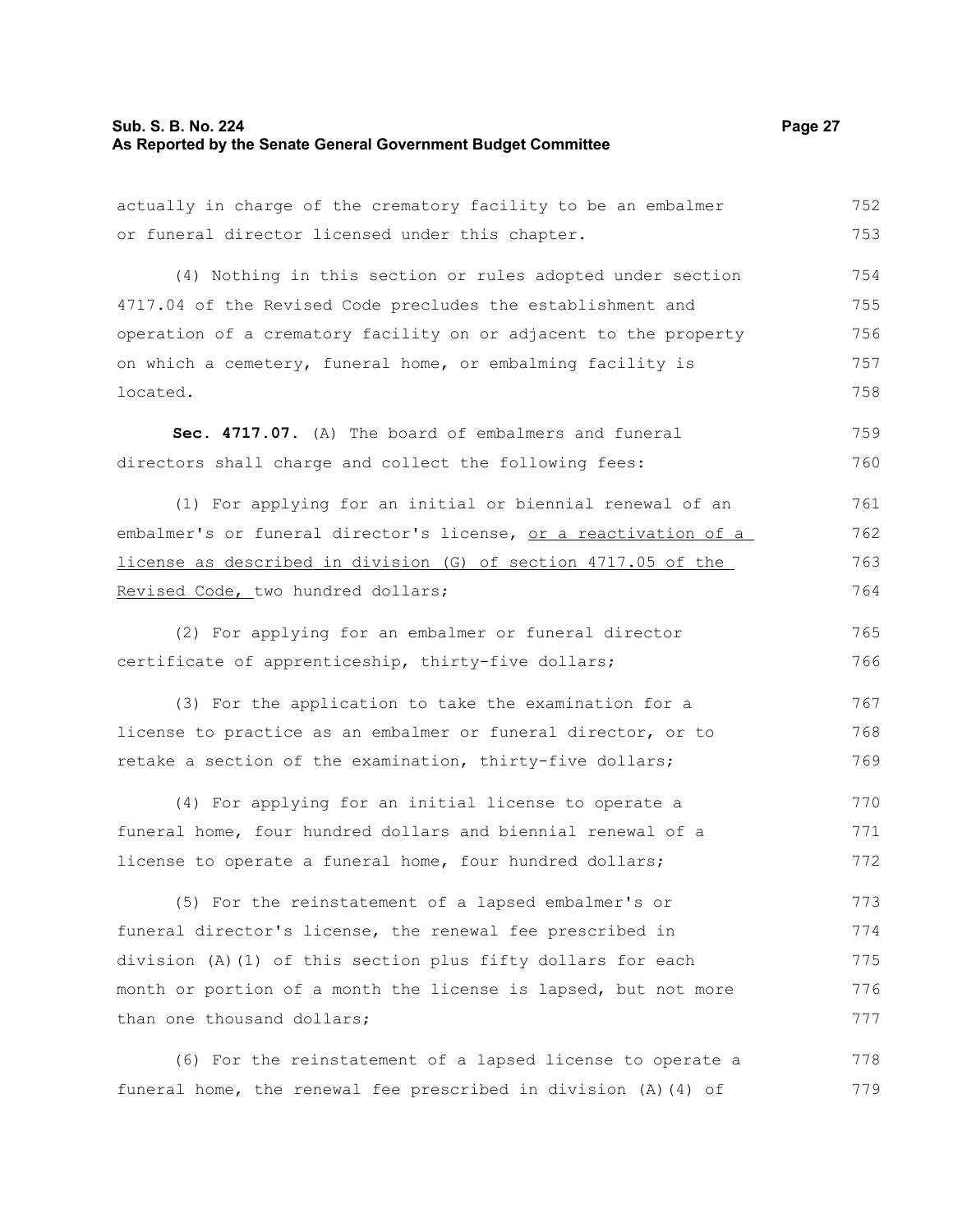#### **Sub. S. B. No. 224 Page 28 As Reported by the Senate General Government Budget Committee**

this section plus fifty dollars for each month or portion of a month the license is lapsed until reinstatement, but not more than one thousand dollars; 780 781 782

(7) For applying for a license to operate an embalming facility, four hundred dollars and biennial renewal of a license to operate an embalming facility, four hundred dollars; 783 784 785

(8) For the reinstatement of a lapsed license to operate an embalming facility, the renewal fee prescribed in division (A)(7) of this section plus fifty dollars for each month or portion of a month the license is lapsed until reinstatement, but not more than one thousand dollars; 786 787 788 789 790

(9) For applying for a license to operate a crematory facility, four hundred dollars and biennial renewal of a license to operate a crematory facility, four hundred dollars;

(10) For the reinstatement of a lapsed license to operate a crematory facility, the renewal fee prescribed in division (A) (9) of this section plus fifty dollars for each month or portion of a month the license is lapsed until reinstatement, but not more than five hundred dollars; 794 795 796 797 798

(11) For applying for the initial or biennial renewal of a crematory operator permit, one hundred fifty dollars; 799 800

(12) For the reinstatement of a lapsed crematory operator permit, the renewal fee prescribed in division (A)(11) of this section plus fifty dollars for each month or portion of a month the permit is lapsed, but not more than five hundred dollars; 801 802 803 804

(13) For the issuance of a duplicate of a license issued under this chapter, ten dollars; 805 806

(14) For each preneed funeral contract sold in the state 807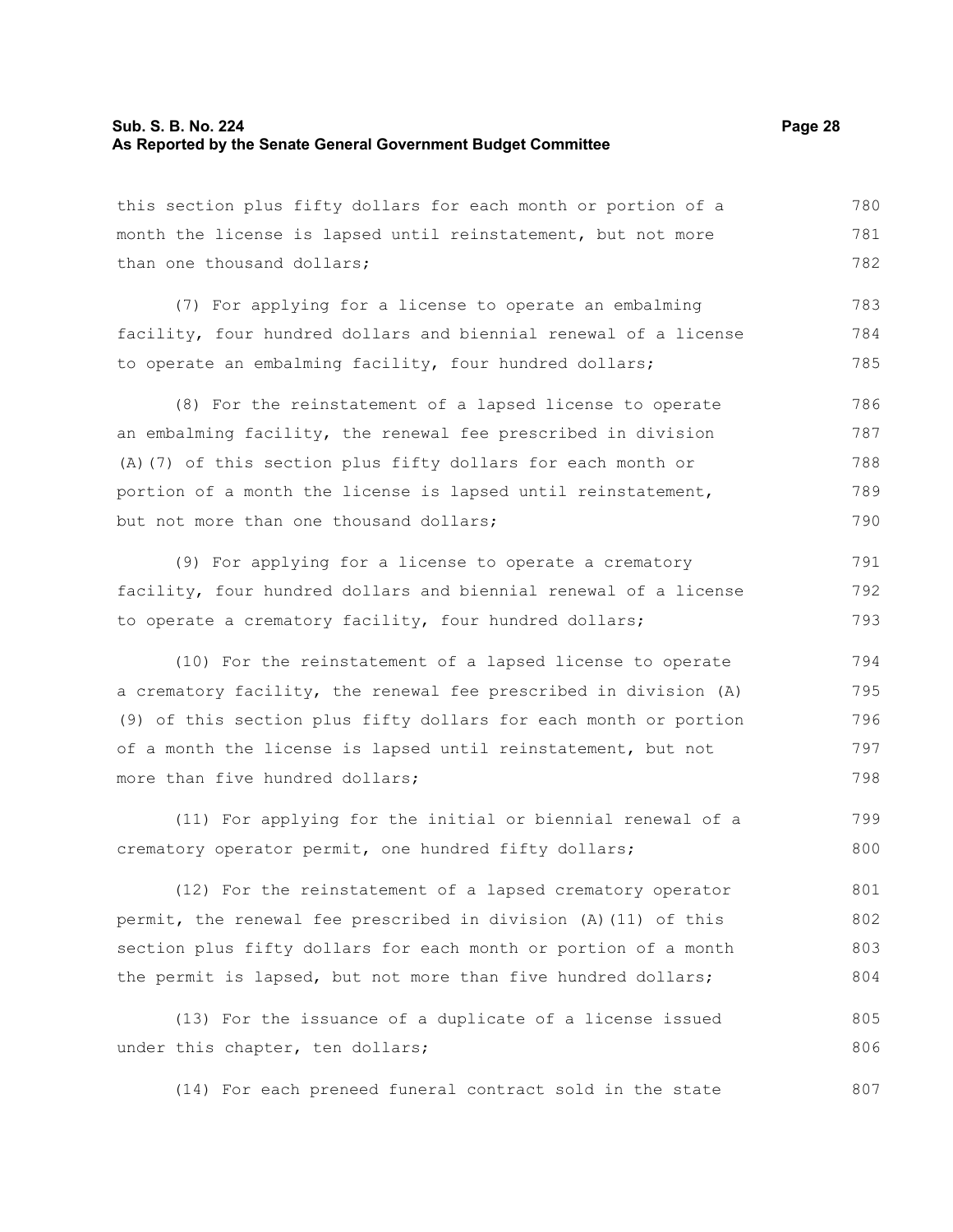## **Sub. S. B. No. 224 Page 29 As Reported by the Senate General Government Budget Committee**

other than those funded by the assignment of an existing insurance policy, ten dollars. 808 809

(B) In addition to the fees set forth in division (A) of this section, an applicant shall pay the examination fee assessed by any examining agency the board uses for any section of an examination required under this chapter. 810 811 812 813

(C) Subject to the approval of the controlling board, the board of embalmers and funeral directors may establish fees in excess of the amounts set forth in this section, provided that these fees do not exceed the amounts set forth in this section by more than fifty per cent. 814 815 816 817 818

**Sec. 4717.10.** (A) The board of embalmers and funeral directors may recognize <del>licenses a</del> license issued to embalmers and an embalmer or a funeral directors director by other states, and upon-another state. Upon presentation of such **licenseslicense and evidence satisfactory to the board showing** such embalmer or funeral director meets all requirements of this division and is in good standing in that other state, may the board shall issue to the holder an embalmer's or funeral director's license under this chapter. The board shall charge the same fee as prescribed in section 4717.07 of the Revised Code to issue or renew such an embalmer's or funeral director's license. Such licenses shall be renewed biennially as provided in section 4717.08 of the Revised Code. The board shall not issue a license to any person under this division  $(A)$  of this section unless the applicant proves that the applicant, in the state in which the applicant is licensed, has complied with requirements substantially equal to those established in section 4717.05 of the Revised Code. 819 820 821 822 823 824 825 826 827 828 829 830 831 832 833 834 835 836

(B) The board of embalmers and funeral directors may issue 837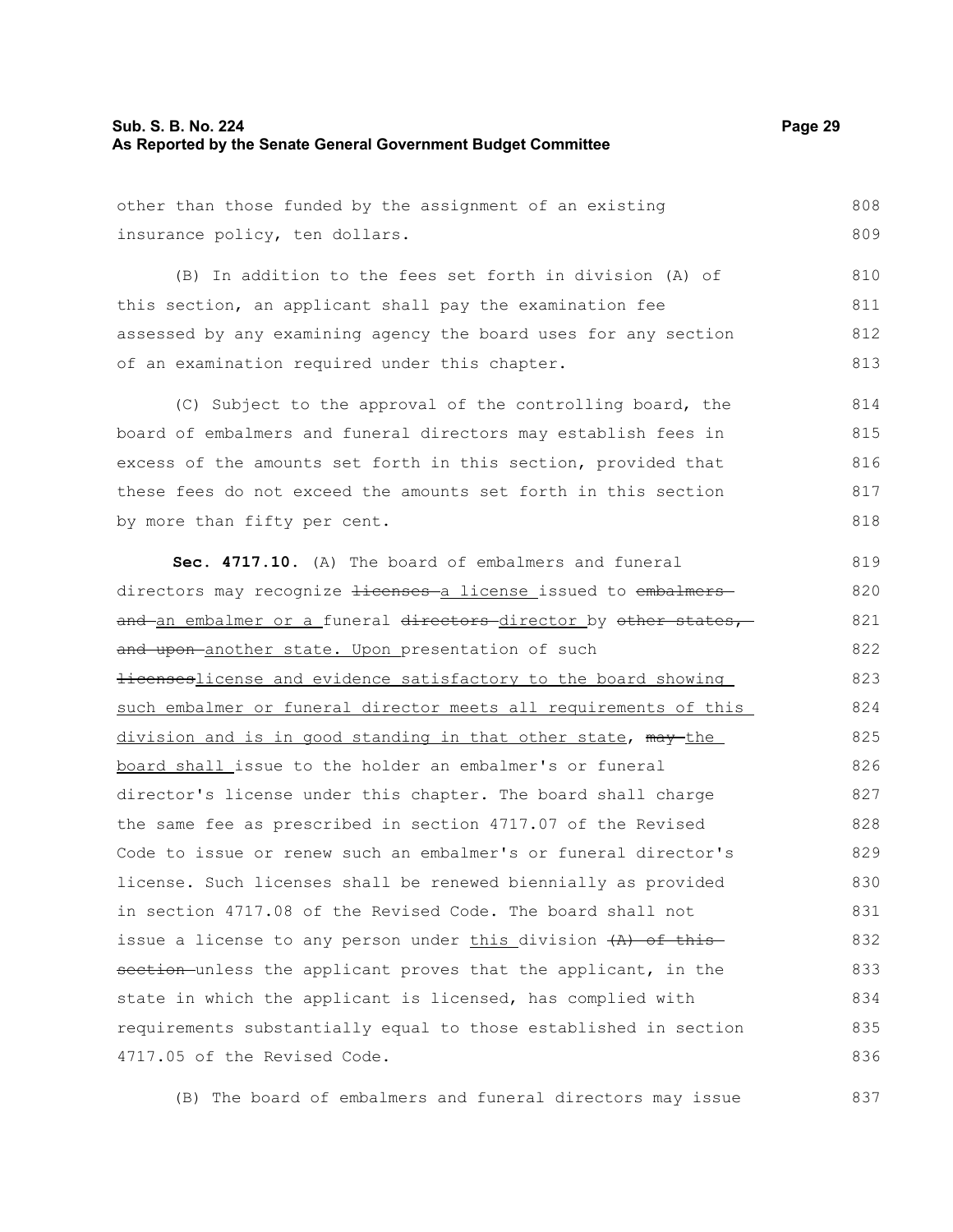#### **Sub. S. B. No. 224 Page 30 As Reported by the Senate General Government Budget Committee**

courtesy card permits. A courtesy card permit holder shall be authorized to undertake both the following acts in this state: 838 839

(1) Prepare and complete those sections of a death certificate and other permits needed for disposition of deceased human remains in this state and sign and file such death certificates and permits; 840 841 842 843

(2) Supervise and conduct funeral ceremonies, interments, and entombments in this state. 844 845

(C) The board of embalmers and funeral directors  $\frac{may-shell}{}$ determine under what conditions a courtesy card permit  $m$ ay shall be issued to funeral directors in bordering states after taking into account whether and under what conditions and fees such border states issue similar courtesy card permits to funeral directors licensed in this state. A courtesy card permit holder shall comply with all applicable laws and rules of this state while engaged in any acts of funeral directing in this state. The board may revoke or suspend a courtesy card permit or subject a courtesy card permit holder to discipline in accordance with the laws, rules, and procedures applicable to funeral directors under this chapter. Applicants for courtesy card permits shall apply on forms prescribed by the board, pay a biennial fee set by the board for initial applications and renewals, and adhere to such other requirements imposed by the board on courtesy card permit holders. 846 847 848 849 850 851 852 853 854 855 856 857 858 859 860 861

(D) No courtesy card permit holder shall be authorized to undertake any of the following activities in this state: 862 863

(1) Arranging funerals or disposition services with members of the public in this state; 864 865

(2) Be employed by or under contract to a funeral home 866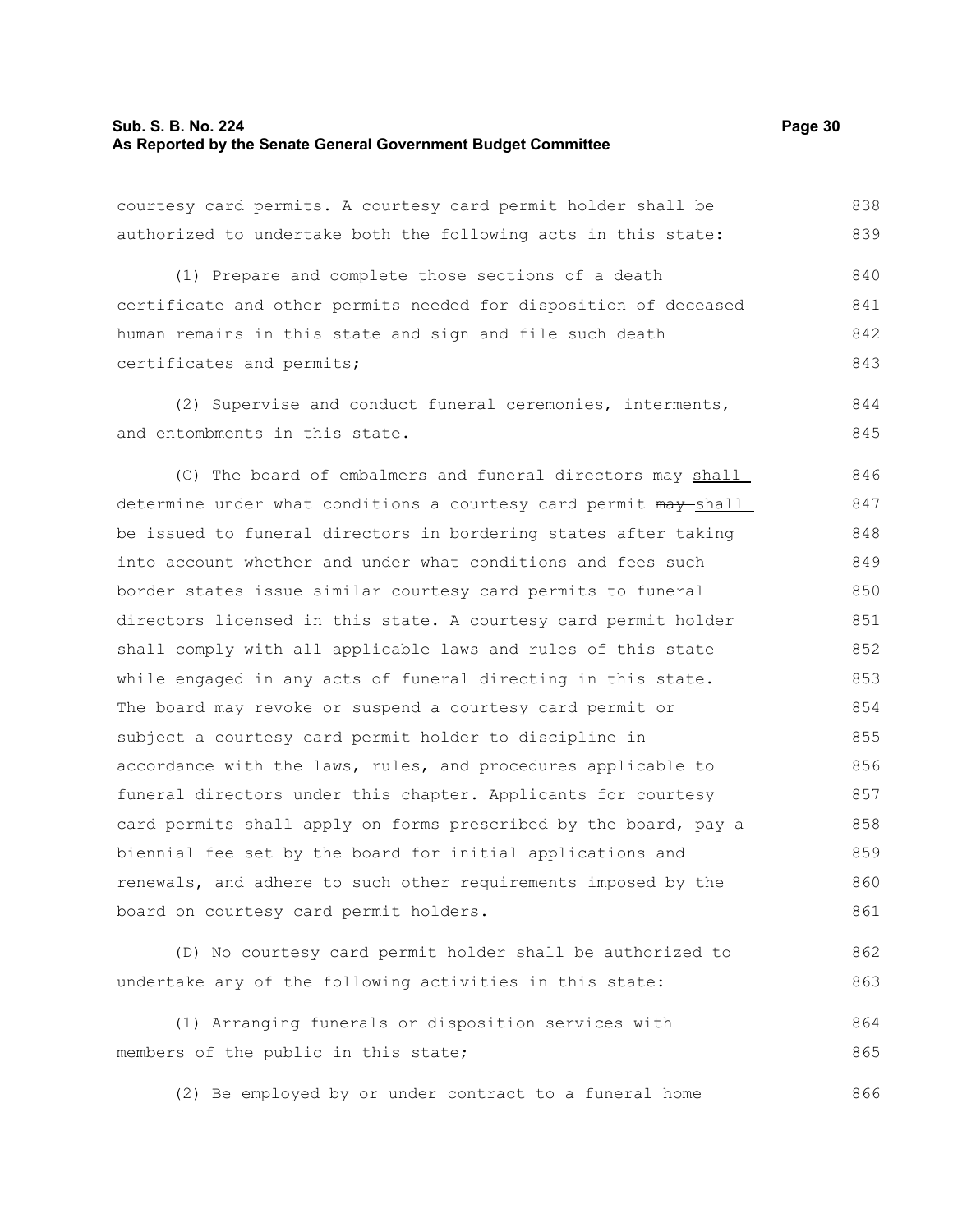| licensed in this state to perform funeral services in this      | 867 |
|-----------------------------------------------------------------|-----|
| state;                                                          | 868 |
| (3) Advertise funeral or disposition services in this           | 869 |
| state;                                                          | 870 |
| (4) Enter into or execute funeral or disposition contracts      | 871 |
| in this state;                                                  | 872 |
| (5) Prepare or embalm deceased human remains in this            | 873 |
| state;                                                          | 874 |
|                                                                 |     |
| (6) Arrange for or carry out the disinterment of human          | 875 |
| remains in this state.                                          | 876 |
| (E) As used in this section, "courtesy card permit" means       | 877 |
| a special permit that may be issued to a funeral director       | 878 |
| licensed in a state that borders this state and who does not    | 879 |
| hold a funeral director's license under this chapter.           | 880 |
| Sec. 4717.13. (A) No person shall do any of the following:      | 881 |
| (1) Engage in the business or profession of funeral             | 882 |
| directing unless the person is licensed as a funeral director   | 883 |
| under this chapter, is certified as an apprentice funeral       | 884 |
| director in accordance with rules adopted under section 4717.04 | 885 |
| of the Revised Code and under the supervision of a funeral      | 886 |
| director licensed under this chapter, or is a student in a      | 887 |
| college of mortuary sciences approved by the board of embalmers | 888 |
| and funeral directors and is under the direct supervision of a  | 889 |
| funeral director licensed by the board;                         | 890 |
| (2) Engage in embalming unless the person is licensed as        | 891 |
| an embalmer under this chapter, is certified as an apprentice   | 892 |
| embalmer in accordance with rules adopted under section 4717.04 | 893 |

of the Revised Code and is under the supervision of an embalmer 893 894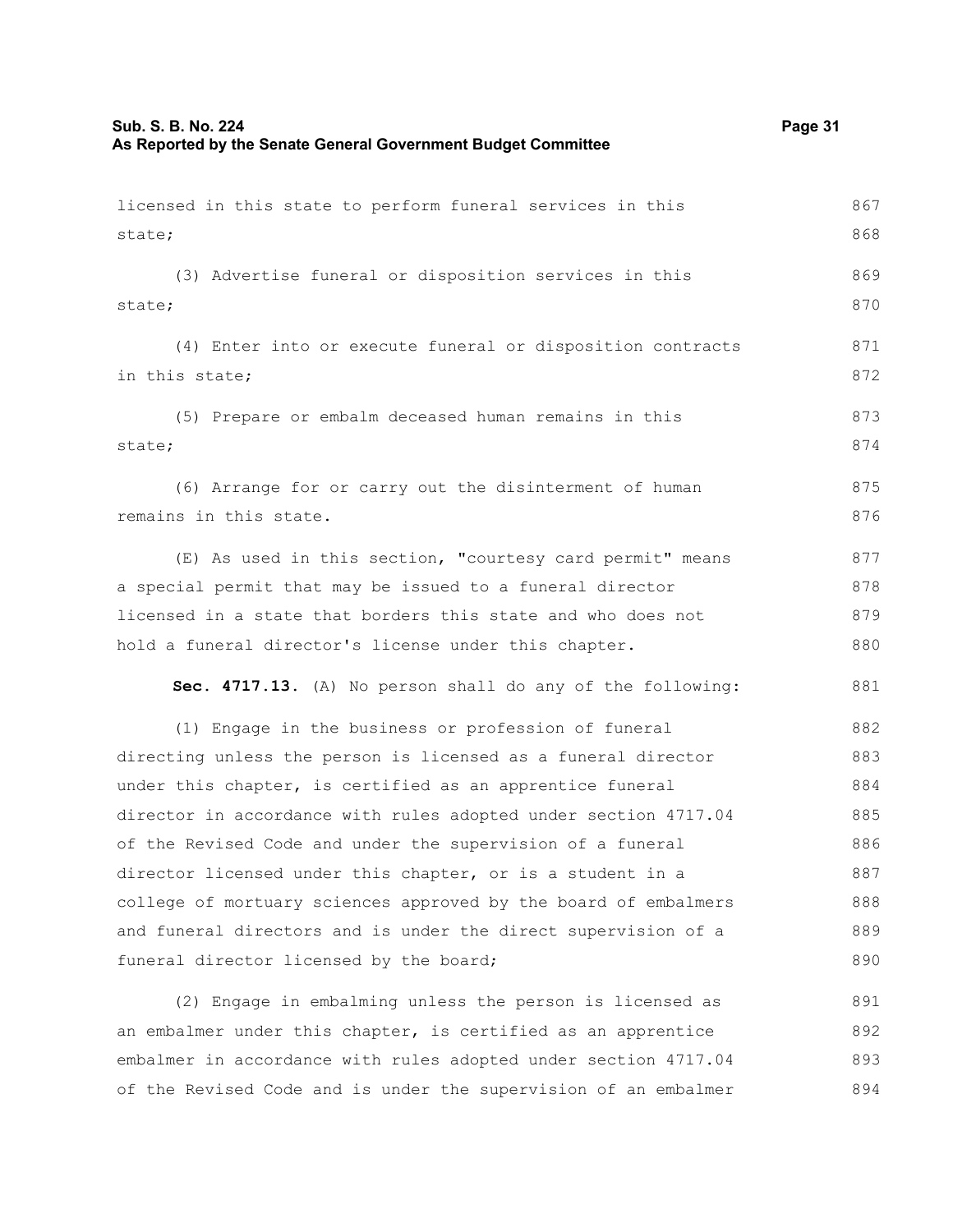#### **Sub. S. B. No. 224 Page 32 As Reported by the Senate General Government Budget Committee**

licensed under this chapter, or is a student in a college of mortuary science approved by the board and is under the direct supervision of an embalmer licensed by the board; 895 896 897

(3) Advertise or otherwise offer to provide or convey the impression that the person provides funeral directing services unless the person is licensed as a funeral director under this chapter and is employed by or under contract to a licensed funeral home and performs funeral directing services for that funeral home in a manner consistent with the advertisement, offering, or conveyance; 898 899 900 901 902 903 904

(4) Advertise or otherwise offer to provide or convey the impression that the person provides embalming services unless the person is licensed as an embalmer under this chapter and is employed by or under contract to a licensed funeral home or a licensed embalming facility and performs embalming services for the funeral home or embalming facility in a manner consistent with the advertisement, offering, or conveyance; 905 906 907 908 909 910 911

(5) Operate a funeral home without a license to operate the funeral home issued by the board under this chapter; 912 913

(6) Practice the business or profession of funeral directing from any place except from a funeral home that a person is licensed to operate under this chapter; 914 915 916

(7) Practice embalming from any place except from a funeral home or embalming facility that a person is licensed to operate under this chapter; 917 918 919

(8) Operate a crematory or perform cremation without a license to operate the crematory issued under this chapter; 920 921

(9) Cremate animals in a cremation chamber in which dead human bodies or body parts are cremated or cremate dead human 922 923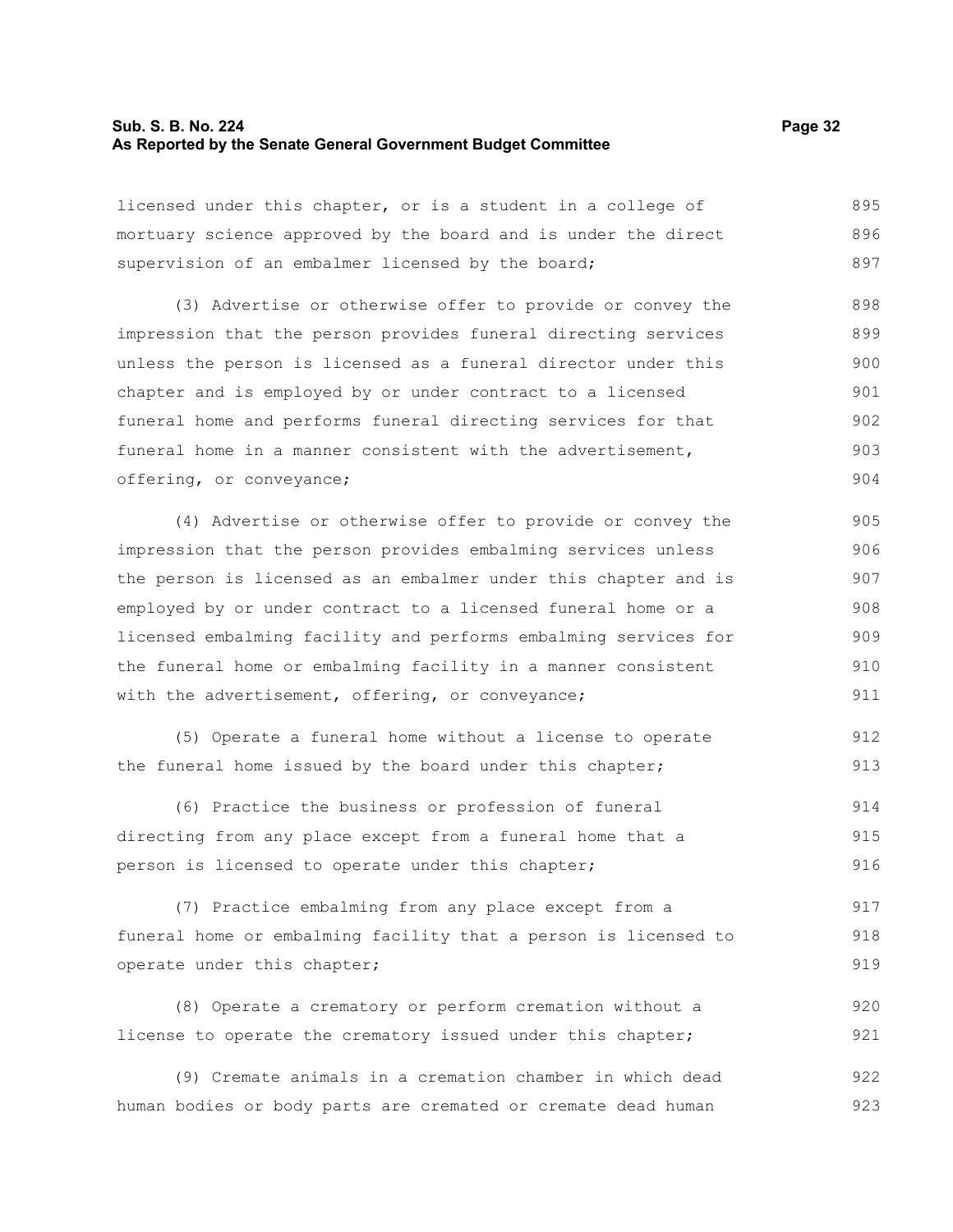# **Sub. S. B. No. 224** Page 33 **As Reported by the Senate General Government Budget Committee**

951 952

| bodies or human body parts in a cremation chamber in which       | 924 |
|------------------------------------------------------------------|-----|
| animals are cremated;                                            | 925 |
| (10) Hold a dead human body, before final disposition, for       | 926 |
| more than forty-eight hours after the time of death unless the   | 927 |
| dead human body is embalmed or placed into refrigeration and     | 928 |
| maintained at a constant temperature of less than forty degrees; | 929 |
| (11) Knowingly refuse to promptly submit the custody of a        | 930 |
| dead human body or cremated remains upon the oral or written     | 931 |
| order of the person legally entitled to the body or cremated     | 932 |
| remains;                                                         | 933 |
| (12) Except as ordered by the coroner or the person              | 934 |
| holding the right of disposition under section 2108.70 or        | 935 |
| 2108.81 of the Revised Code, knowingly fail to carry out the     | 936 |
| final disposition of a dead human body within thirty days after  | 937 |
| taking custody of the body;                                      | 938 |
| (13) Engage in cremation as defined in section 4717.01 of        | 939 |
| the Revised Code unless the person holds a crematory operator    | 940 |
| permit under this chapter;                                       | 941 |
| (14) Engage in the business or profession of funeral             | 942 |
| directing, engage in embalming, or operate a crematory or        | 943 |
| perform cremation with a lapsed license as defined under section | 944 |
| 4717.01 of the Revised Code.                                     | 945 |
| (B) No funeral director or other person in charge of the         | 946 |
| final disposition of a dead human body shall fail to do one of   | 947 |
| the following prior to the interment of the body:                | 948 |
| (1) Affix to the ankle or wrist of the deceased a tag            | 949 |
| encased in a durable and long-lasting material that contains the | 950 |

name, date of birth, date of death, and social security number

of the deceased;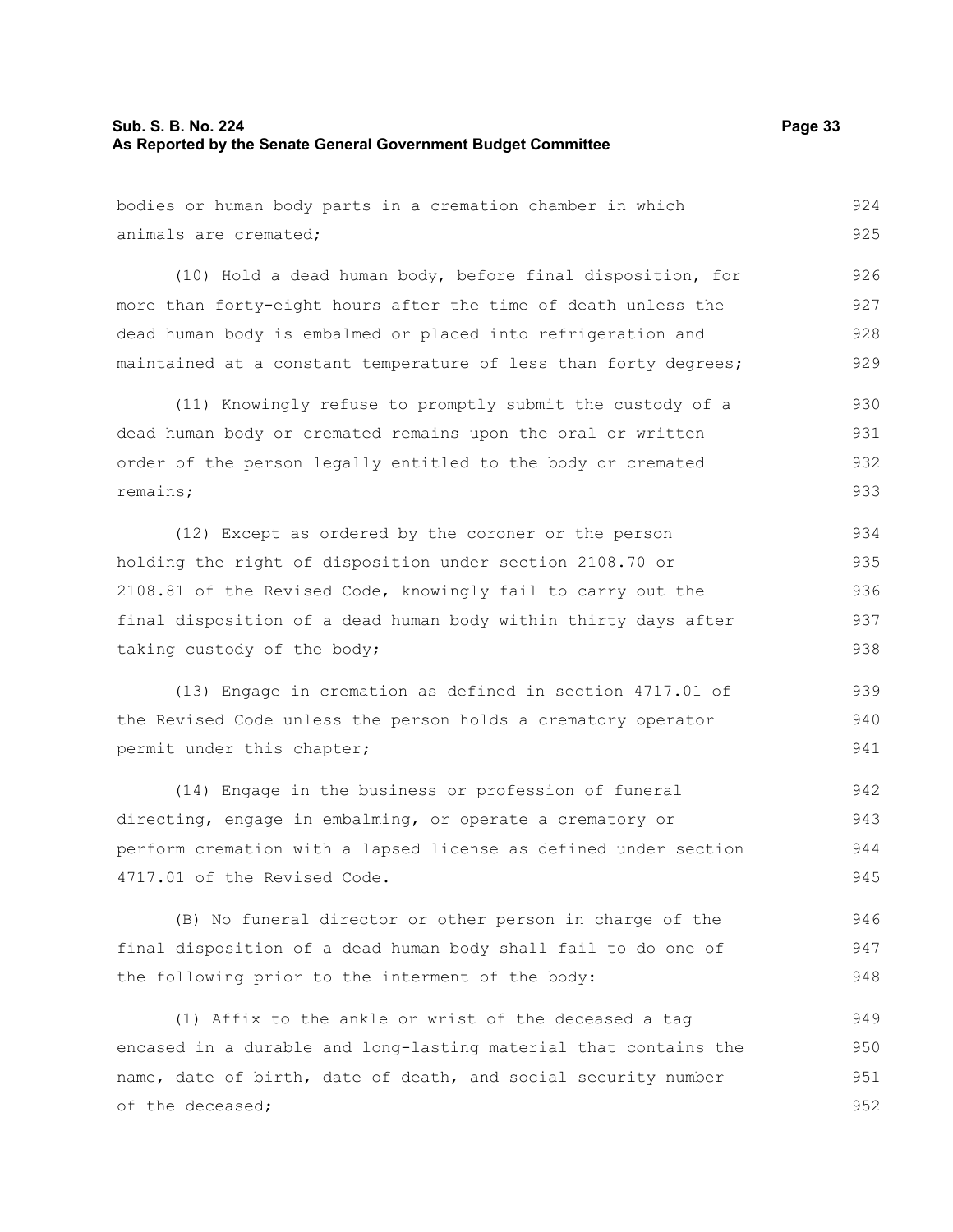## **Sub. S. B. No. 224 Page 34 As Reported by the Senate General Government Budget Committee**

(2) Place in the casket a capsule containing a tag bearing the information described in division (B)(1) of this section; (3) If the body was cremated, place  $\frac{1}{2}$  the vesselcontaining the cremated remains a tag bearing the information described in division (B)(1) of this section in any vessel containing either of the following: (a) All the cremated remains; (b) More than ten cubic inches of the cremated remains. (C) No person who holds a funeral home license for a funeral home that is closed, or that is owned by a funeral business in which changes in the ownership of the funeral business result in a majority of the ownership of the funeral business being held by one or more persons who solely or in combination with others did not own a majority of the funeral business immediately prior to the change in ownership, shall fail to submit to the board within thirty days after the closing or such change of ownership of the funeral business owning the funeral home, a clearly enumerated account of all of the following from which the licensee, at the time of the closing or change of ownership of the funeral business and in connection with the funeral home, was to receive payment for providing the funeral services, funeral goods, or any combination of those in connection with the funeral or final disposition of a dead human body: (1) Preneed funeral contracts governed by sections 4717.31 to 4717.38 of the Revised Code; (2) Life insurance policies or annuities the benefits of 953 954 955 956 957 958 959 960 961 962 963 964 965 966 967 968 969 970 971 972 973 974 975 976 977 978 979

which are payable to the provider of funeral or burial goods or

services;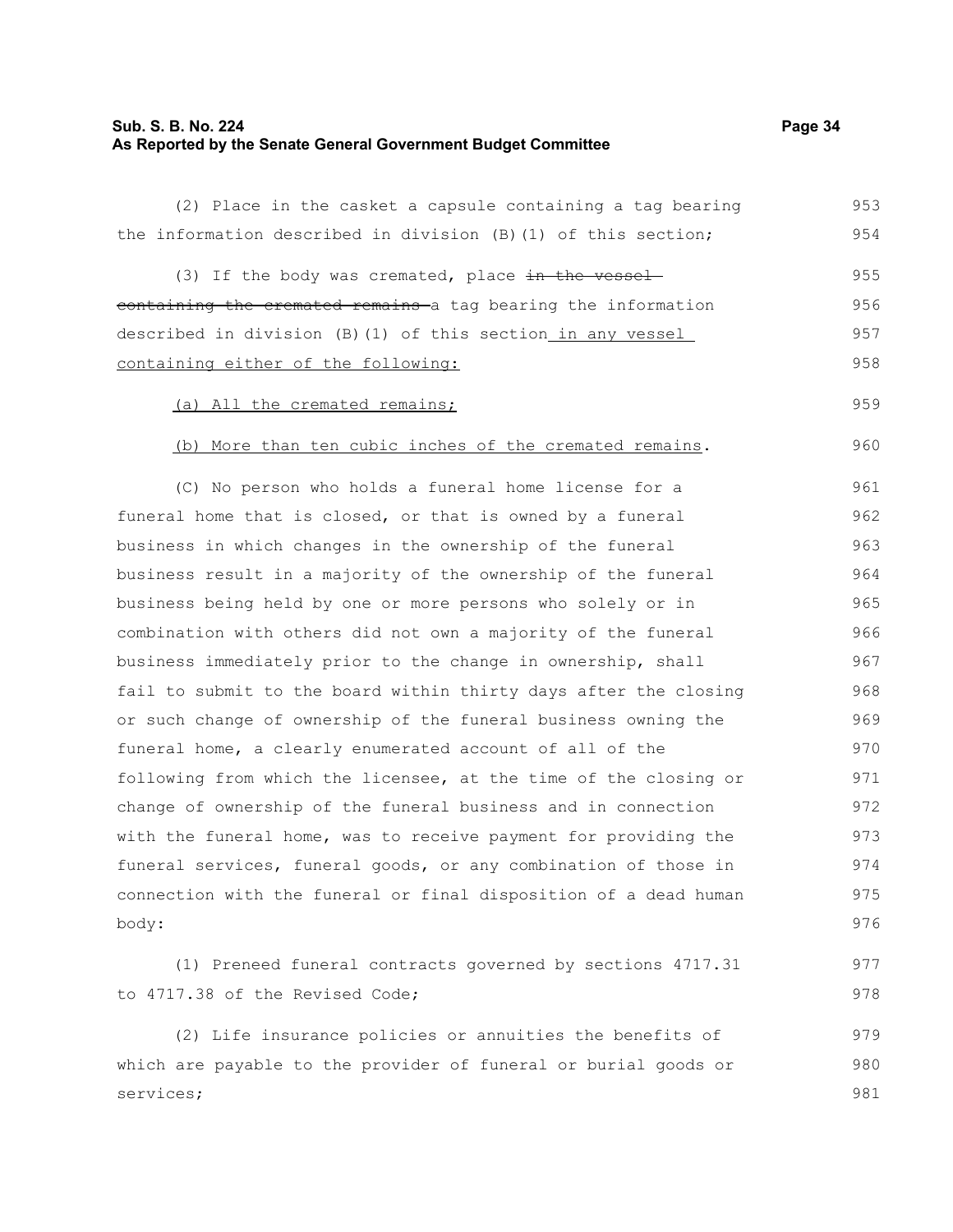# **Sub. S. B. No. 224 Page 35 As Reported by the Senate General Government Budget Committee**

(3) Accounts at banks or savings banks insured by the federal deposit insurance corporation, savings and loan associations insured by the federal savings and loan insurance corporation or the Ohio deposit guarantee fund, or credit unions insured by the national credit union administration or a credit union share guaranty corporation organized under Chapter 1761. of the Revised Code that are payable upon the death of the person for whose benefit deposits into the accounts were made. 982 983 984 985 986 987 988 989

(D)(1) No person who holds a funeral home license for a funeral home that is closed shall negligently fail to send written notice to the purchaser of every preneed funeral contract to which the funeral business is a party via first class United States mail. Such notice shall be addressed to the purchaser's last known address and shall explain that the funeral business is being closed and the name of any funeral business that has been designated to assume the obligations of the preneed contract. 990 991 992 993 994 995 996 997 998

(2) Within thirty days of the closing of a funeral home, no person who held the funeral home license for the closed funeral home shall negligently fail to transfer all preneed contracts to the funeral home or funeral homes that have been designated to assume the obligation of the preneed contracts. If the person who holds a funeral home license for a funeral home that is closed fails to designate a successor funeral home or funeral homes to assume the obligations of the preneed funeral contracts, the board shall make such designations and order the transfer of the preneed funeral contracts to the designated funeral home or funeral homes. 999 1000 1001 1002 1003 1004 1005 1006 1007 1008 1009

(E) No person who holds a license under this chapter for a facility that is going out of business and that is in possession 1010 1011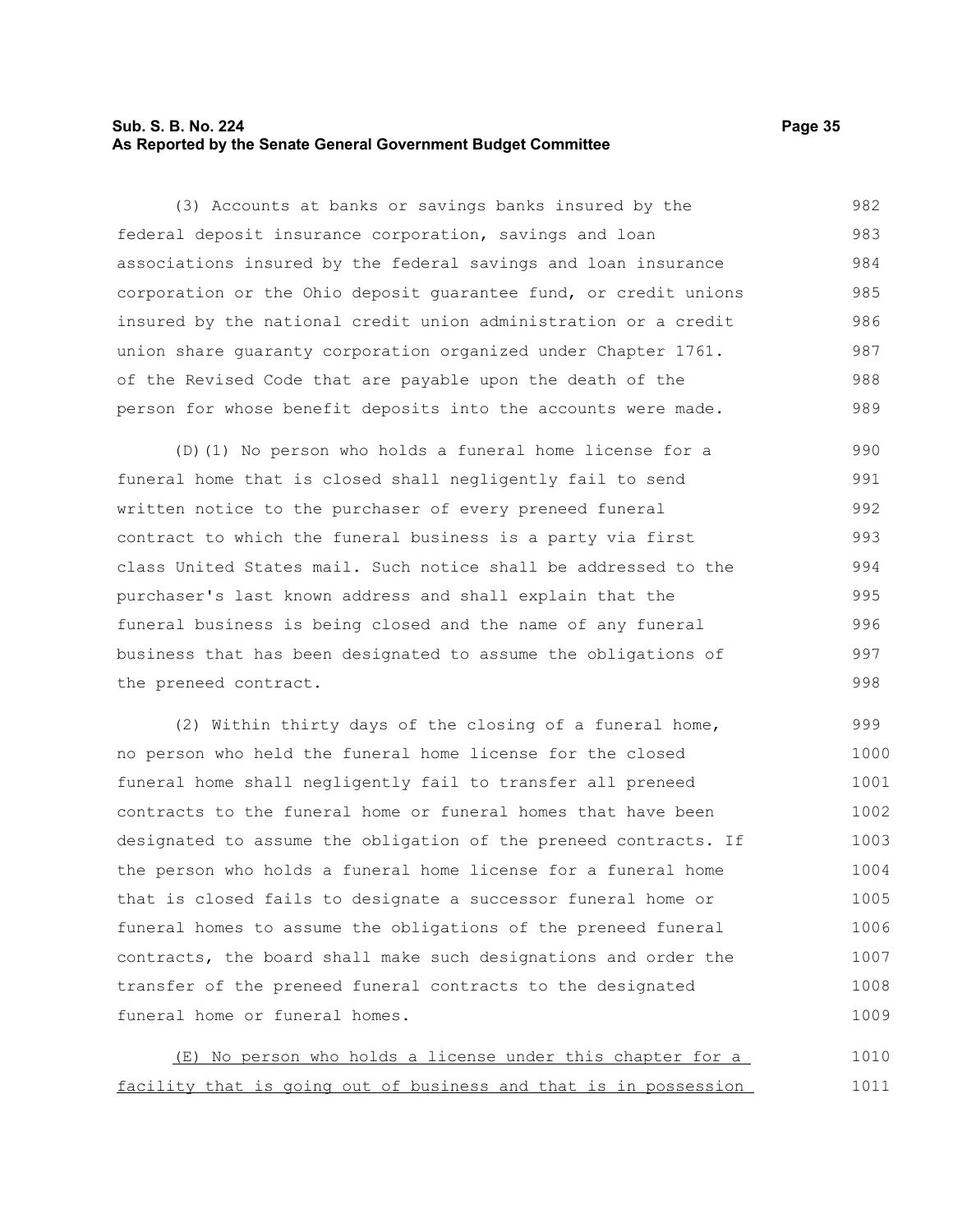# **Sub. S. B. No. 224 Page 36 As Reported by the Senate General Government Budget Committee**

of unclaimed cremated remains shall fail to submit to the board, within thirty days prior to the closing, a copy of the written notice required in division (F) of this section and a clearly enumerated account of all unclaimed cremated remains in possession of the facility. (F) Within thirty days prior to the closing of a facility that is going out of business and that is in possession of unclaimed cremated remains, the person who is actually in charge of and ultimately responsible for the facility shall send written notice via first-class mail to the last known address of the authorizing agent who executed the cremation authorization form or the person designated on the cremation authorization form to receive the cremated remains. Such notice shall include the following: (1) A statement that the funeral business is going out of business and will close; (2) The expected date of closure; (3) The manner in which the unclaimed cremated remains will be disposed and, if applicable, the location from which the cremated remains can be retrieved. (G) If the person who is actually in charge of and ultimately responsible for the facility is unable to comply with divisions  $(F)$  (1) to (3) of this section and cannot locate the last known address of the authorizing agent who executed the cremation authorization form or the person designated on the cremation authorization form to receive the cremated remains, the person who is actually in charge of and ultimately responsible for the facility may seek a declaratory judgment to 1012 1013 1014 1015 1016 1017 1018 1019 1020 1021 1022 1023 1024 1025 1026 1027 1028 1029 1030 1031 1032 1033 1034 1035 1036 1037 1038 1039

dispose of the unclaimed cremated remains from the probate court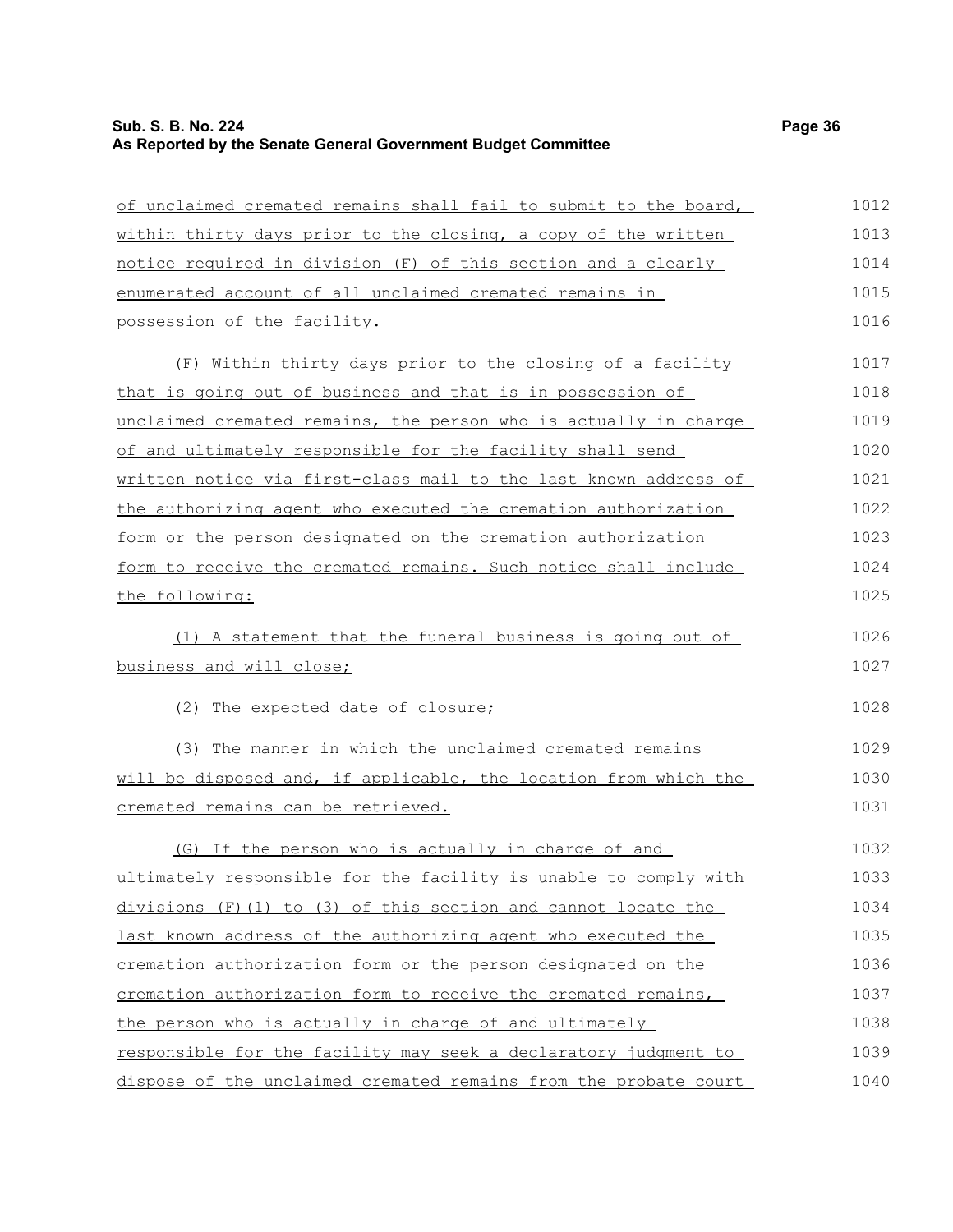turpitude.

1059

| in the county in which the facility is located.                  | 1041 |
|------------------------------------------------------------------|------|
| (H) Within thirty days prior to the closing of a facility        | 1042 |
| that is going out of business, no person who held the license    | 1043 |
| for the facility shall negligently fail to dispose of all        | 1044 |
| unclaimed cremated remains as designated in the written notice   | 1045 |
| or, if unclaimed in excess of sixty days, in a manner consistent | 1046 |
| with section 4717.27 of the Revised Code.                        | 1047 |
| Sec. 4717.14. (A) The board of embalmers and funeral             | 1048 |
| directors may, except as provided in division (G) of this        | 1049 |
| section, refuse to grant or renew, or may suspend or revoke, any | 1050 |
| license or permit issued under this chapter or may require the   | 1051 |
| holder of a license or permit to take corrective action courses  | 1052 |
| for any of the following reasons:                                | 1053 |
| (1) The holder of a license or permit obtained the license       | 1054 |
| or permit by fraud or misrepresentation either in the            | 1055 |
| application or in passing the examination.                       | 1056 |
| (2) The licensee or permit holder has been convicted of or       | 1057 |
| has pleaded quilty to a felony or of any crime involving moral   | 1058 |

(3) The applicant, licensee, or permit holder has recklessly violated any provision of sections 4717.01 to 4717.15 or a rule adopted under any of those sections; division (A) or (B) of section 4717.23; division (B)(1) or (2), (C)(1) or (2),  $(D)$ ,  $(E)$ , or  $(F)$   $(1)$  or  $(2)$ , or divisions  $(H)$  to  $(K)$  of section 4717.26; division (D)(1) of section 4717.27; or divisions (A) to (C) of section 4717.28 of the Revised Code; or any provisions of sections 4717.31 to 4717.38 of the Revised Code; any rule or order of the department of health or a board of health of a health district governing the disposition of dead human bodies; 1060 1061 1062 1063 1064 1065 1066 1067 1068 1069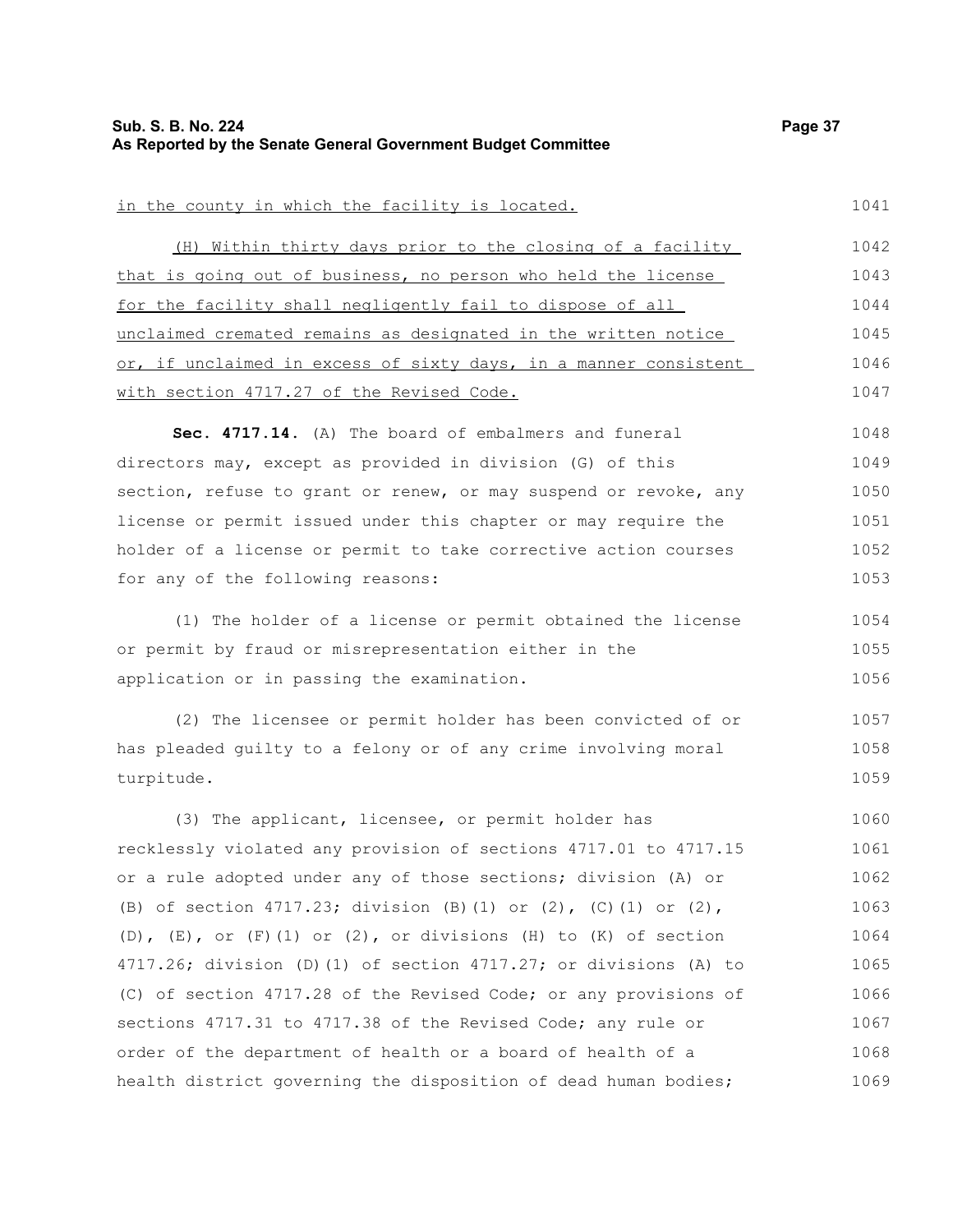| or any other rule or order applicable to the applicant or        | 1070 |
|------------------------------------------------------------------|------|
| licensee.                                                        | 1071 |
| (4) The licensee or permit holder has committed immoral or       | 1072 |
| unprofessional conduct.                                          | 1073 |
| (5) The applicant or licensee knowingly permitted an             | 1074 |
| unlicensed person, other than a person serving an                | 1075 |
| apprenticeship, to engage in the profession or business of       | 1076 |
| embalming or funeral directing under the applicant's or          | 1077 |
| licensee's supervision.                                          | 1078 |
| (6) The applicant, licensee, or permit holder has been           | 1079 |
| habitually intoxicated, or is addicted to the use of morphine,   | 1080 |
| cocaine, or other habit-forming or illegal drugs.                | 1081 |
| (7) The applicant, licensee, or permit holder has refused        | 1082 |
| to promptly submit the custody of a dead human body or cremated  | 1083 |
| remains upon the express order of the person legally entitled to | 1084 |
| the body or cremated remains.                                    | 1085 |
|                                                                  |      |

(8) The licensee or permit holder loaned the licensee's own license or the permit holder's own permit, or the applicant, licensee, or permit holder borrowed or used the license or permit of another person, or knowingly aided or abetted the granting of an improper license or permit. 1086 1087 1088 1089 1090

(9) The applicant, licensee, or permit holder misled the public by using false or deceptive advertising. As used in this division, "false and deceptive advertising" includes, but is not limited to, any of the following: 1091 1092 1093 1094

(a) Using the names of persons who are not licensed to practice funeral directing in a way that leads the public to believe that such persons are engaging in funeral directing; 1095 1096 1097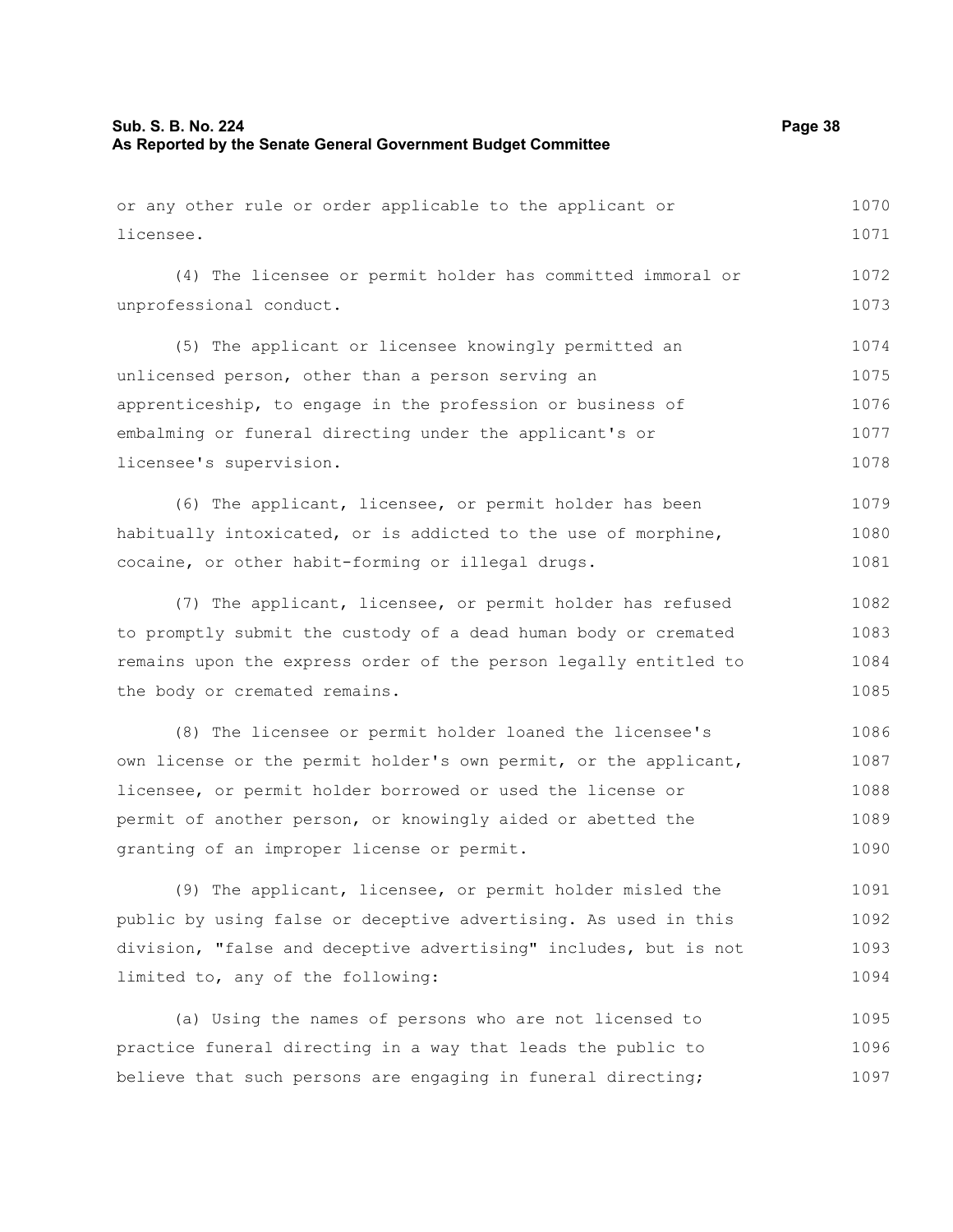## **Sub. S. B. No. 224 Page 39 As Reported by the Senate General Government Budget Committee**

|  |                                                |  |  |  | (b) Using any name for the funeral home other than the |  |  | 1098 |
|--|------------------------------------------------|--|--|--|--------------------------------------------------------|--|--|------|
|  | name under which the funeral home is licensed; |  |  |  |                                                        |  |  | 1099 |

(c) Using in the funeral home's name the surname of an individual who is not directly, actively, or presently associated with the funeral home, unless such surname has been previously and continuously used by the funeral home. 1100 1101 1102 1103

(10) The licensee or permit holder provided services to a person knowing that those services were sold to that person by another person who lacked a license or permit under this chapter to perform the services. 1104 1105 1106 1107

(B)(1) The board of embalmers and funeral directors shall refuse to grant or renew, or shall suspend or revoke a license or permit only in accordance with Chapter 119. of the Revised Code.

(2) The board shall send to the crematory review board written notice that it proposes to refuse to issue or renew, or proposes to suspend or revoke, a license to operate a crematory facility. If, after the conclusion of the adjudicatory hearing on the matter conducted under division (F) of section 4717.03 of the Revised Code, the board of embalmers and funeral directors finds that any of the circumstances described in divisions (A) (1) to (9) of this section apply to the person named in its proposed action, the board may issue a final order under division (F) of section 4717.03 of the Revised Code refusing to issue or renew, or suspending or revoking, the person's license to operate a crematory facility. 1112 1113 1114 1115 1116 1117 1118 1119 1120 1121 1122 1123

(C) If the board of embalmers and funeral directors determines that there is clear and convincing evidence that any of the circumstances described in divisions (A)(1) to (9) of 1124 1125 1126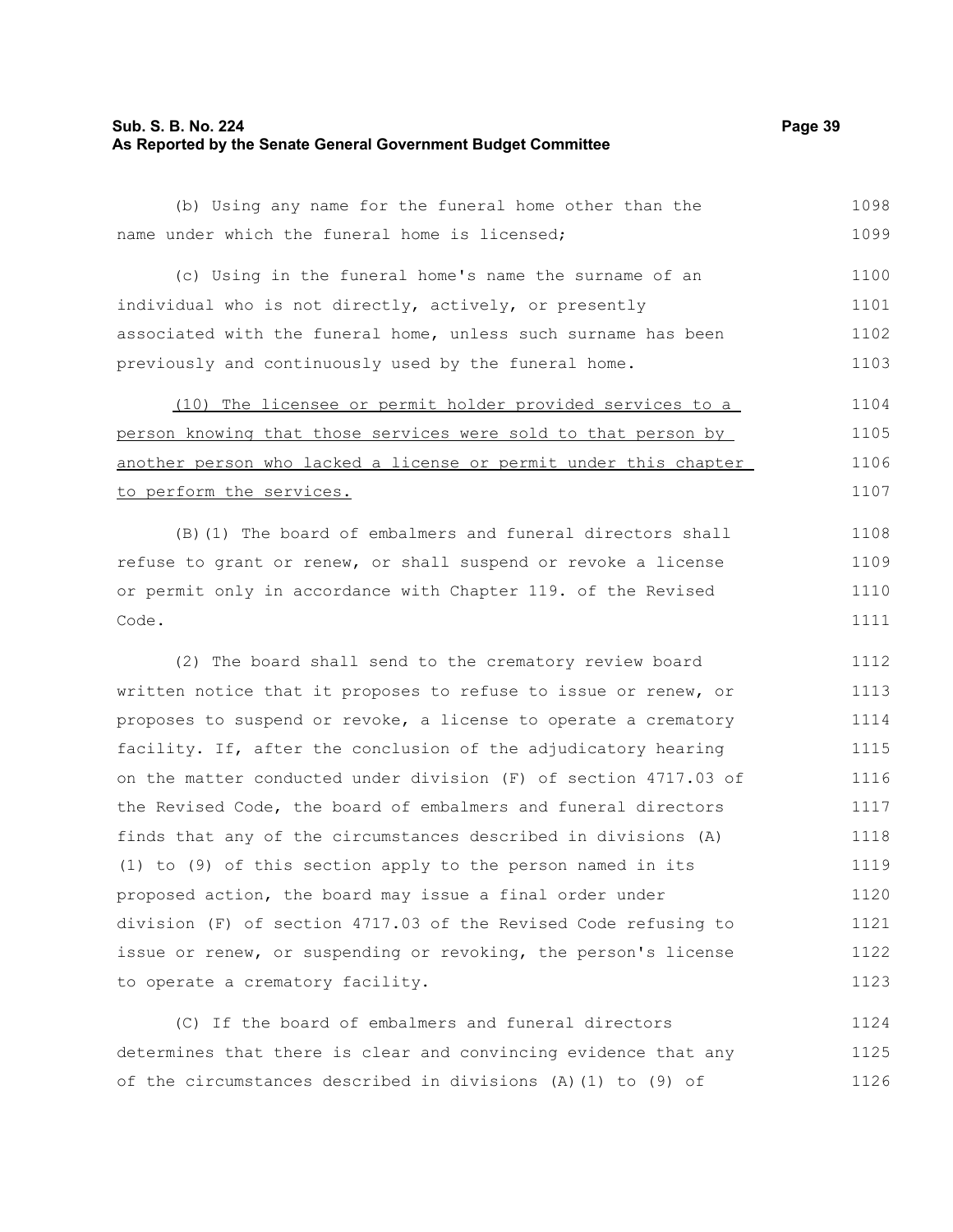## **Sub. S. B. No. 224 Page 40 As Reported by the Senate General Government Budget Committee**

this section apply to the holder of a license or permit issued under this chapter and that the licensee's or permit holder's continued practice presents a danger of immediate and serious harm to the public, the board may suspend the licensee's license or permit holder's permit without a prior adjudicatory hearing. The executive director of the board shall prepare written allegations for consideration by the board. 1127 1128 1129 1130 1131 1132 1133

The board, after reviewing the written allegations, may suspend a license or permit without a prior hearing. 1134 1135

Notwithstanding section 121.22 of the Revised Code, the board may suspend a license or permit under this division by utilizing a telephone conference call to review the allegations and to take a vote. 1136 1137 1138 1139

The board shall issue a written order of suspension by a delivery system or in person in accordance with section 119.07 of the Revised Code. Such an order is not subject to suspension by the court during the pendency of any appeal filed under section 119.12 of the Revised Code. If the licensee or permit holder requests an adjudicatory hearing by the board, the date set for the hearing shall be within fifteen days, but not earlier than seven days, after the licensee or permit holder has requested a hearing, unless the board and the licensee or permit holder agree to a different time for holding the hearing. 1140 1141 1142 1143 1144 1145 1146 1147 1148 1149

Upon issuing a written order of suspension to the holder of a license to operate a crematory facility, the board of embalmers and funeral directors shall send written notice of the issuance of the order to the crematory review board. The crematory review board shall hold an adjudicatory hearing on the order under division (F) of section 4717.03 of the Revised Code within fifteen days, but not earlier than seven days, after the 1150 1151 1152 1153 1154 1155 1156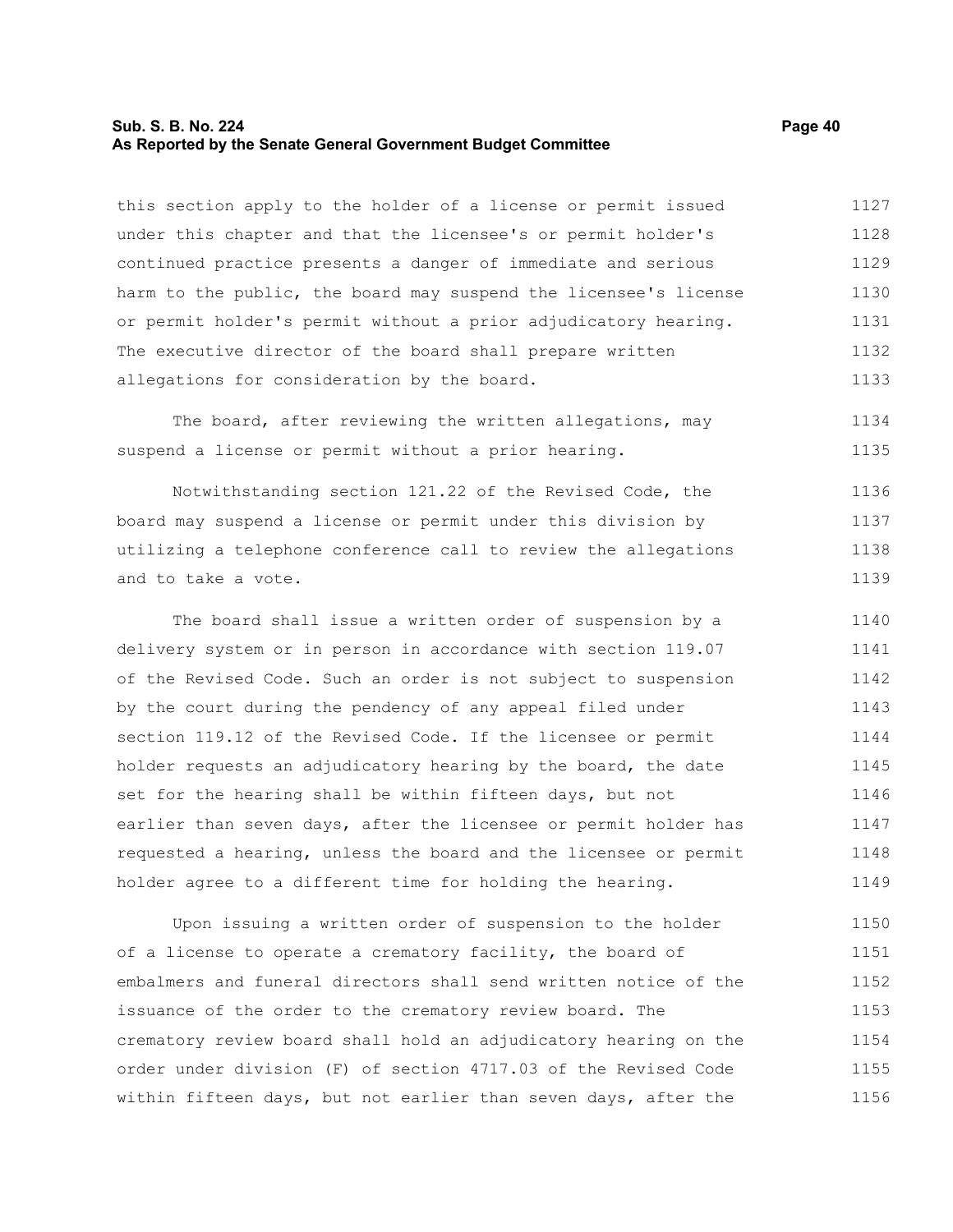issuance of the order, unless the crematory review board and the licensee agree to a different time for holding the adjudicatory hearing. 1157 1158 1159

Any summary suspension imposed under this division shall remain in effect, unless reversed on appeal, until a final adjudicatory order issued by the board of embalmers and funeral directors pursuant to this division and Chapter 119. of the Revised Code, or division (F) of section 4717.03 of the Revised Code, as applicable, becomes effective. The board of embalmers and funeral directors shall issue its final adjudicatory order within sixty days after the completion of its hearing or, in the case of the summary suspension of a license to operate a crematory facility, within sixty days after completion of the adjudicatory hearing by the crematory review board. A failure to issue the order within that time results in the dissolution of the summary suspension order, but does not invalidate any subsequent final adjudicatory order. 1160 1161 1162 1163 1164 1165 1166 1167 1168 1169 1170 1171 1172 1173

(D) If the board of embalmers and funeral directors suspends or revokes a funeral director's license or a license to operate a funeral home for any reason identified in division (A) of this section, the board may file a complaint with the court of common pleas in the county where the violation occurred requesting appointment of a receiver and the sequestration of the assets of the funeral home that held the suspended or revoked license or the licensed funeral home that employs the funeral director that held the suspended or revoked license. If the court of common pleas is satisfied with the application for a receivership, the court may appoint a receiver. 1174 1175 1176 1177 1178 1179 1180 1181 1182 1183 1184

The board or a receiver may employ and procure whatever assistance or advice is necessary in the receivership or 1185 1186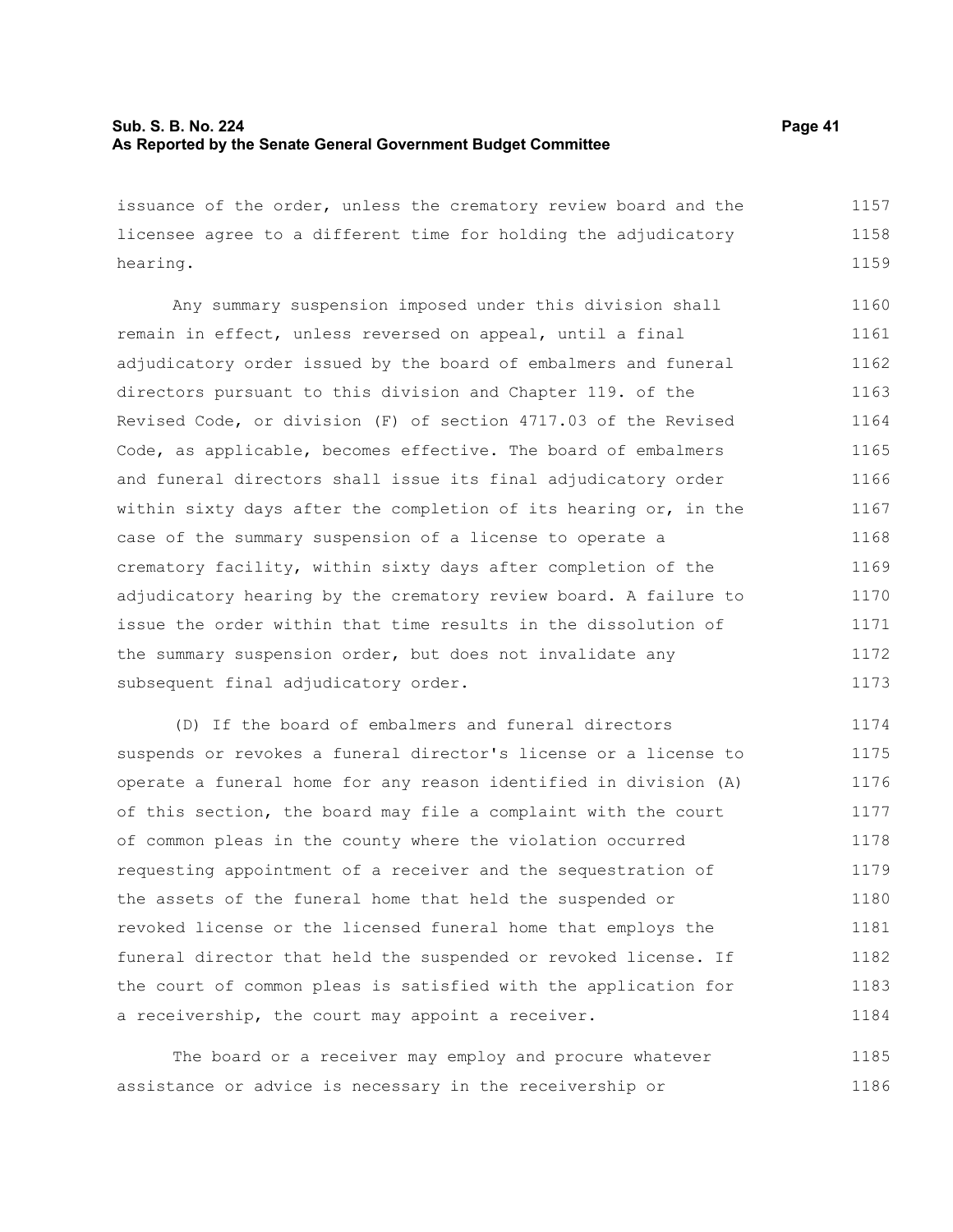## **Sub. S. B. No. 224 Page 42 As Reported by the Senate General Government Budget Committee**

liquidation and distribution of the assets of the funeral home, and, for that purpose, may retain officers or employees of the funeral home as needed. All expenses of the receivership or liquidation shall be paid from the assets of the funeral home and shall be a lien on those assets, and that lien shall be a priority to any other lien. 1187 1188 1189 1190 1191 1192

(E) Any holder of a license or permit issued under this chapter who has pleaded guilty to, has been found by a judge or jury to be guilty of, or has had a judicial finding of eligibility for treatment in lieu of conviction entered against the individual in this state for aggravated murder, murder, voluntary manslaughter, felonious assault, kidnapping, rape, sexual battery, gross sexual imposition, aggravated arson, aggravated robbery, or aggravated burglary, or who has pleaded guilty to, has been found by a judge or jury to be guilty of, or has had a judicial finding of eligibility for treatment in lieu of conviction entered against the individual in another jurisdiction for any substantially equivalent criminal offense, is hereby suspended from practice under this chapter by operation of law, and any license or permit issued to the individual under this chapter is hereby suspended by operation of law as of the date of the guilty plea, verdict or finding of guilt, or judicial finding of eligibility for treatment in lieu of conviction, regardless of whether the proceedings are brought in this state or another jurisdiction. The board shall notify the suspended individual of the suspension of the individual's license or permit by the operation of this division by a delivery system or in person in accordance with section 119.07 of the Revised Code. If an individual whose license or permit is suspended under this division fails to make a timely request for an adjudicatory hearing, the board shall enter a final order 1193 1194 1195 1196 1197 1198 1199 1200 1201 1202 1203 1204 1205 1206 1207 1208 1209 1210 1211 1212 1213 1214 1215 1216 1217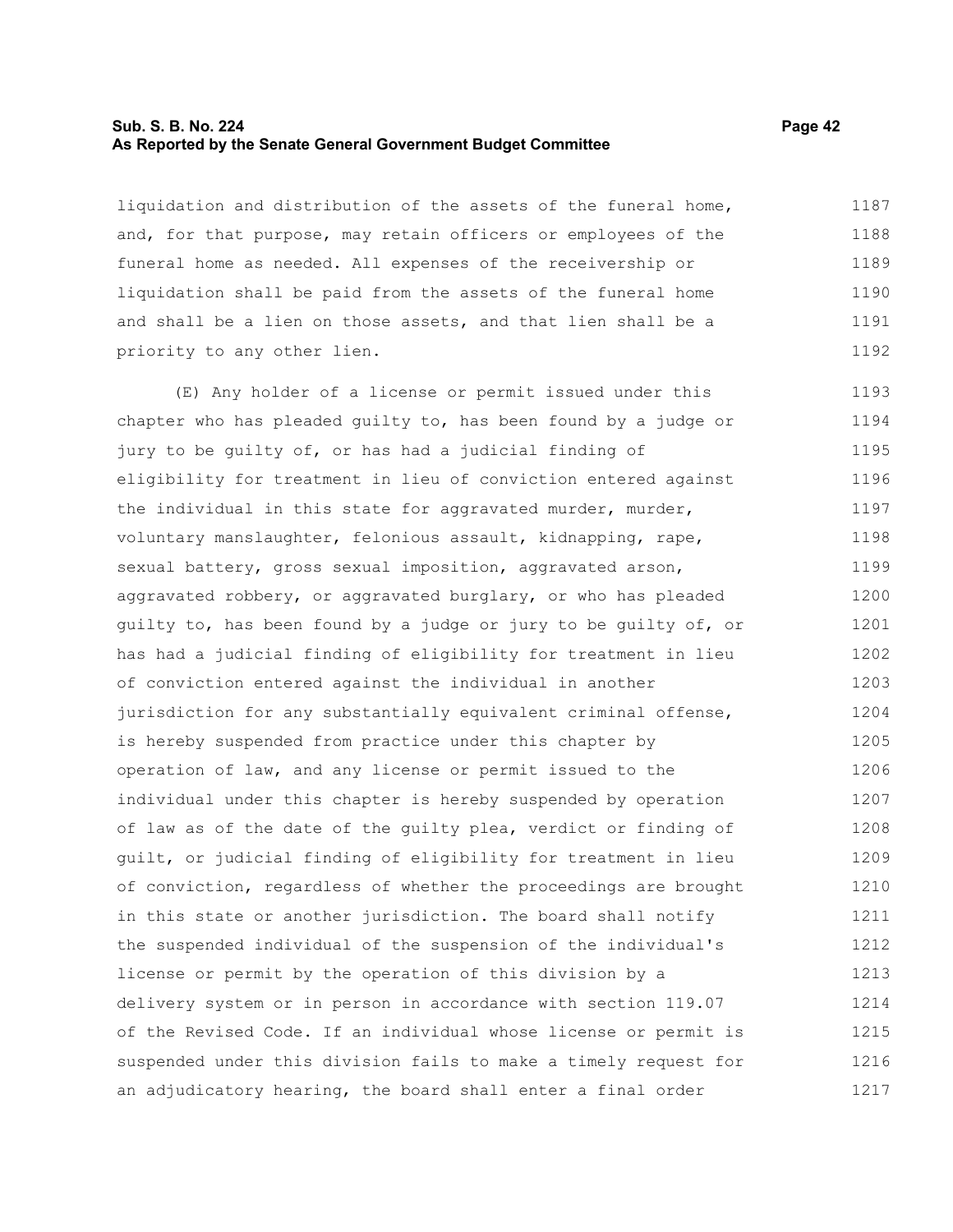| Sub. S. B. No. 224                                            | Page 43 |
|---------------------------------------------------------------|---------|
| As Reported by the Senate General Government Budget Committee |         |

revoking the license.

(F) No person whose license or permit has been suspended or revoked under or by the operation of this section shall knowingly practice embalming, funeral directing, or cremation, or operate a funeral home, embalming facility, or crematory facility until the board has reinstated the person's license or permit. 1219 1220 1221 1222 1223 1224

(G) The board shall not refuse to issue a license or permit to an applicant because of a conviction of or plea of guilty to a criminal offense unless the refusal is in accordance with section 9.79 of the Revised Code. 1225 1226 1227 1228

**Sec. 4717.24.** (A) A cremation authorization form authorizing the cremation of a dead human body, other than one that was donated to science for purposes of medical education or research, shall include at least all of the following information and statements: 1229 1230 1231 1232 1233

(1) A statement that the decedent has been identified in accordance with division (B) of this section; 1234 1235

(2) The name of the funeral director or other individual who obtained the burial or burial-transit permit authorizing the cremation of the decedent; 1236 1237 1238

(3) The name of the authorizing agent and the relationship of the authorizing agent to the decedent; 1239 1240

(4) A statement that the authorizing agent in fact has the right to authorize cremation of the decedent and that the authorizing agent does not have actual knowledge of the existence of any living person who has a superior priority right to act as the authorizing agent under section 4717.22 of the Revised Code. If the person executing the cremation 1241 1242 1243 1244 1245 1246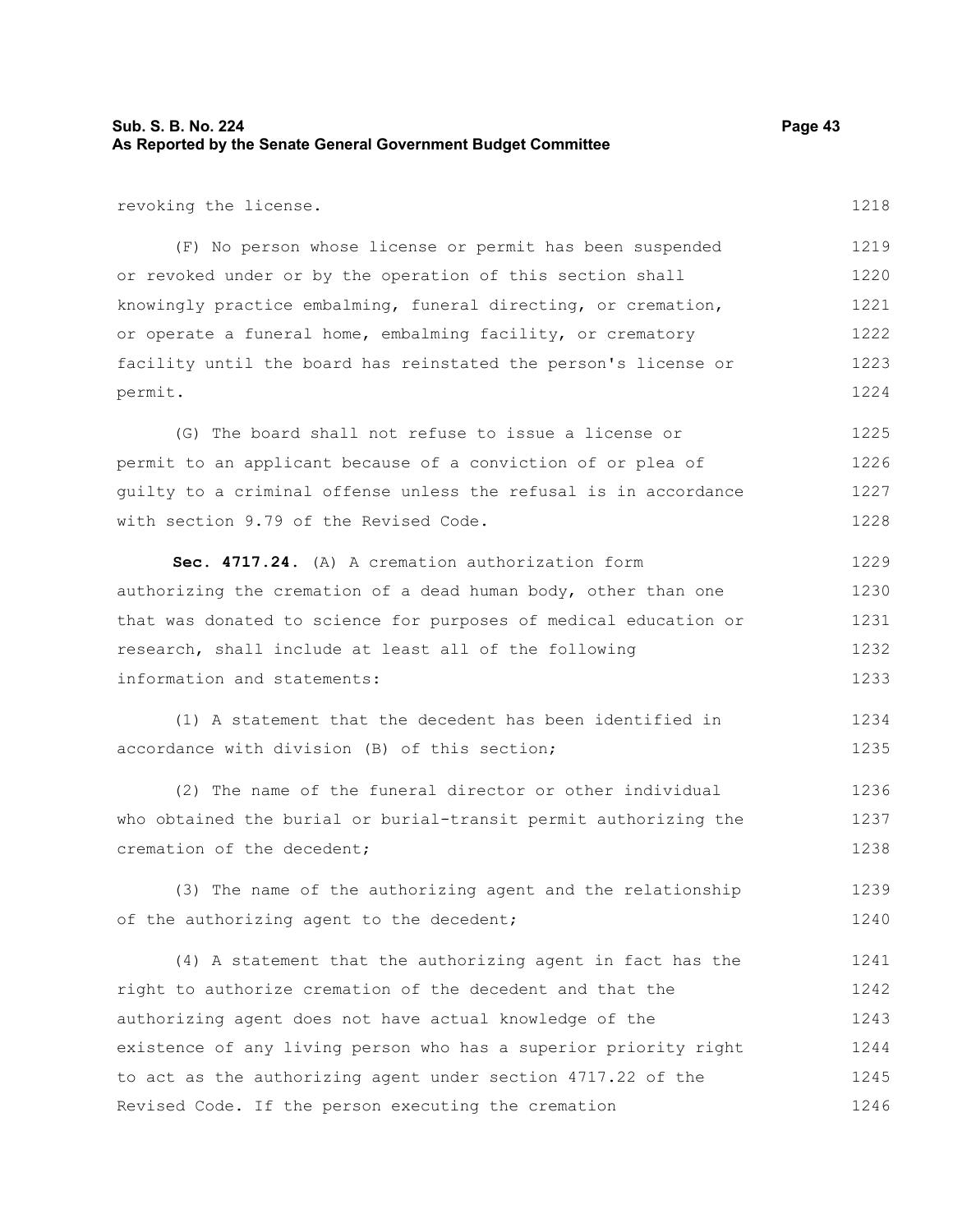## **Sub. S. B. No. 224 Page 44 As Reported by the Senate General Government Budget Committee**

authorization form knows of another living person who has such a superior priority right, the authorization form shall include a statement indicating that the person executing the authorization form has made reasonable efforts to contact the person having the superior priority right and has been unable to do so and that the person executing the authorization form has no reason to believe that the person having the superior priority right would object to the cremation of the decedent. 1247 1248 1249 1250 1251 1252 1253 1254

(5) A statement of whether the authorizing agent has actual knowledge of the presence in the decedent of a pacemaker, defibrillator, or any other mechanical or radioactive device or implant that poses a hazard to the health or safety of personnel performing the cremation; 1255 1256 1257 1258 1259

(6) A statement indicating the crematory facility is to cremate the casket or alternative container in which the decedent was delivered to or accepted by the crematory facility; 1260 1261 1262

(7) A statement of whether the crematory facility is authorized to simultaneously cremate the decedent in the same cremation chamber with one or more other decedents who were related to the decedent named in the cremation authorization form by consanguinity or affinity or who, at any time during the one-year period preceding the decedent's death, lived with the decedent in a common law marital relationship or otherwise cohabited with the decedent. A cremation authorization form executed under this section shall not authorize the simultaneous cremation of a decedent in the same cremation chamber with one or more other decedents except under the circumstances described in the immediately preceding sentence. 1263 1264 1265 1266 1267 1268 1269 1270 1271 1272 1273 1274

(8) The names of any persons designated by the authorizing agent to be present in the holding facility or cremation room 1275 1276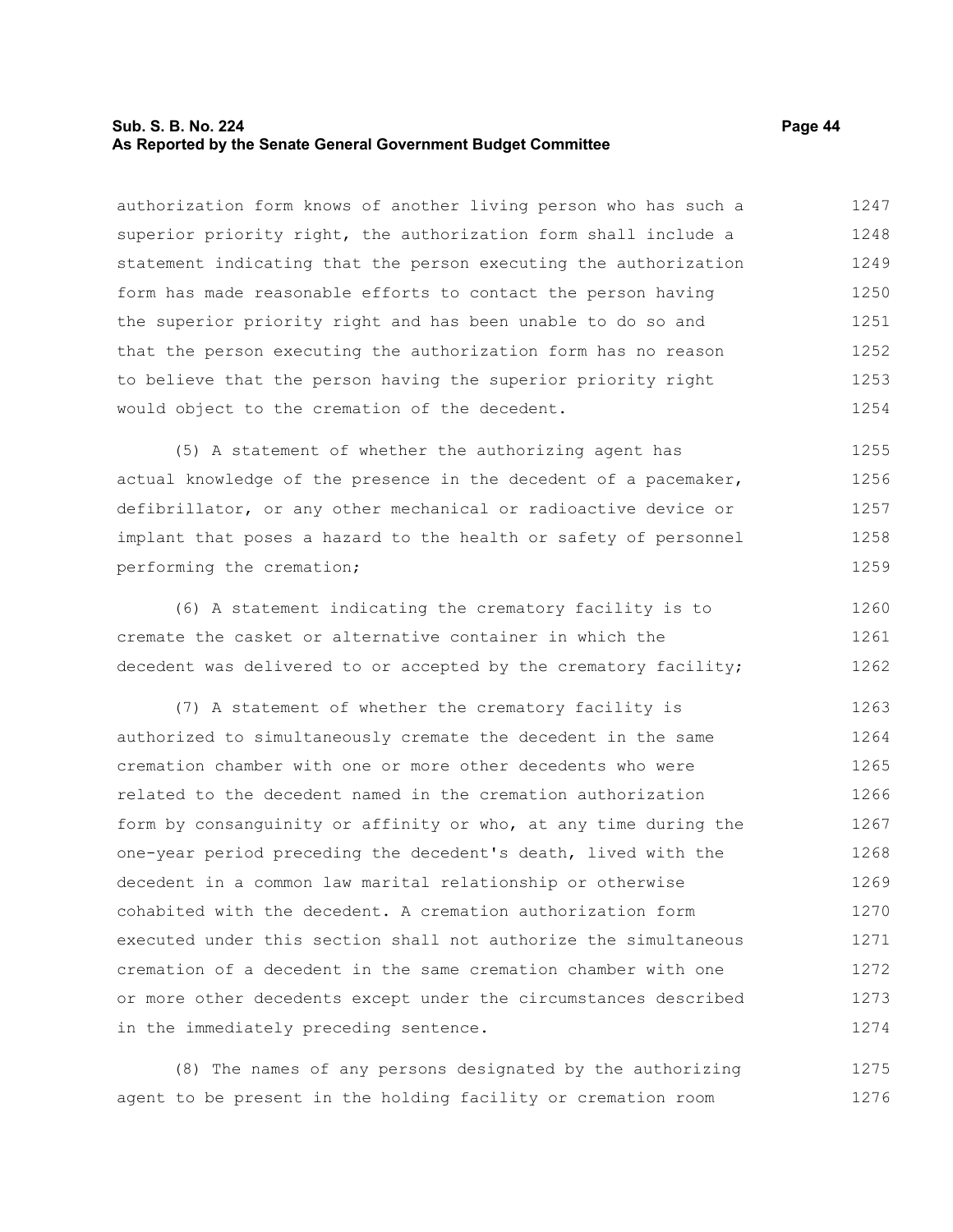#### **Sub. S. B. No. 224 Page 45 As Reported by the Senate General Government Budget Committee**

1289 1290

prior to or during the cremation of the decedent or during the removal of the cremated remains from the cremation chamber; (9) The authorization for the crematory facility to 1277 1278 1279

cremate the decedent and to process or pulverize the cremated remains as is the practice at the particular crematory facility; 1280 1281

(10) A statement of whether it is the crematory facility's practice to return all of the residue removed from the cremation chamber following the cremation or to separate and remove foreign matter from the residue before returning the cremated remains to the authorizing agent or the person designated on the authorization form to receive the cremated remains pursuant to division (A)(11) of this section; 1282 1283 1284 1285 1286 1287 1288

(11) The name of the person who is to receive the cremated remains of the decedent from the crematory facility;

(12) The manner in which the final disposition of the cremated remains of the decedent is to occur, if known. If the cremation authorization form does not specify the manner of the final disposition of the cremated remains, it shall indicate that the cremated remains will be held by the crematory facility for thirty days after the cremation, unless, prior to the end of that period, they are picked up from the crematory facility by the person designated on the cremation authorization form to receive them, the authorizing agent, or, if applicable, the funeral director who obtained the burial or burial-transit permit for the decedent, or are delivered or shipped by the crematory facility to one of those persons. The authorization form shall indicate that if no instructions for the final disposition are provided on the authorization form and that if no arrangements for final disposition have been made within the thirty-day period, the crematory facility may return the 1291 1292 1293 1294 1295 1296 1297 1298 1299 1300 1301 1302 1303 1304 1305 1306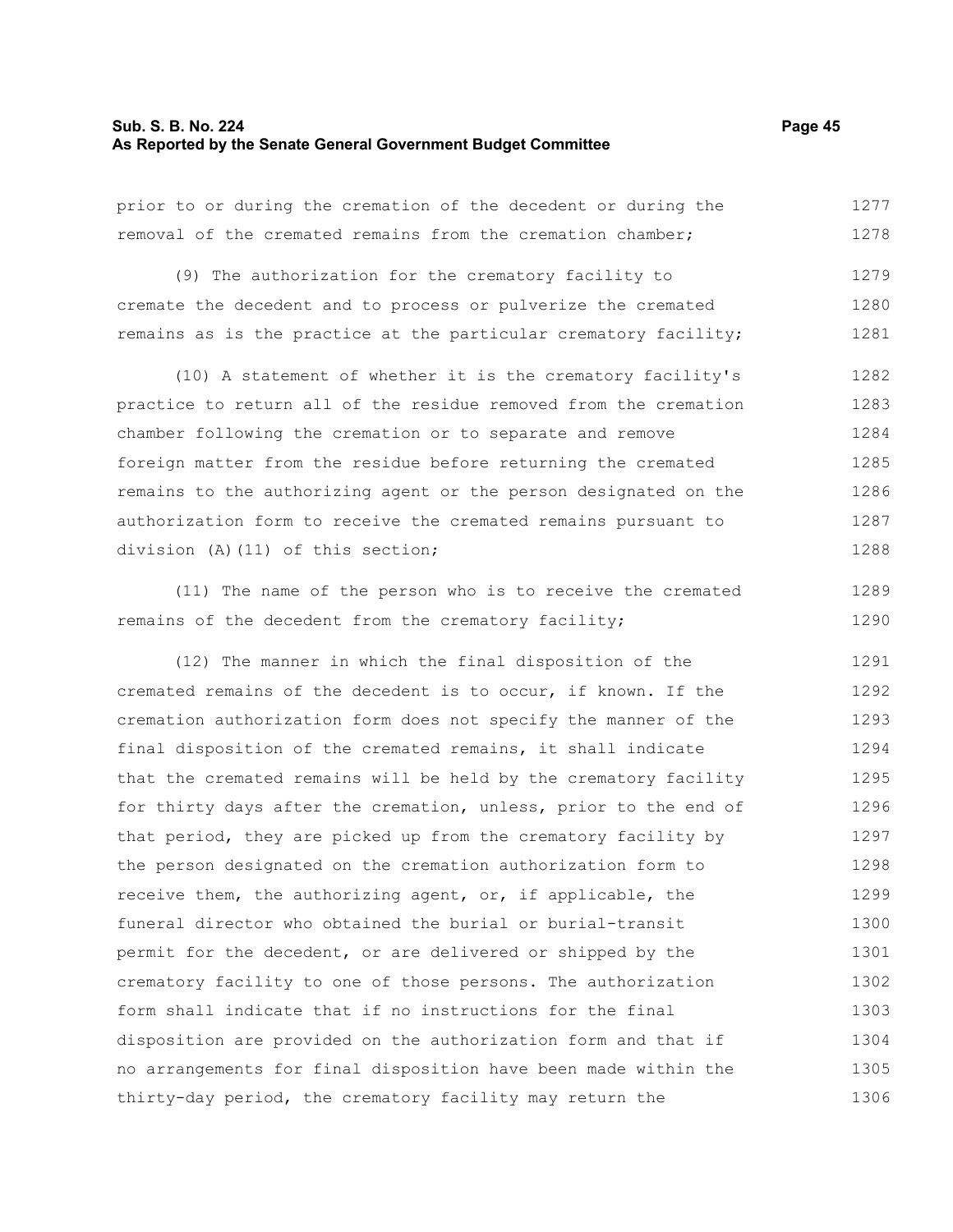#### **Sub. S. B. No. 224 Page 46 As Reported by the Senate General Government Budget Committee**

cremated remains to the authorizing agent. The authorization form shall further indicate that if no arrangements for the final disposition of the cremated remains have been made within sixty days after the completion of the cremation and if the authorizing agent has not picked them up or caused them to be picked up within that period, the crematory operator or crematory facility may dispose of them in accordance with division (C) of section 4717.27 of the Revised Code. 1307 1308 1309 1310 1311 1312 1313 1314

(13) A listing of the items of value to be delivered to the crematory facility along with the dead human body, if any, and instructions regarding how those items are to be handled; 1315 1316 1317

(14) A statement of whether the authorizing agent has made arrangements for any type of viewing of the decedent or for a service with the decedent present prior to the cremation and, if so, the date, time, and place of the service; 1318 1319 1320 1321

(15) A statement of whether the crematory facility may proceed with the cremation at any time after the conditions set forth in division (A) of section 4717.23 of the Revised Code have been met and the decedent has been received at the facility; 1322 1323 1324 1325 1326

(16) The certification of the authorizing agent to the effect that all of the information and statements contained in the authorization form are accurate; 1327 1328 1329

(17) The signature of the authorizing agent and the signature of at least one witness who observed the authorizing agent execute the cremation authorization form. 1330 1331 1332

(B) In making the identification of the decedent required by division (A)(1) of this section, the funeral home arranging the cremation shall require the authorizing agent or the agent's 1333 1334 1335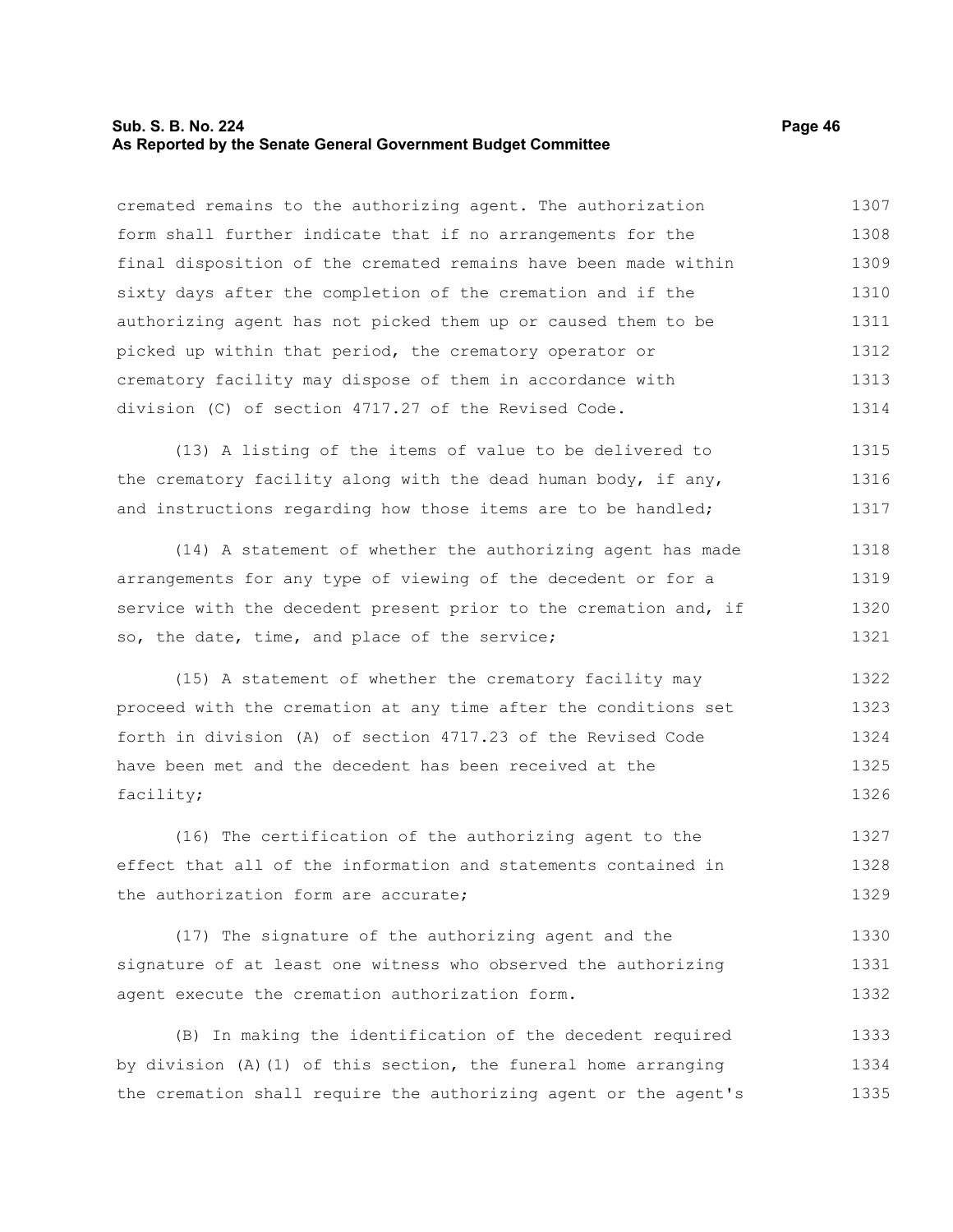#### **Sub. S. B. No. 224 Page 47 As Reported by the Senate General Government Budget Committee**

appointed representative to visually identify the decedent's remains or a photograph or other visual image of the remains. If identification is by photograph or other visual image, the authorizing agent or representative shall sign the photograph or other visual image. If visual identification is not feasible, other positive identification of the decedent may be used including, but not limited to, reliance upon an identification made through the coroner's office or identification of photographs or other visual images of scars, tattoos, or physical deformities taken from the decedent's remains. 1336 1337 1338 1339 1340 1341 1342 1343 1344 1345

(C) An authorizing agent who is not available to execute a cremation authorization form in person may designate another individual to serve as the authorizing agent by providing to the crematory facility where the cremation is to occur a written designation, acknowledged before a notary public or other personauthorized to administer oaths, signed by the authorizing agent and by a witness who observed the authorizing agent execute the designation, authorizing that other individual to serve as the authorizing agent. Any such written designation shall contain the name of the decedent, the name and address of the authorizing agent, the relationship of the authorizing agent to the decedent, and the name and address of the individual who is being designated to serve as the authorizing agent. Upon receiving such a written designation, the operator shall permit the individual named in the written designation to serve as the authorizing agent and to execute the cremation authorization form authorizing the cremation of the decedent named in the written designation. 1346 1347 1348 1349 1350 1351 1352 1353 1354 1355 1356 1357 1358 1359 1360 1361 1362 1363

(D) An authorizing agent who signs a cremation authorization form under this section is hereby deemed to warrant the accuracy of the information and statements contained 1364 1365 1366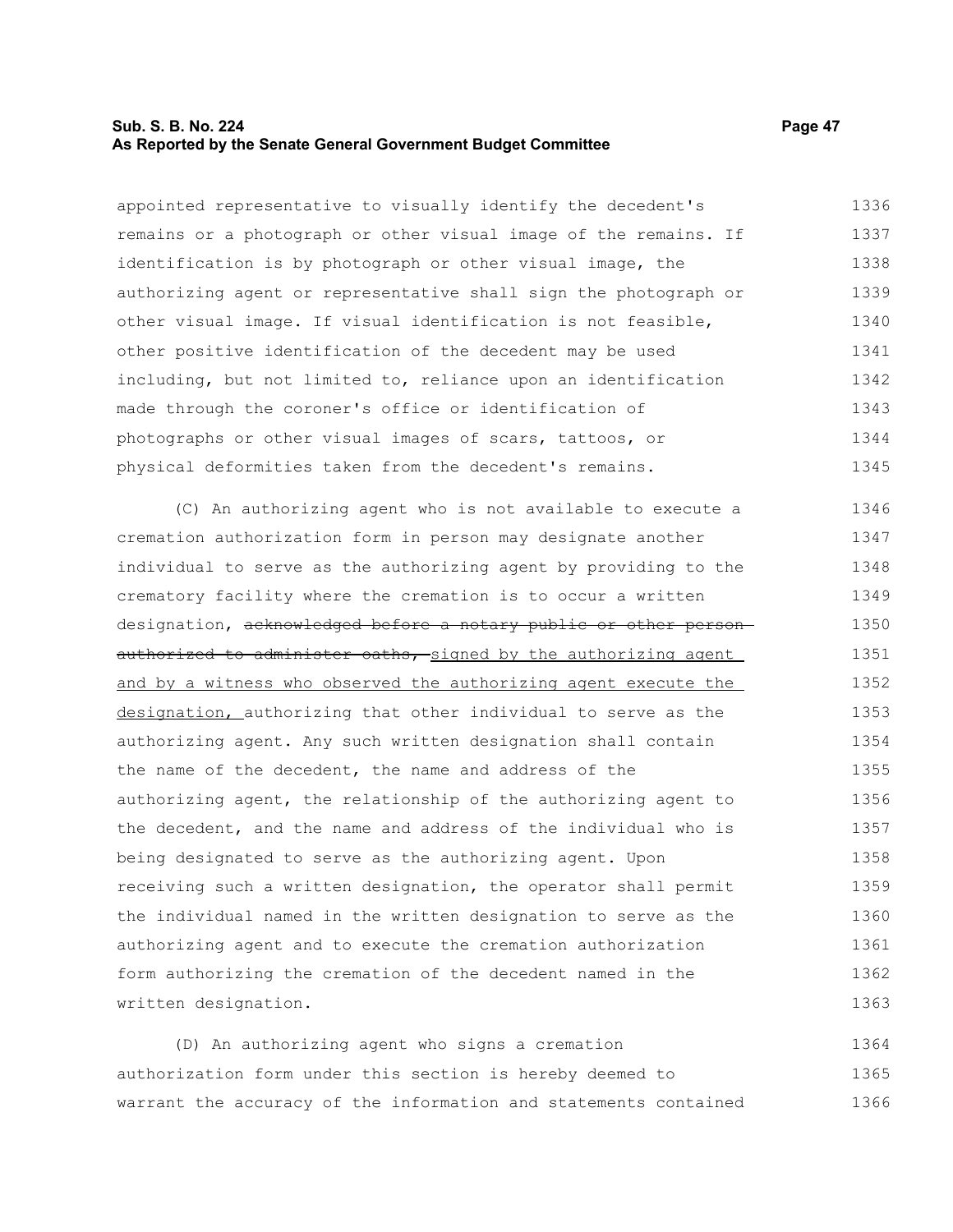# **Sub. S. B. No. 224 Page 48 As Reported by the Senate General Government Budget Committee**

in such authorization form, including the identification of the decedent and the agent's authority to authorize the cremation. A funeral home and its employees are not responsible for verifying the accuracy of any information or statements the authorizing agent made on the authorization form, unless the funeral home or its employees have actual knowledge to the contrary regarding any such information or statement. When delivering the decedent's remains to a crematory facility or in carrying out the disposition in its own facility, the funeral home is responsible for having the decedent identified pursuant to division (B) of this section and carrying out the obligations imposed on the funeral home by division (B) of section 4717.29 of the Revised Code. 1367 1368 1369 1370 1371 1372 1373 1374 1375 1376 1377 1378 1379

(E) At any time after executing a cremation authorization form and prior to the beginning of the cremation process, the authorizing agent who executed the cremation authorization form under division (A) or (C) of this section may, in writing, modify the arrangements for the final disposition of the cremated remains of the decedent set forth in the authorization form or may, in writing, revoke the authorization, cancel the cremation, and claim the decedent's body for purposes of making alternative arrangements for the final disposition of the decedent's body. The crematory facility shall cancel the cremation if the crematory facility receives such a revocation before beginning the cremation. 1380 1381 1382 1383 1384 1385 1386 1387 1388 1389 1390 1391

(F) A cremation authorization form executed under this section does not constitute a contract for conducting the cremation of the decedent named in the authorization form or for the final disposition of the cremated remains of the decedent. The revocation of a cremation authorization form or modification of the arrangements for the final disposition of the cremated 1392 1393 1394 1395 1396 1397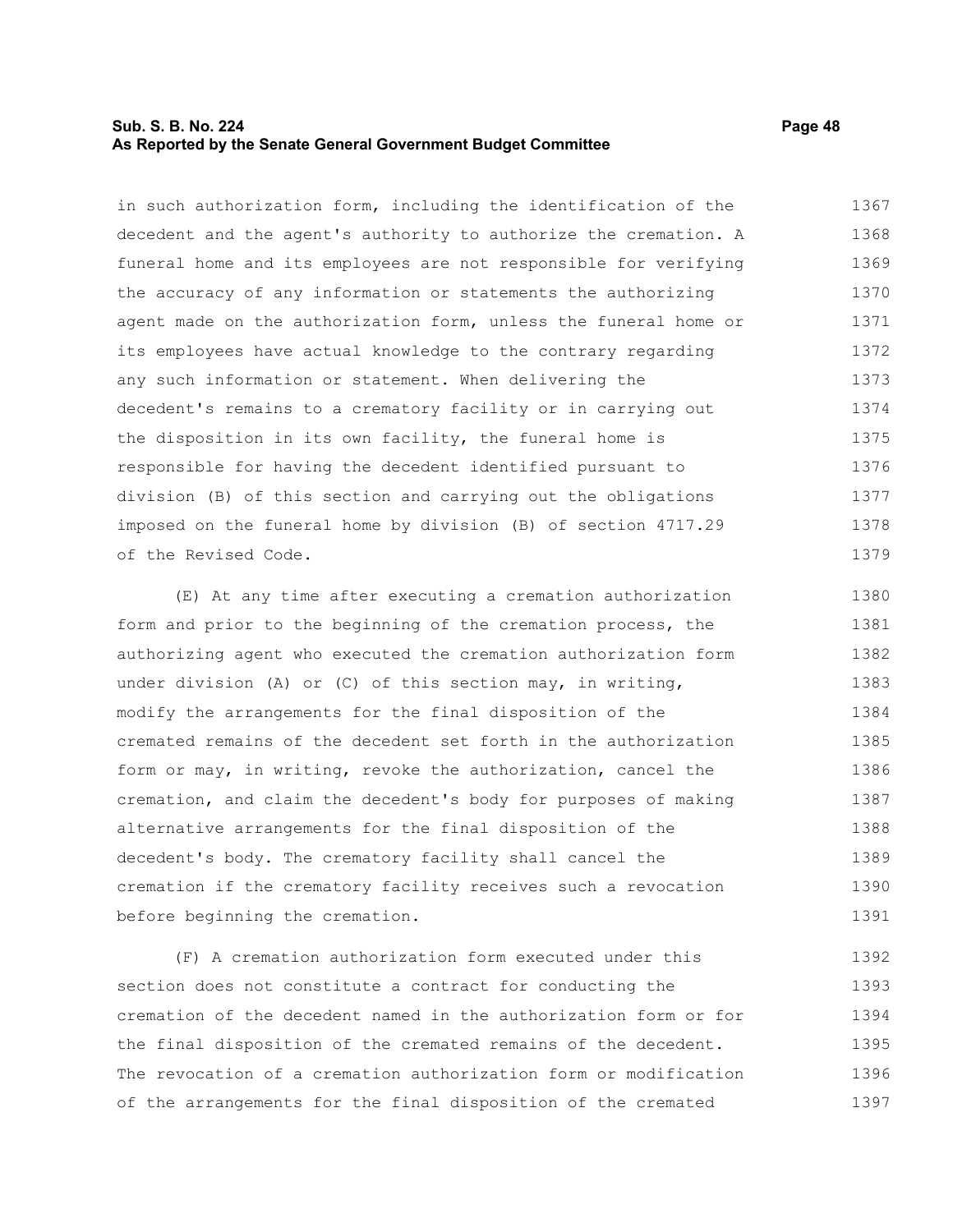## **Sub. S. B. No. 224 Page 49 As Reported by the Senate General Government Budget Committee**

remains of the decedent pursuant to division (E) of this section does not affect the validity or enforceability of any contract for the cremation of the decedent named in the authorization form or for the final disposition of the cremated remains of the decedent. 1398 1399 1400 1401 1402

**Sec. 4717.28.** (A) No crematory facility shall fail to ensure that a written receipt is provided to the person who delivers a dead human body or body parts to the facility for cremation. If the dead human body is other than one that was donated to science for purposes of medical education or research, the receipt shall be signed by both a representative of the crematory facility and the person who delivered the decedent to the crematory facility and shall indicate the name of the decedent; the date and time of delivery; the type of casket or alternative container in which the decedent was delivered to the facility; the name of the person who delivered the decedent to the facility; if applicable, the name of the funeral home or other establishment with whom the delivery person is affiliated; and the name of the person who received the decedent on behalf of the facility. If the dead human body was donated to science for purposes of medical education or research, the receipt shall consist of a copy of the cremation authorization form executed under section 4717.21, 4717.24, or 4717.25 of the Revised Code that authorizes the cremation of the decedent or body parts that has been signed by both a representative of the crematory facility and the person who delivered the decedent or body parts to the crematory facility and that indicates the date and time of the delivery. The operator may provide the copy of the receipt to the person who delivered the decedent or body parts to the facility either in person or by certified mail, return receipt requested. 1403 1404 1405 1406 1407 1408 1409 1410 1411 1412 1413 1414 1415 1416 1417 1418 1419 1420 1421 1422 1423 1424 1425 1426 1427 1428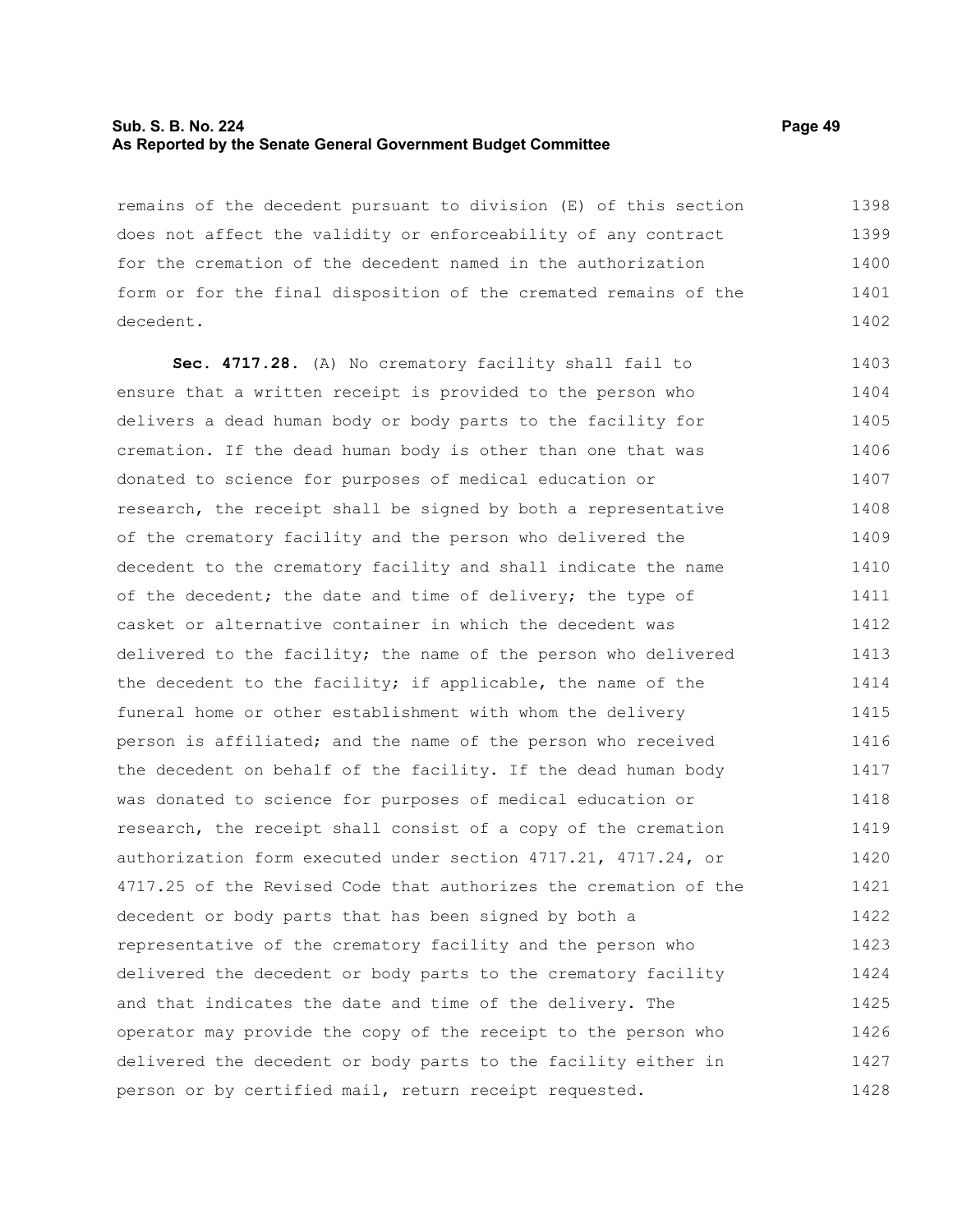# **Sub. S. B. No. 224 Page 50 As Reported by the Senate General Government Budget Committee**

crematory facility.

(B) No crematory facility shall fail to ensure at the time of releasing cremated remains that a written receipt signed by both a representative of the crematory facility and the person who received the cremated remains is provided to the person who received the cremated remains. Unless the cremated remains are those of a dead human body that was donated to science for purposes of medical education or research or are those of body parts, the receipt shall indicate the name of the decedent; the date and time of the release; the name of the person to whom the cremated remains were released; if applicable, the name of the funeral home, cemetery, or other entity to whom the cremated remains were released; and the name of the person who released the cremated remains on behalf of the crematory facility. If the cremated remains are those of a dead human body that was donated to science for purposes of medical education or research or are those of body parts, the receipt shall consist of a copy of the cremation authorization form executed under section 4717.21, 4717.24, or 4717.25 of the Revised Code that authorizes the cremation of the decedent or body parts that has been signed by both a representative of the crematory facility and the person who received the cremated remains and that indicates the date and time of the release. If the cremated remains were delivered to the authorizing agent or other individual designated on the cremation authorization form by a method described in division (I) of section 4717.26 of the Revised Code that is acceptable under that division, the receipt required by this division shall accompany the cremated remains, and the signature of the authorizing agent or other designated individual on the delivery receipt meets the requirement of this division that the person receiving the cremated remains sign the receipt provided by the 1429 1430 1431 1432 1433 1434 1435 1436 1437 1438 1439 1440 1441 1442 1443 1444 1445 1446 1447 1448 1449 1450 1451 1452 1453 1454 1455 1456 1457 1458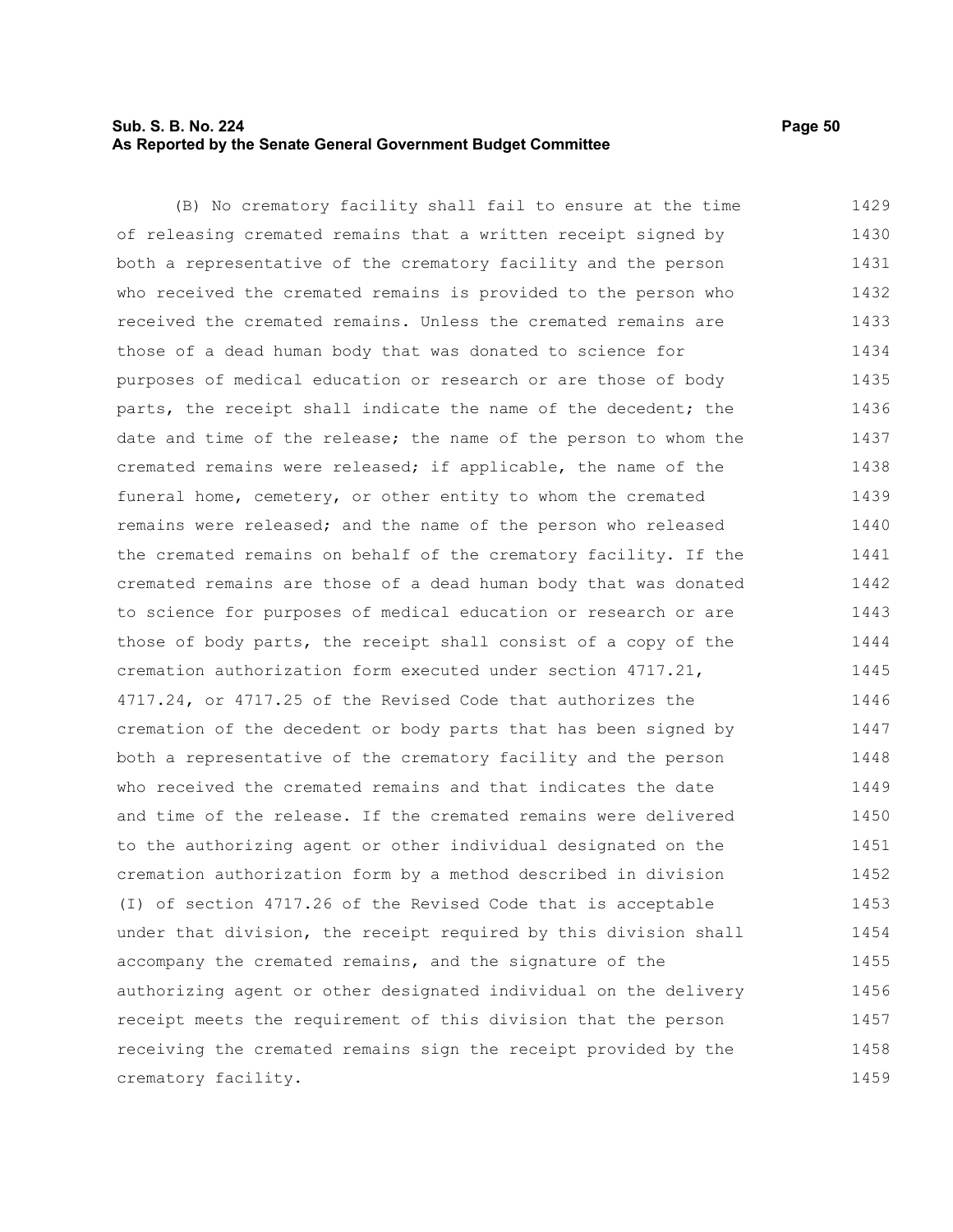# **Sub. S. B. No. 224 Page 51 As Reported by the Senate General Government Budget Committee**

(C) No For each cremation carried out at a crematory

| facility shall fail to make or keep on file during the time                | 1461 |
|----------------------------------------------------------------------------|------|
| that, the crematory facility <del>remains engaged in the business of</del> | 1462 |
| eremating dead human bodies or body parts, all of shall make and           | 1463 |
| keep on file the following records and documents for the time              | 1464 |
| period described in division (E) of this section:                          | 1465 |
| (1) A copy of each receipt issued upon acceptance by or                    | 1466 |
| delivery to the crematory facility of a dead human body under              | 1467 |
| division (A) of this section;                                              | 1468 |
| (2) A copy of each delivery receipt issued under division                  | 1469 |
| (B) of this section;                                                       | 1470 |
| (3) A record of each cremation conducted at the facility,                  | 1471 |
| containing at least the name of the decedent or, in the case of            | 1472 |
| body parts, the name of the decedent or living person from whom            | 1473 |
| the body parts were removed, the date and time of the cremation,           | 1474 |
| and the final disposition made of the cremated remains;                    | 1475 |
| (3) A copy of each delivery receipt issued under division-                 | 1476 |
| (B) of this section;                                                       | 1477 |
| (4) A separate record of the cremated remains of each                      | 1478 |
| decedent or the body parts removed from each decedent or living            | 1479 |
| person that were disposed of in accordance with division (C)(1)            | 1480 |
| or (2) of section 4717.27 of the Revised Code, containing at               | 1481 |
| least the name of the decedent, the date and time of the                   | 1482 |
| cremation, and the location, date, and manner of final                     | 1483 |
| disposition of the cremated remains.                                       | 1484 |
|                                                                            |      |

(D) All records required to be maintained under sections 4717.21 to 4717.30 of the Revised Code are subject to inspection by the board of embalmers and funeral directors or an authorized representative of the board, upon reasonable notice, at any 1485 1486 1487 1488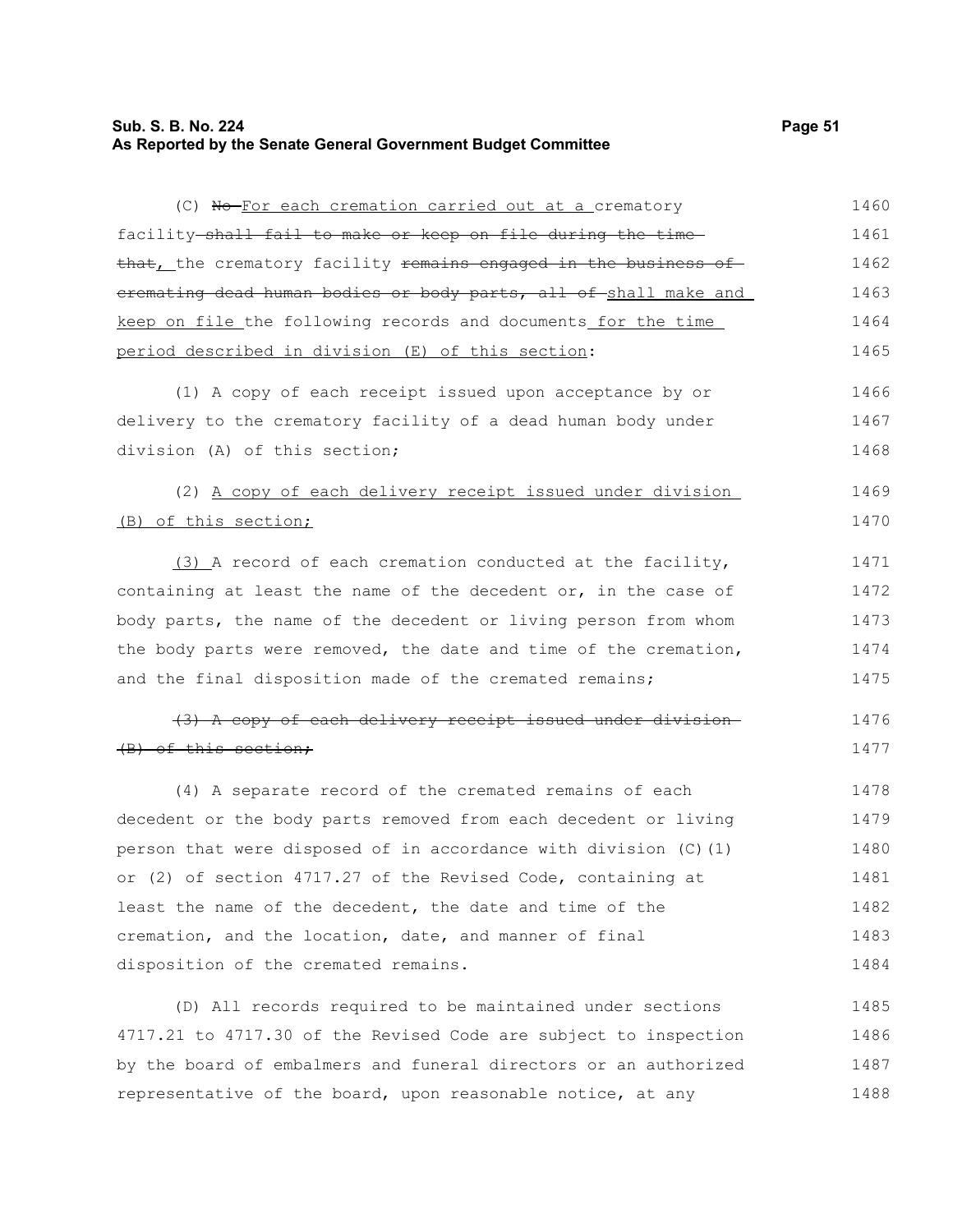1489

reasonable time.

(E) The documents listed in divisions (C)(1) and (2) of this section shall be retained for the shorter of the time that the crematory facility remains engaged in the business of cremating dead human bodies or body parts or ten years following the date of the cremation. The documents listed in divisions (C) (3) and (4) of this section shall be retained during the time that the crematory facility remains engaged in the business of cremating dead human bodies or body parts. 1490 1491 1492 1493 1494 1495 1496 1497

**Sec. 4717.30.** (A) A crematory operator, crematory facility, funeral director, or funeral home is not liable in damages in a civil action for any of the following actions or omissions, unless the actions or omissions were made with malicious purpose, in bad faith, or in a wanton or reckless manner or unless any of the conditions set forth in divisions (B)(1) to (3) of this section apply: 1498 1499 1500 1501 1502 1503 1504

(1)(a) For having arranged or performed the cremation of the decedent, or having released or disposed of the cremated remains, in accordance with the instructions set forth in the cremation authorization form executed by the decedent on an antemortem basis under section 4717.21 of the Revised Code; 1505 1506 1507 1508 1509

(b) For having arranged or performed the cremation of the decedent or body parts removed from the decedent or living person or having released or disposed of the cremated remains in accordance with section 4717.27 of the Revised Code or the instructions set forth in a cremation authorization form executed by the person authorized to serve as the authorizing agent for the cremation of the decedent or for the cremation of body parts of the decedent or living person, named in the cremation authorization form executed under section 4717.24 or 1510 1511 1512 1513 1514 1515 1516 1517 1518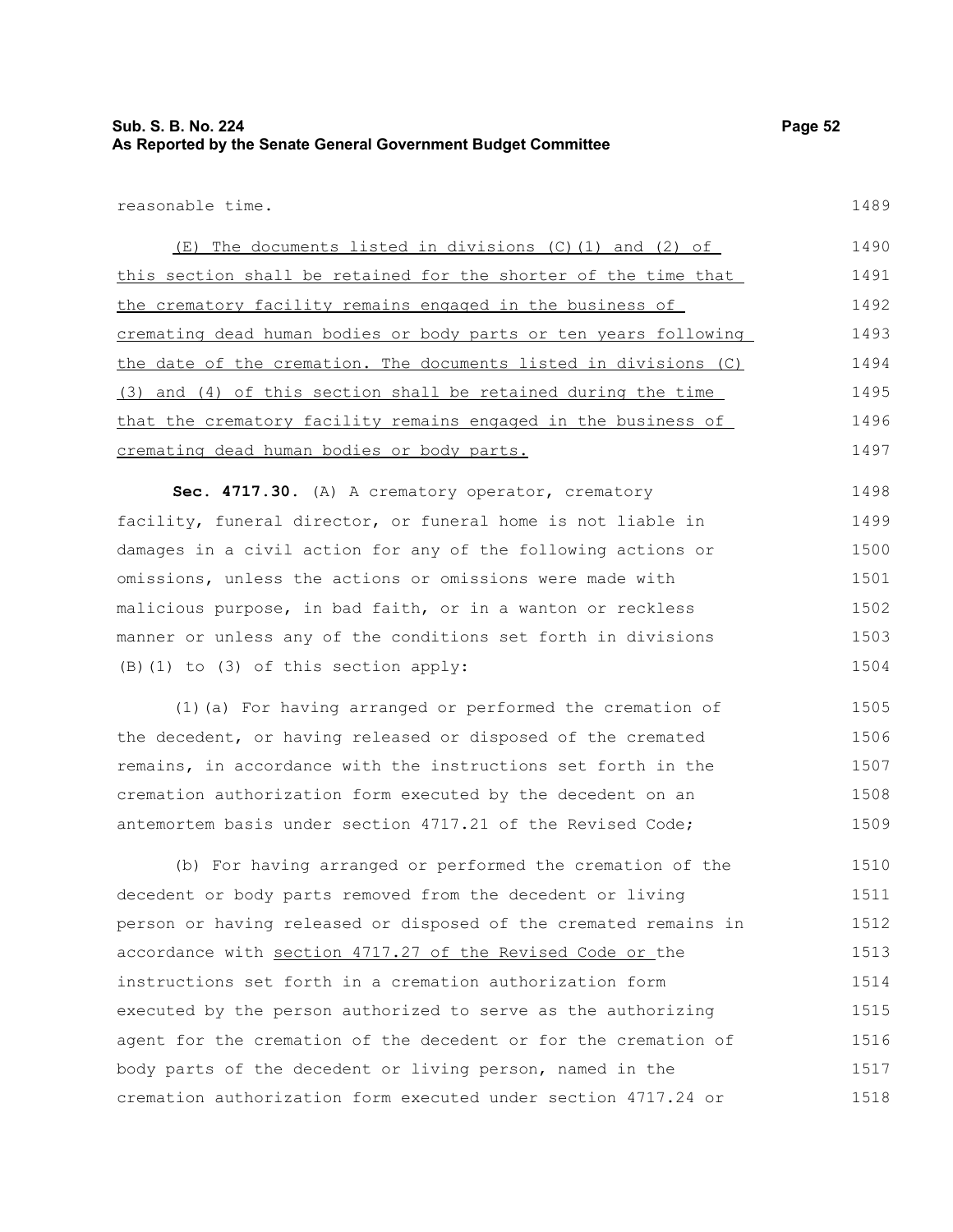# **Sub. S. B. No. 224 Page 53 As Reported by the Senate General Government Budget Committee**

4717.25 of the Revised Code.

(2) For having arranged or performed the cremation of the decedent, or having released or disposed of the cremated remains, in accordance with section 4717.27 of the Revised Code or the instructions set forth in the cremation authorization form executed by a designated agent under division (C) of section 4717.24 of the Revised Code. 1520 1521 1522 1523 1524 1525

(B) The crematory operator, crematory facility, funeral director, or funeral home is not liable in damages in a civil action for refusing to accept a dead human body or body parts or to perform a cremation under any of the following circumstances, unless the refusal was made with malicious purpose, in bad faith, or in a wanton or reckless manner: 1526 1527 1528 1529 1530 1531

(1) The crematory operator, crematory facility, funeral director, or funeral home has actual knowledge that there is a dispute regarding the cremation of the decedent or body parts, until such time as the crematory operator, crematory facility, funeral director, or funeral home receives an order of the probate court having jurisdiction ordering the cremation of the decedent or body parts or until the crematory operator, crematory facility, funeral director, or funeral home receives from the parties to the dispute a copy of a written agreement resolving the dispute and authorizing the cremation to be performed. 1532 1533 1534 1535 1536 1537 1538 1539 1540 1541 1542

(2) The crematory operator, crematory facility, funeral director, or funeral home has a reasonable basis for questioning the accuracy of any of the information or statements contained in a cremation authorization form executed under section 4717.21, 4717.24, or 4717.25 of the Revised Code, as applicable, that authorizes the cremation of the decedent or body parts. 1543 1544 1545 1546 1547 1548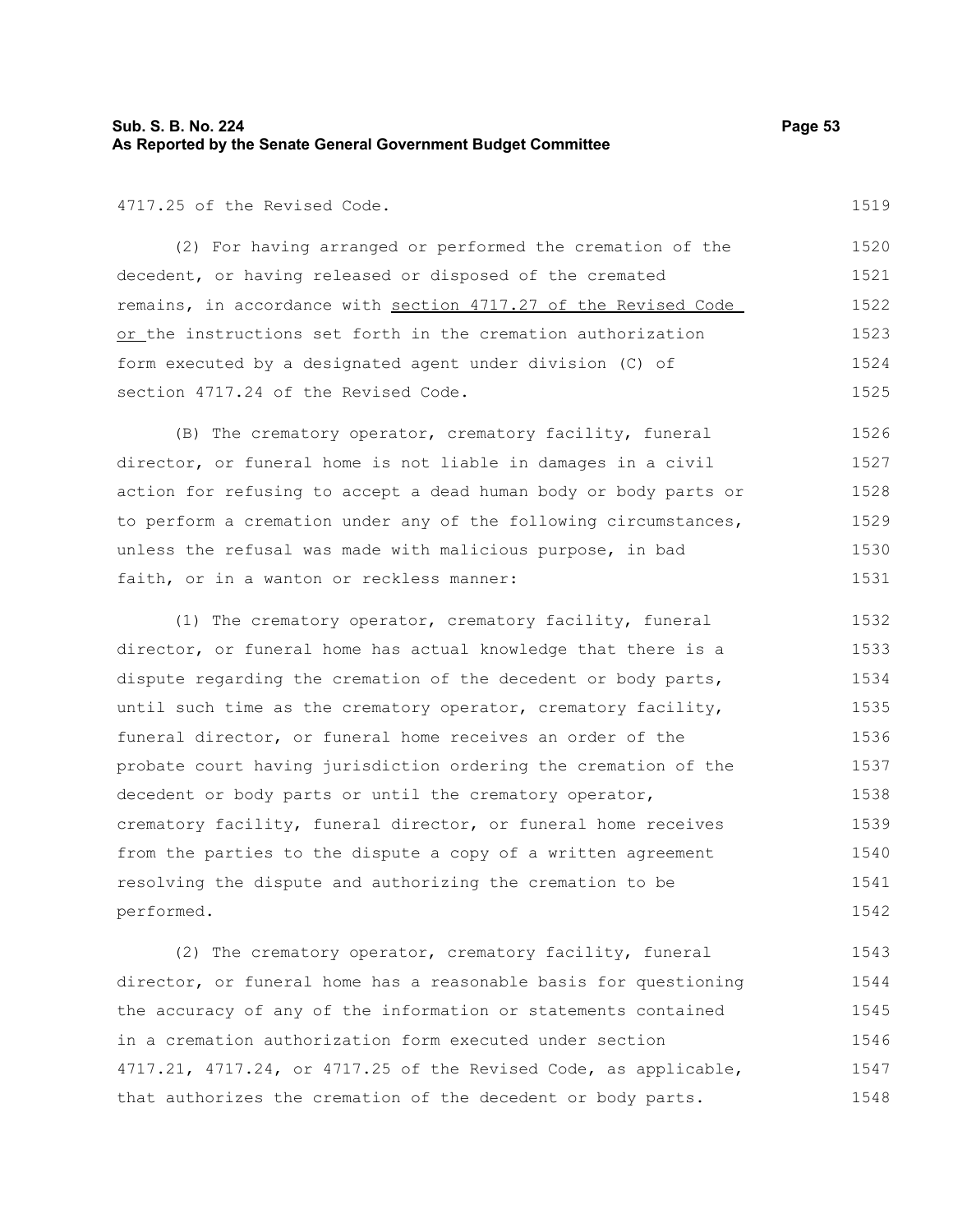# **Sub. S. B. No. 224 Page 54 As Reported by the Senate General Government Budget Committee**

(3) The crematory operator, crematory facility, funeral director, or funeral home has any other lawful reason for refusing to accept the dead human body or body parts or to perform the cremation. 1549 1550 1551 1552

(C) A crematory operator, crematory facility, funeral director, or funeral home is not liable in damages in a civil action for refusing to release or dispose of the cremated remains of a decedent or body parts when the crematory operator, crematory facility, funeral director, or funeral home has actual knowledge that there is a dispute regarding the release or final disposition of the cremated remains in connection with any damages sustained, prior to the time the crematory operator, crematory facility, funeral home, or funeral director receives an order of the probate court having jurisdiction ordering the release or final disposition of the cremated remains, or prior to the time the crematory operator, crematory facility, funeral director, or funeral home receives from the parties to the dispute a copy of a written agreement resolving the dispute and authorizing the cremation to be performed. 1553 1554 1555 1556 1557 1558 1559 1560 1561 1562 1563 1564 1565 1566 1567

(D) A crematory operator, crematory facility, funeral director, or funeral home is not liable in damages in a civil action in connection with the cremation of, or disposition of the cremated remains of, any dental gold, jewelry, or other items of value delivered to the crematory facility or funeral home with a dead human body or body parts, unless either or both of the following apply: 1568 1569 1570 1571 1572 1573 1574

(1) The cremation authorization form authorizing the cremation of the decedent or body parts executed under section 4717.21, 4717.24, or 4717.25 of the Revised Code, as applicable, contains specific instructions for the removal or recovery and 1575 1576 1577 1578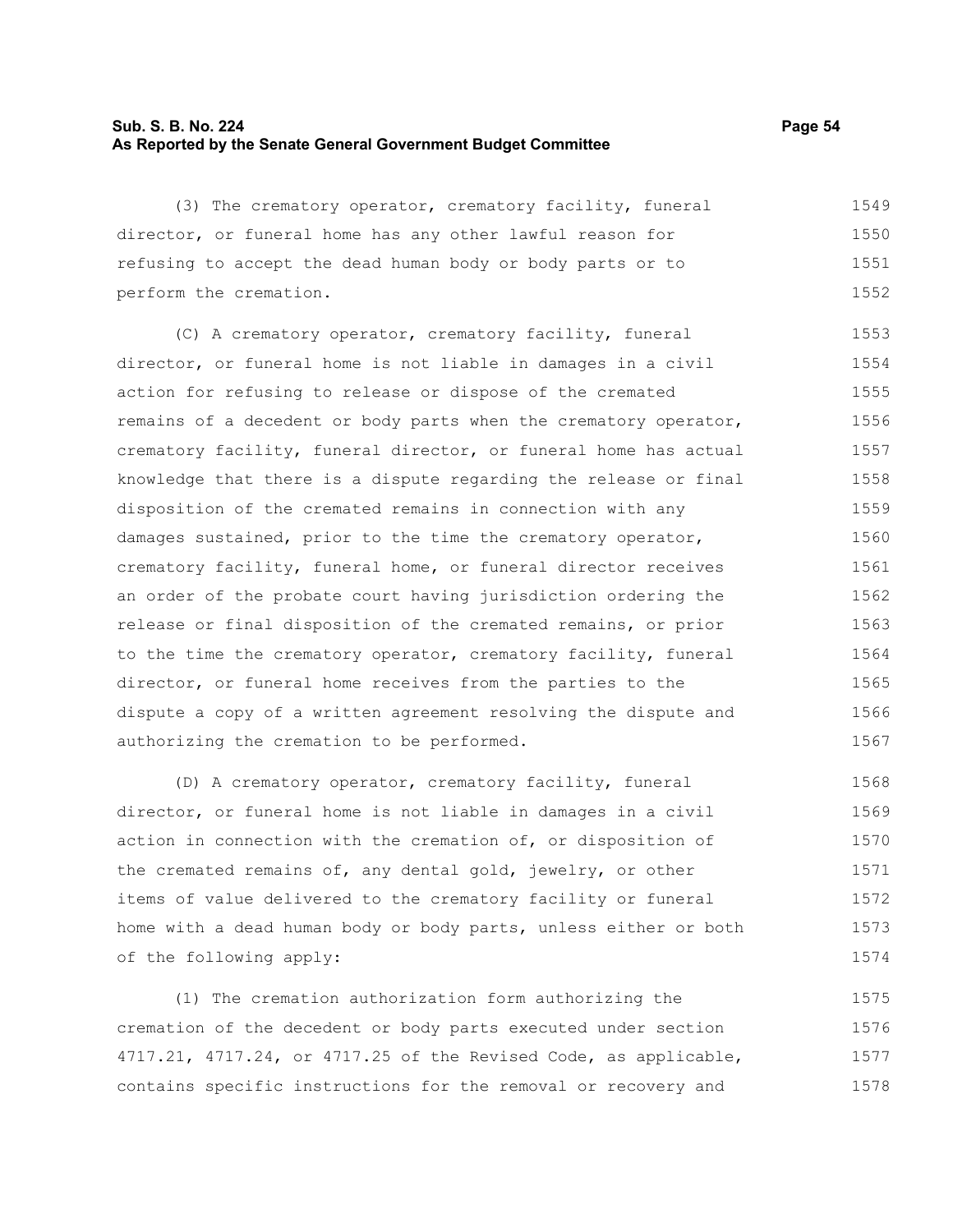## **Sub. S. B. No. 224 Page 55 As Reported by the Senate General Government Budget Committee**

disposition of any such dental gold, jewelry, or other items of value prior to the cremation, and the crematory operator, crematory facility, funeral director, or funeral home has failed to comply with the written instructions. 1579 1580 1581 1582

(2) The actions or omissions of the crematory operator, crematory facility, funeral director, or funeral home were made with malicious purpose, in bad faith, or in a wanton or reckless manner. 1583 1584 1585 1586

(E)(1) This section does not create a new cause of action against or substantive legal right against a crematory operator, crematory facility, funeral director, or funeral home. 1587 1588 1589

(2) This section does not affect any immunities from civil liability or defenses established by another section of the Revised Code or available at common law to which a crematory operator, crematory facility, funeral director, or funeral home may be entitled under circumstances not covered by this section. 1590 1591 1592 1593 1594

 **Sec. 4717.311.** (A) The holder of funds for a preneed funeral contract shall, at least thirty days prior to the beneficiary's ninety-fifth birthday, contact the seller or successor seller to inform the seller or successor seller of the beneficiary's upcoming ninety-fifth birthday. 1595 1596 1597 1598 1599

(B) The holder and the seller or successor seller shall agree to one of the following: 1600 1601

(1) That the holder shall make a reasonable attempt to confirm that the beneficiary is still alive. If the holder cannot confirm that the beneficiary is still alive within thirty days following the beneficiary's ninety-fifth birthday, the holder shall report and remit the funds to the director of commerce pursuant to Chapter 169. of the Revised Code. 1602 1603 1604 1605 1606 1607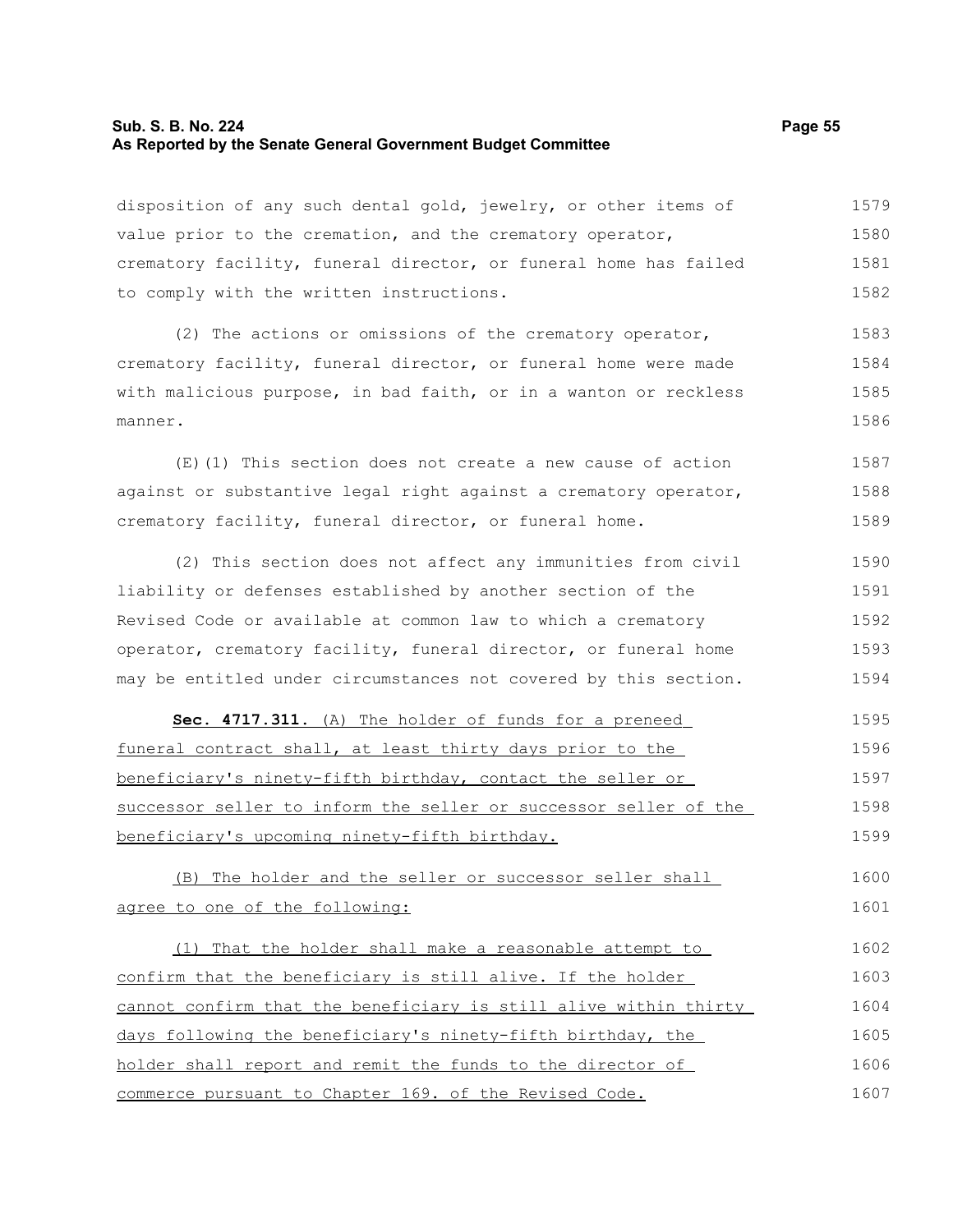# **Sub. S. B. No. 224 Page 56 As Reported by the Senate General Government Budget Committee**

(2) That the seller or successor seller shall make a reasonable attempt to confirm that the beneficiary is still alive. If the seller or successor seller cannot confirm that the beneficiary is still alive within thirty days following the beneficiary's ninety-fifth birthday, the seller or successor seller shall notify the holder within one business day. Upon receiving the notification, the holder shall report and remit the funds to the director of commerce pursuant to Chapter 169. of the Revised Code. 1608 1609 1610 1611 1612 1613 1614 1615 1616

Sec. 4717.35. If a preneed funeral contract contains a provision stating that the preneed funeral contract will be funded by the purchase of an insurance policy, the insurance agent who sold the policy that will fund that preneed funeral contract shall require that any payment made by the purchaser be made in the form of a check, cashier's check, money order, or debit or credit card, payable only to the insurance company. The insurance agent shall remit the application for insurance and the premium paid to the insurance company designated in the preneed funeral contract within the time period specified in division (B)(15) of section 3905.14 of the Revised Code, unless the purchaser rescinds the preneed funeral contract in accordance with division (A) of section 4717.34 of the Revised Code. If the purchaser made payment in the form of a check made payable to the seller, the seller may, within five business days of receiving the check, sign over and forward the check to the insurance company designated in the preneed funeral contract. 1617 1618 1619 1620 1621 1622 1623 1624 1625 1626 1627 1628 1629 1630 1631 1632 1633

If the purchaser of a preneed funeral contract that is revocable and that is funded by an insurance policy or annuity elects to cancel the preneed funeral contract, the purchaser shall provide a written notice to the seller and the insurance company designated in the contract stating that the purchaser 1634 1635 1636 1637 1638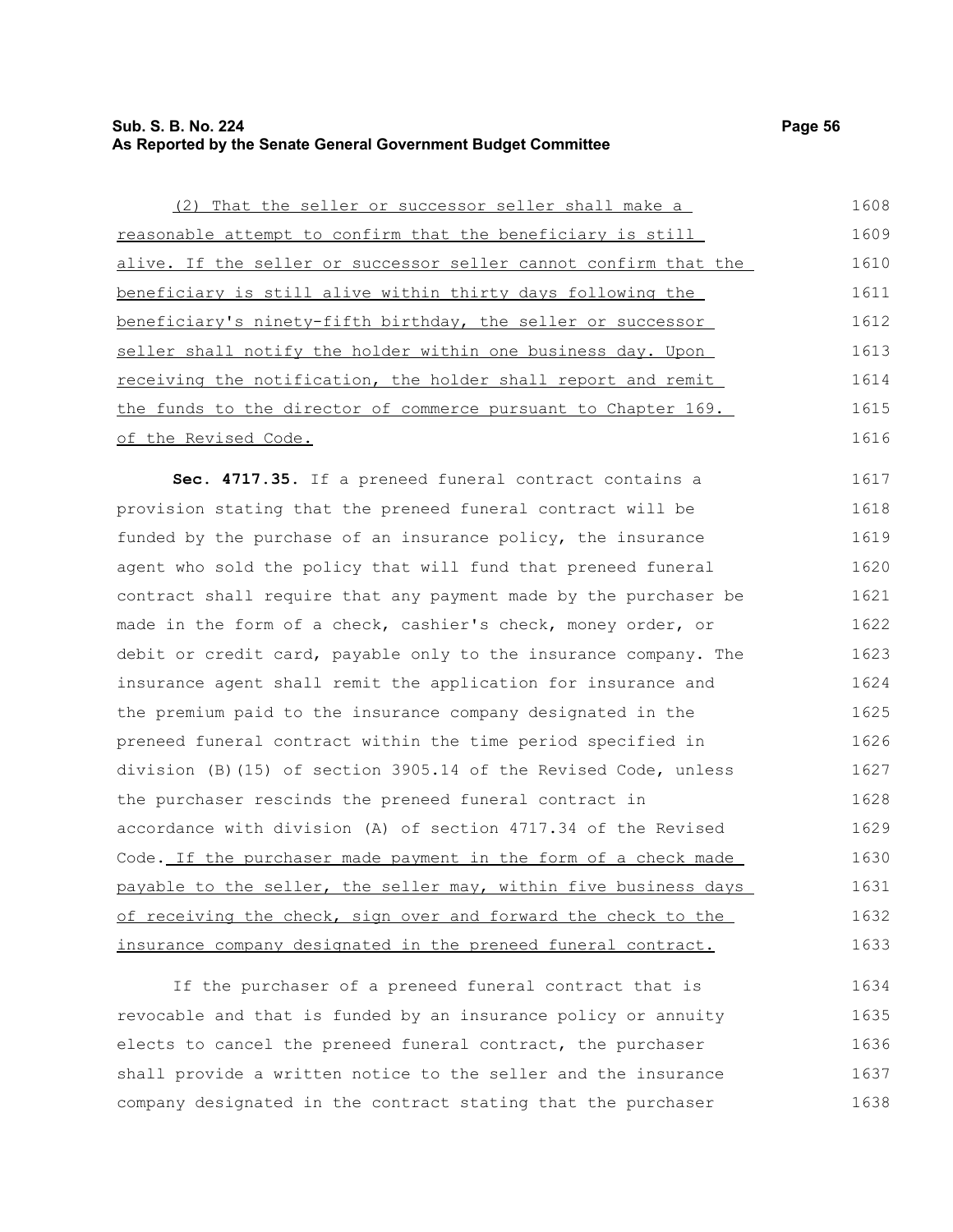#### **Sub. S. B. No. 224 Page 57 As Reported by the Senate General Government Budget Committee**

intends to cancel that contract. Fifteen days after the purchaser provides the notice to the seller of the contract and the insurance company, the purchaser may cancel the preneed funeral contract and change the beneficiary of the insurance policy or annuity or reassign the benefits under the policy or annuity. 1639 1640 1641 1642 1643 1644

The purchaser of a preneed funeral contract that is irrevocable and that is funded by an insurance policy or annuity may transfer the preneed funeral contract to a successor seller by notifying the original seller of the designation of a successor seller. Within fifteen days after receiving the written notice of the designation of the successor seller from the purchaser, the original seller shall assign the seller's rights to the proceeds of the policy to the successor seller. The insurance company shall confirm the change of assignment by providing written notice to the policyholder. 1645 1646 1647 1648 1649 1650 1651 1652 1653 1654

If, after a preneed funeral contract has been performed and paid for by the proceeds of an insurance policy or annuity, there are excess funds that the purchaser previously assigned by a written contract to the seller to pay for preneed funeral services or funeral goods for other individuals, the insurance company or annuity company holding such excess funds shall pay those funds directly to the seller, and the seller shall deposit the funds into a trust or purchase insurance or annuity policies to fund additional preneed funeral contracts. 1655 1656 1657 1658 1659 1660 1661 1662 1663

**Sec. 4717.36.** (A) This section applies only to preneed funeral contracts that are funded by any means other than an insurance policy or policies, or an annuity or annuities. 1664 1665 1666

No money in a preneed funeral contract trust shall be distributed from the trust except as provided in this section. 1667 1668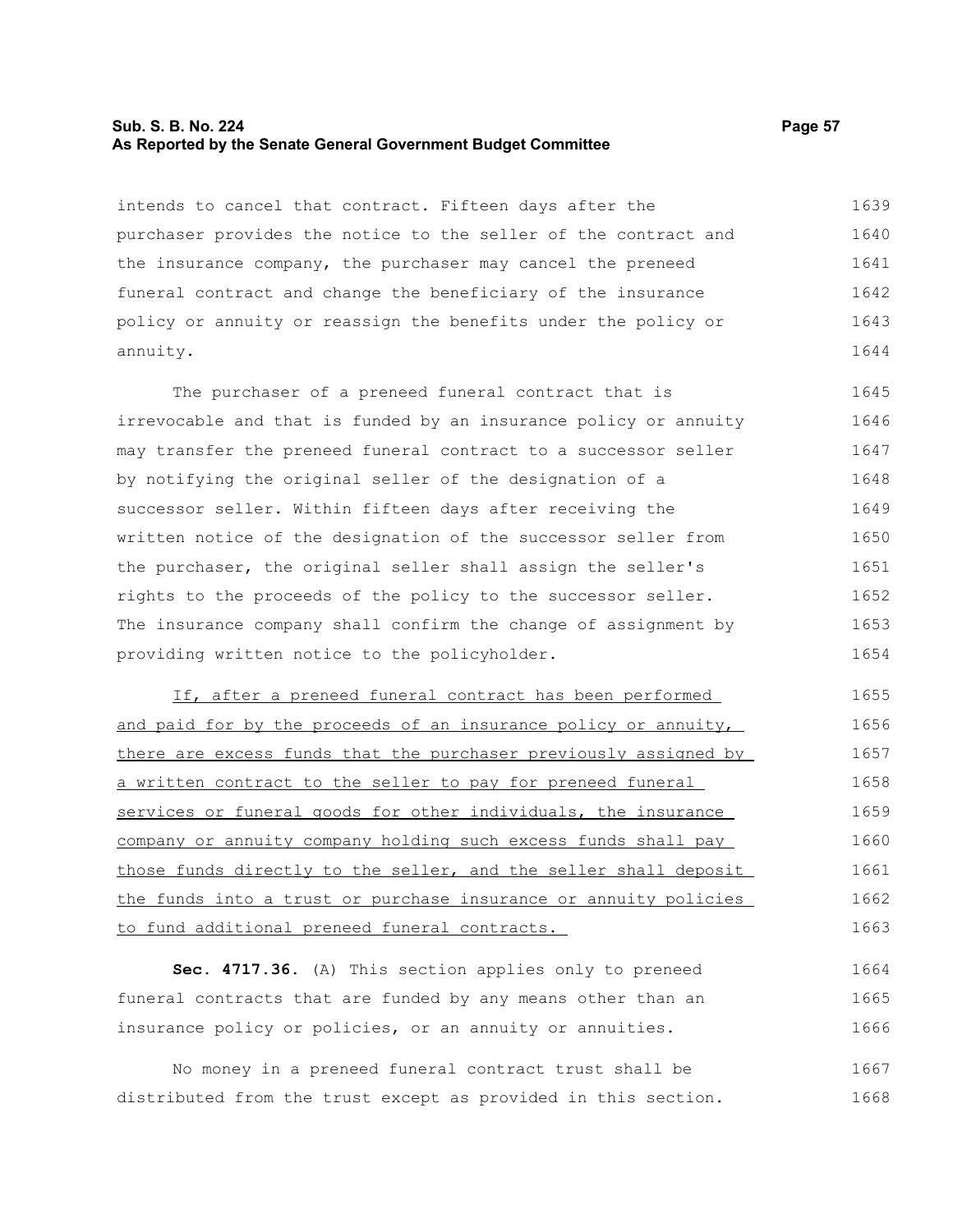# **Sub. S. B. No. 224 Page 58 As Reported by the Senate General Government Budget Committee**

(B) A seller of a preneed funeral contract that stipulates a fixed or firm or guaranteed price for funeral services and funeral goods to be provided under a preneed funeral contract may charge an initial service fee not to exceed ten per cent of the total amount of all payments to be paid under the preneed funeral contract for such guaranteed price funeral services and funeral goods. If the amount to be paid by the purchaser is to be paid in installments, the seller may collect the initial service fee only after all of the installments have been paid. 1669 1670 1671 1672 1673 1674 1675 1676 1677

 $(C)$   $\rightarrow$   $\rightarrow$   $(1)$  Except for the following, all payments made by the purchaser of a preneed funeral contract, except for the initial service fee permitted by division (B) of this section and any applicable sales tax, shall be made in the form of a check, cashier's check, money order, or debit or credit card, payable only to the trustee of the preneed funeral contract trust or to the trustee's designated depository: 1678 1679 1680 1681 1682 1683 1684

(a) The initial service fee permitted by division (B) of this section; 1685 1686

(b) The fee collected under division (A)(14) of section 4717.07 of the Revised Code; 1687 1688

(c) Any applicable sales tax. 1689

(2) If the purchaser makes payment in the form of a check made payable to the seller, the seller may, within five business days of receiving the check, sign over and forward the check to the trustee or the trustee's designated depository. 1690 1691 1692 1693

(3) Within thirty days of the seller receiving any form of payment made payable to the trustee or the trustee's designee, the seller shall remit the payment to the trustee or the trustee's designee unless the purchaser rescinds the preneed 1694 1695 1696 1697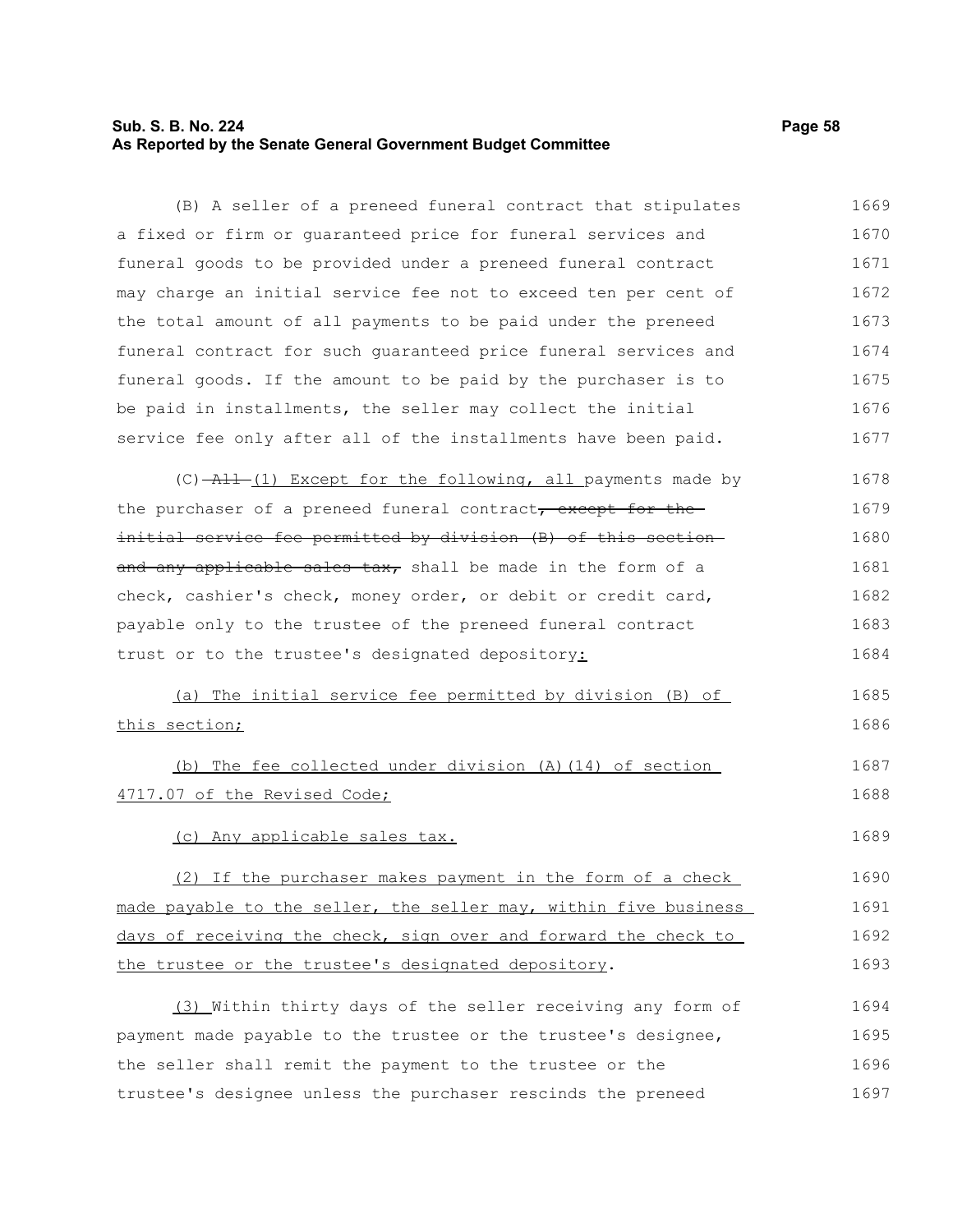# **Sub. S. B. No. 224** Page 59 **As Reported by the Senate General Government Budget Committee**

| funeral contract in accordance with division (A) of section      | 1698 |
|------------------------------------------------------------------|------|
| 4717.34 of the Revised Code. The funds deposited with the        | 1699 |
| trustee shall remain intact and held in trust for the contract   | 1700 |
| beneficiary.                                                     | 1701 |
| (D) The seller shall establish a preneed funeral contract        | 1702 |
| trust at one of the following types of institutions and shall    | 1703 |
| designate that institution as the trustee of the preneed funeral | 1704 |
| contract trust:                                                  | 1705 |
| (1) A trust company licensed under Chapter 1111. of the          | 1706 |
| Revised Code;                                                    | 1707 |
| (2) A national bank, federal savings bank, or federal            | 1708 |
| savings association that pledges securities in accordance with   | 1709 |
| section 1111.04 of the Revised Code;                             | 1710 |
| (3) A credit union authorized to conduct business in this        | 1711 |
| state pursuant to Chapter 1733. of the Revised Code.             | 1712 |
| (E) Moneys deposited in a preneed funeral contract trust         | 1713 |
| fund shall be held and invested in the manner in which trust     | 1714 |
| funds are permitted to be held and invested pursuant to Chapter  | 1715 |
| 1111. of the Revised Code.                                       | 1716 |
| (F) The seller shall establish a separate preneed funeral        | 1717 |
| contract trust for the moneys paid under each preneed funeral    | 1718 |
| contract, unless the purchaser or purchasers of a preneed        | 1719 |
| funeral contract or contracts authorize the seller to place the  | 1720 |
| moneys paid for that contract or those contracts in a combined   | 1721 |
| preneed funeral contract trust. The trustee of a combined        | 1722 |
| preneed funeral contract trust shall keep exact records of the   | 1723 |
| corpus, income, expenses, and disbursements with regard to each  | 1724 |
| purchaser and contract beneficiary for whom moneys are held in   | 1725 |
| the trust. The terms of a preneed funeral contract trust are     | 1726 |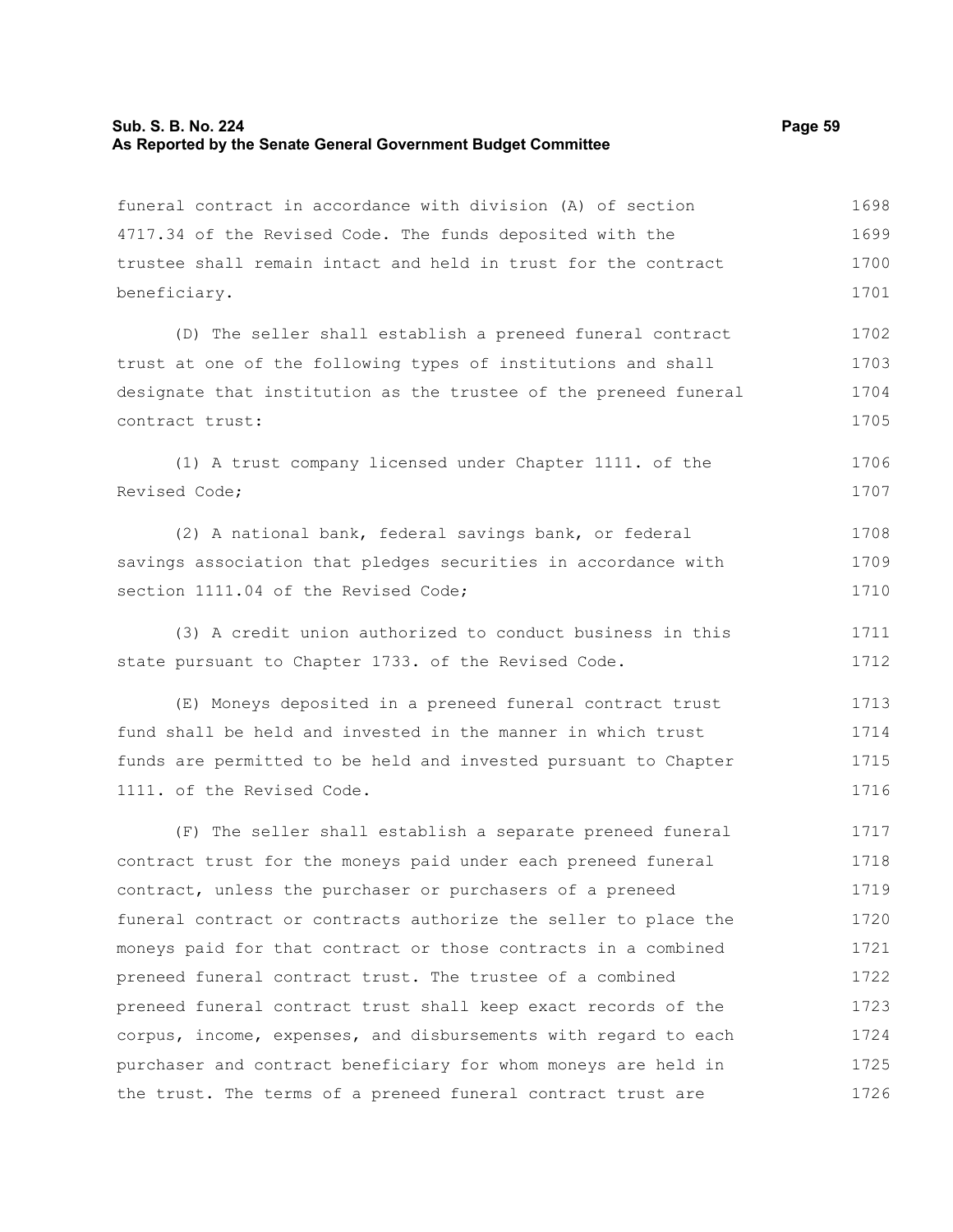## **Sub. S. B. No. 224 Page 60 As Reported by the Senate General Government Budget Committee**

governed by this section and the payments from that trust are governed by Chapter 1111. of the Revised Code, except as otherwise provided in this section. 1727 1728 1729

A trustee of a preneed funeral contract trust may pay taxes and expenses for a preneed funeral contract trust and may charge a fee for managing a preneed funeral contract trust. The fee shall not exceed the amount regularly or usually charged for similar services rendered by the institutions described in division (D) of this section when serving as a trustee. 1730 1731 1732 1733 1734 1735

(G) If the purchaser of a preneed funeral contract that is revocable elects to cancel the contract, the purchaser shall provide a written notice to the seller of the contract and the trustee of the preneed funeral contract trust stating that the purchaser intends to cancel the contract. Fifteen days after the purchaser provides that notice to the seller and trustee, the purchaser may cancel the contract. Upon canceling a preneed funeral contract pursuant to this division, one of the following shall occur, as applicable: 1736 1737 1738 1739 1740 1741 1742 1743 1744

(1) If the preneed funeral contract does not stipulate a firm or fixed or guaranteed price for funeral goods and funeral services to be provided under the preneed funeral contract, the trustee shall give to the purchaser all of the assets of the trust that exist at the time of cancellation, less any fees charged, distributions paid, and expenses incurred by the trustee pursuant to division (F) of this section. 1745 1746 1747 1748 1749 1750 1751

(2) If the preneed funeral contract does stipulate a firm or fixed or guaranteed price for funeral goods and funeral services to be provided under the contract, the purchaser may request and receive from the trustee all of the assets of the trust at the time of cancellation, less a cancellation fee that 1752 1753 1754 1755 1756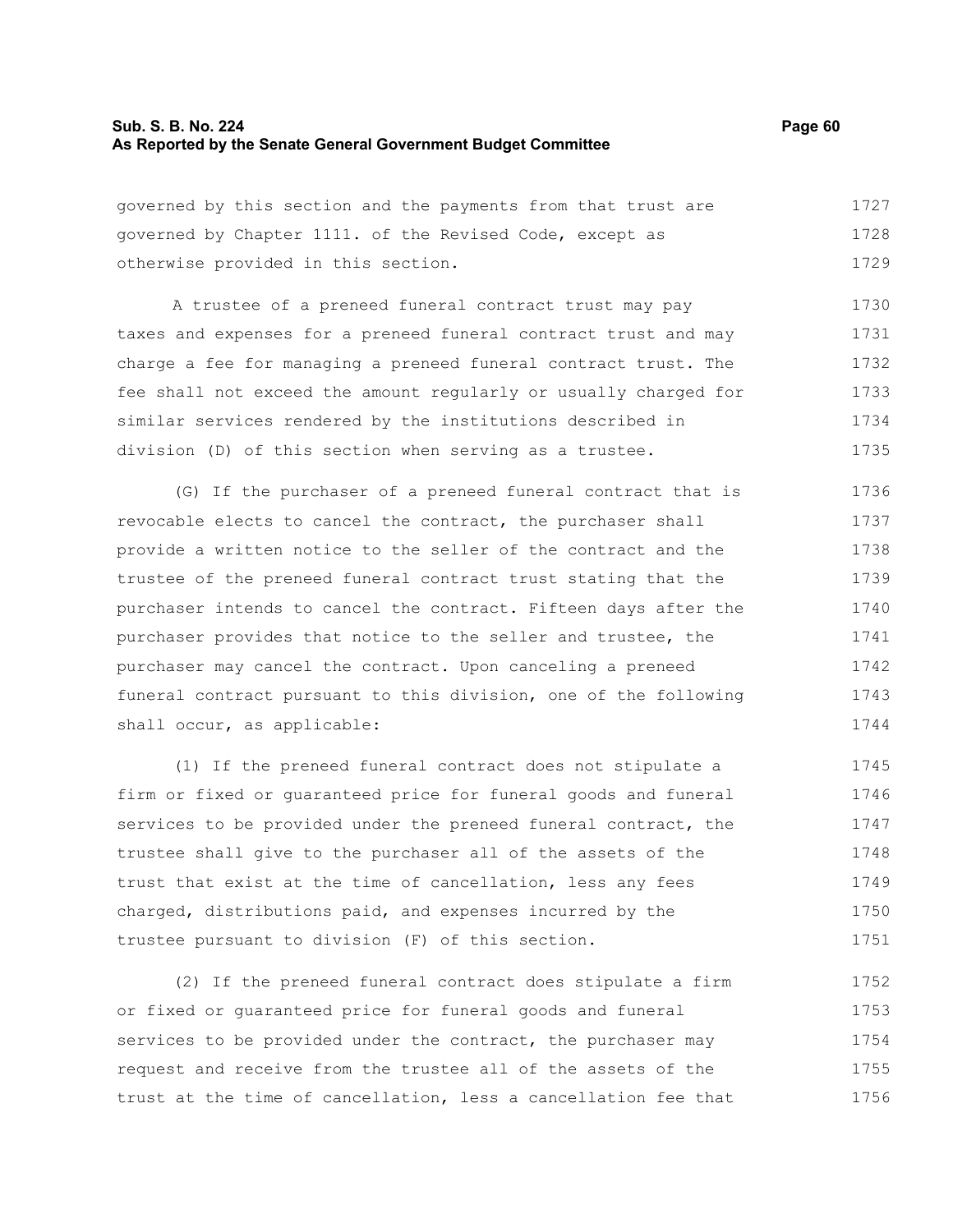## **Sub. S. B. No. 224 Page 61 As Reported by the Senate General Government Budget Committee**

the original seller may collect from the trustee that is equal to or less than ten per cent of the value of the assets of the trust on the date the trust is cancelled, provided, however, that to the extent the original seller took an initial service fee as permitted by division (B) of this section, the aggregate amount of the cancellation fee and the initial service fee may not exceed ten per cent of the value of those assets. In addition to any cancellation fee, there may also be deducted any fees charged, distributions paid, and expenses incurred by the trustee pursuant to division (F) of this section. 1757 1758 1759 1760 1761 1762 1763 1764 1765 1766

If more than one purchaser enters into the contract, all of those purchasers must request cancellation of the contract for it to be effective under this division, and the trustee shall refund to each purchaser only those funds that purchaser has paid under the contract and any income earned on those funds in an amount that is in direct proportion to the amount of funds that purchaser paid relative to the total amount of payments deposited in that trust, less any fees charged, distributions paid, and expenses incurred by the trustee pursuant to division (F) of this section, the amount of which are in direct proportion to the amount of funds that purchaser paid relative to the total amount of payments deposited in that trust. 1767 1768 1769 1770 1771 1772 1773 1774 1775 1776 1777 1778

(H) The purchaser of a preneed funeral contract that is irrevocable may transfer the preneed funeral contract to a successor seller. A purchaser who elects to make such a transfer shall provide a written notice of the designation of a successor seller to the trustee and the original seller. Within fifteen days after receiving the written notice of the new designation from the purchaser, the trustee shall list the successor seller as the seller of the preneed funeral contract and the original seller shall relinquish and transfer all rights under the 1779 1780 1781 1782 1783 1784 1785 1786 1787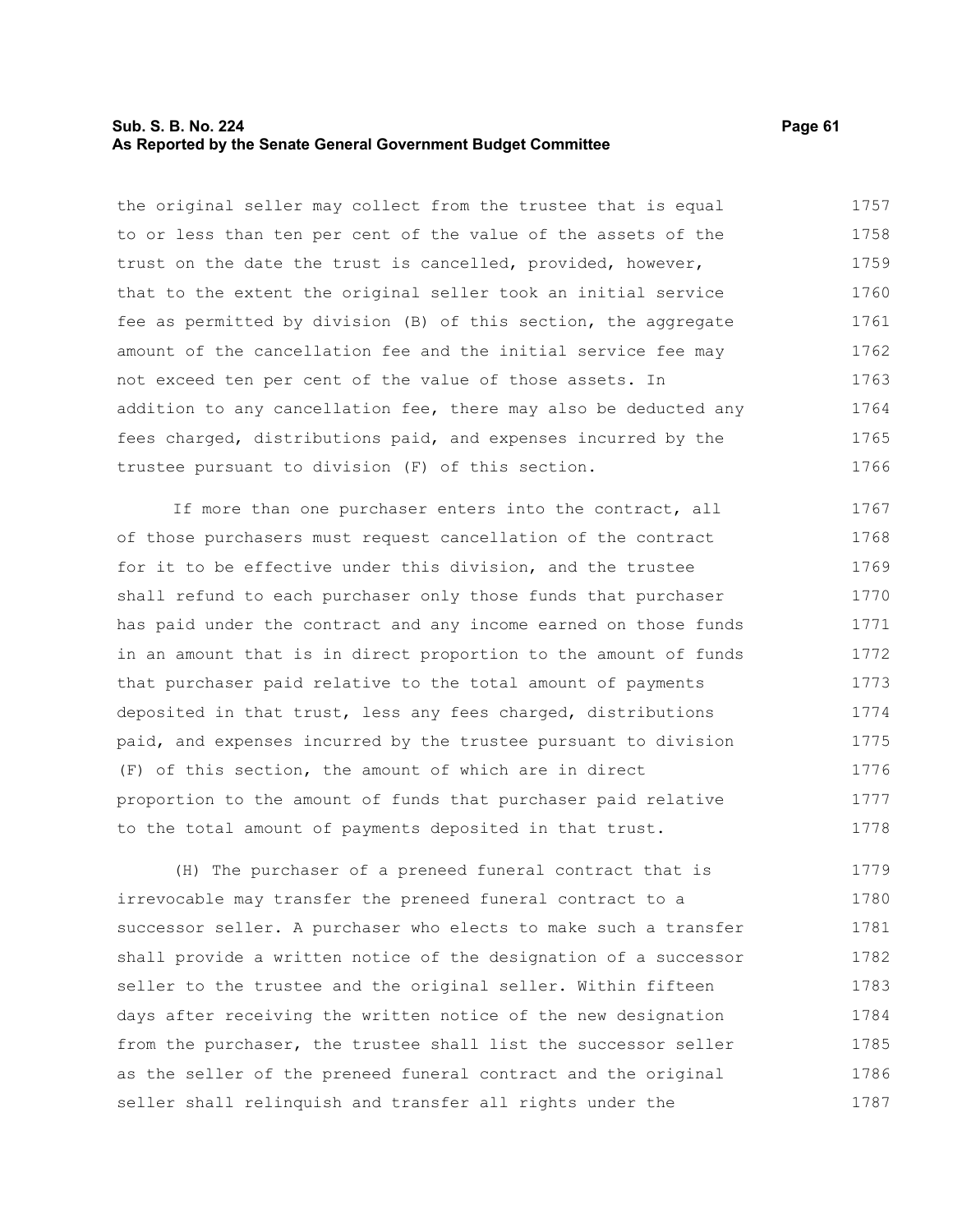# **Sub. S. B. No. 224 Page 62 As Reported by the Senate General Government Budget Committee**

preneed funeral contract to the successor seller. The trustee shall confirm the transfer by providing written notice of the transfer to the original seller, the successor seller, and the purchaser. If the preneed funeral contract stipulates a firm or fixed or guaranteed price for the funeral goods and funeral services to be provided under the preneed funeral contract, the original seller may collect from the trustee a transfer fee from the trust that equals up to ten per cent of the value of the assets of the trust on the date the trust is transferred, provided, however, that to the extent the original seller took an initial service fee as permitted by division (B) of this section, the aggregate amount of the transfer fee and the initial service fee may not exceed ten per cent of the value of those assets. If the preneed funeral contract does not stipulate a firm or fixed or guaranteed price for funeral goods and funeral services to be provided under the preneed funeral contract, no transfer fee shall be collected by the original seller. 1788 1789 1790 1791 1792 1793 1794 1795 1796 1797 1798 1799 1800 1801 1802 1803 1804 1805

(I) If a seller of a preneed funeral contract elects to transfer a preneed funeral contract trust from an institution listed in divisions (D)(1) to (3) of this section to a different institution, the trustee of the original trust shall notify the purchaser of the preneed funeral contract of that transfer in writing within thirty days after the transfer occurred and shall provide the purchaser with the name of and the contact information for the institution where the new trust is maintained. Upon receipt of the trust, the trustee of the transferred trust shall notify the purchaser of the receipt of the trusts in accordance with division (A) of section 4717.33 of the Revised Code. 1806 1807 1808 1809 1810 1811 1812 1813 1814 1815 1816 1817

(J)(1) If a seller receives a notice that the contract 1818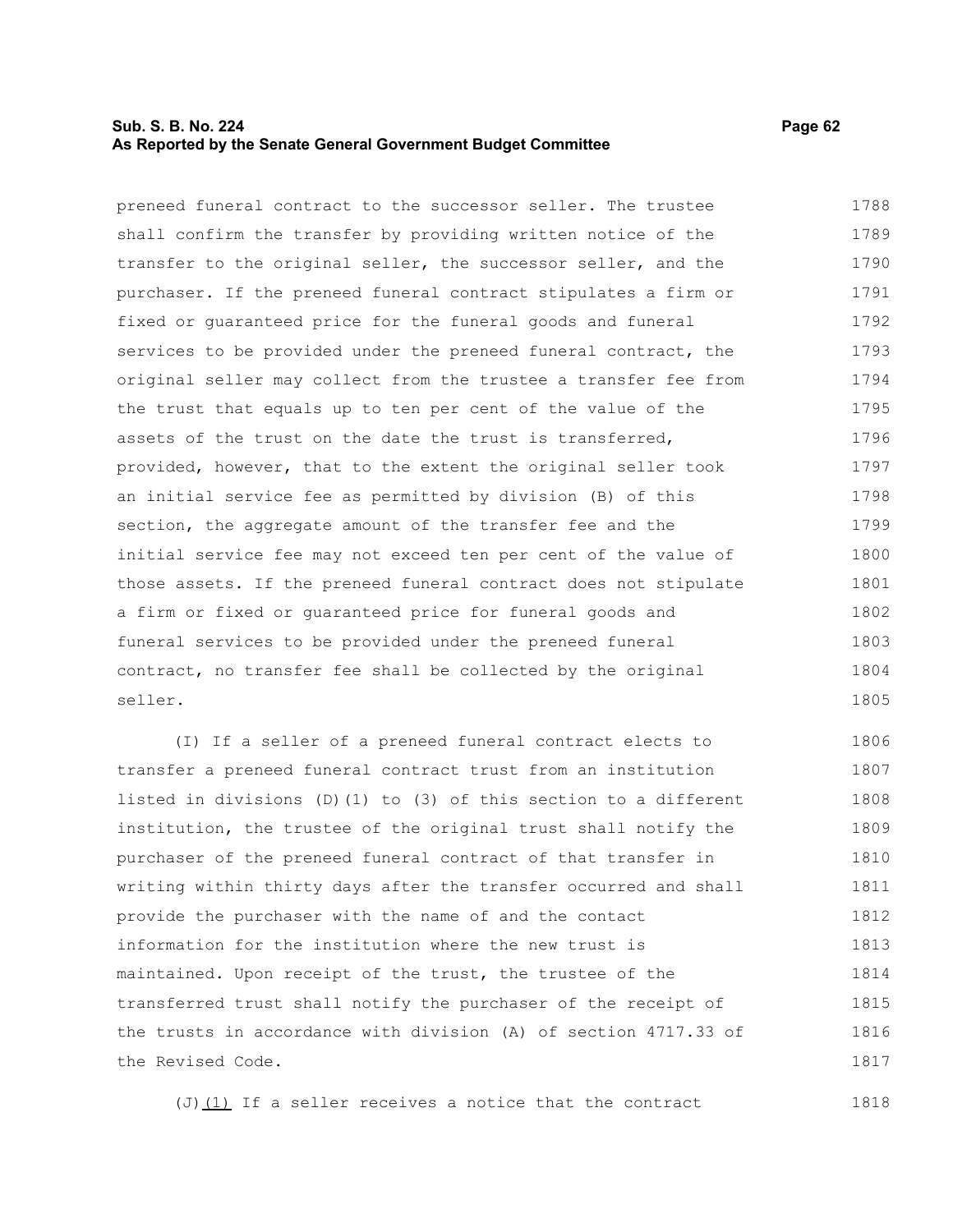# **Sub. S. B. No. 224 Page 63 As Reported by the Senate General Government Budget Committee**

beneficiary has died and that funeral goods and funeral services have been provided by a provider other than the seller, exceptas otherwise specified in this section, the seller shall direct the trustee, within thirty days after receiving that notice, to pay to the provider that provided the funeral goods and services, if still unpaid, or the estate of the contractbeneficiary all funds held by the trustee, less any fees charged, distributions paid, and expenses incurred by the trustee pursuant to division (F) of this section. 1819 1820 1821 1822 1823 1824 1825 1826 1827

(2) If the provider has already been paid for providing the funeral goods and funeral services to the contract beneficiary, the seller shall direct the trustee to pay to the estate of the contract beneficiary or, if no estate has been opened, to any person with the right of disposition under section 2108.81 of the Revised Code all funds held by the trustee, less any fees charged, distributions paid, and expenses incurred by the trustee pursuant to division (F) of this section. The trustee shall make a reasonable attempt to pay the estate or person with the right of disposition within one hundred eighty days of receipt of notice that the contract beneficiary has died. If the trustee is unable to make payment within one hundred eighty days, the trustee shall report and remit the funds to the director of commerce pursuant to Chapter 169. of the Revised Code. 1828 1829 1830 1831 1832 1833 1834 1835 1836 1837 1838 1839 1840 1841 1842

(3) In the event the preneed funeral contract stipulates a firm or fixed or guaranteed price for funeral goods and funeral services that were to be provided under the preneed funeral contract, the seller may collect from the trustee a cancellation fee not exceeding ten per cent of the value of the assets of the trust on the date the trust is transferred, provided, however, that to the extent the original seller took an initial service 1843 1844 1845 1846 1847 1848 1849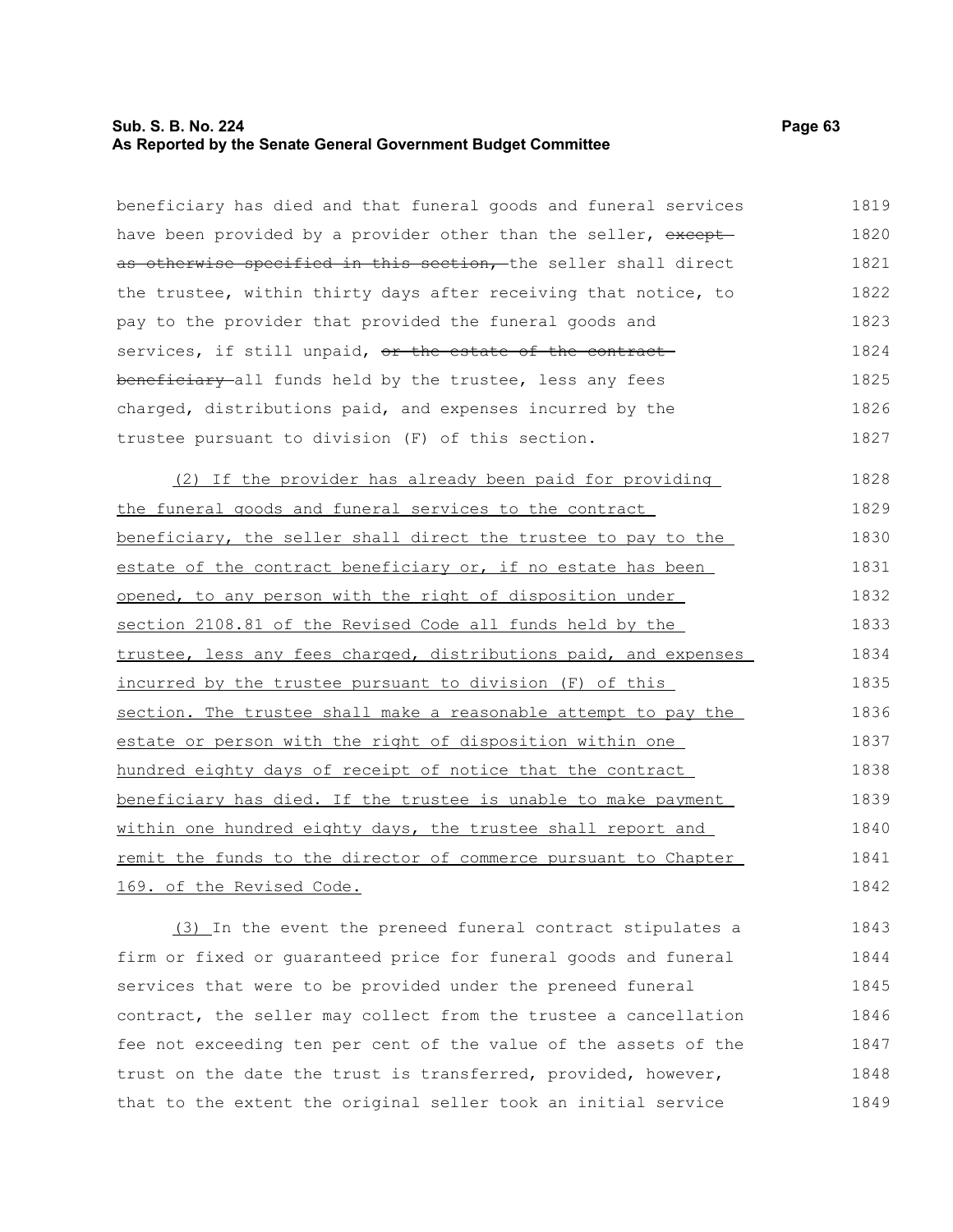#### **Sub. S. B. No. 224 Page 64 As Reported by the Senate General Government Budget Committee**

fee as permitted by division (B) of this section, the aggregate amount of the transfer fee and the initial service fee shall not exceed ten per cent of the value of those assets. If the preneed funeral trust does not stipulate a firm or fixed or guaranteed price for funeral goods and funeral services to be provided under the preneed funeral contract, no cancellation fees shall be collected by the original seller. 1850 1851 1852 1853 1854 1855 1856

(K) A certified copy of the certificate of death or other evidence of death satisfactory to the trustee shall be furnished to the trustee as evidence of death, and the trustee shall promptly pay the accumulated payments and income, if any, according to the preneed funeral contract. Such payment of the accumulated payments and income pursuant to this section and, when applicable, the preneed funeral contract, relieves the trustee of any further liability on the accumulated payments and income. 1857 1858 1859 1860 1861 1862 1863 1864 1865

If, after a preneed funeral contract has been performed and paid for by the proceeds of a preneed trust fund, there are excess funds that the purchaser previously assigned by a written contract to the seller to pay for preneed funeral services or funeral goods for other individuals, the trustee holding such excess funds shall pay those funds directly to the seller, and the seller shall deposit the funds into a trust or purchase insurance or annuity policies to fund additional preneed funeral contracts. 1866 1867 1868 1869 1870 1871 1872 1873 1874

**Section 2.** That existing sections 169.02, 2108.75, 2108.82, 3705.20, 4513.17, 4717.04, 4717.05, 4717.06, 4717.07, 4717.10, 4717.13, 4717.14, 4717.24, 4717.28, 4717.30, 4717.35, and 4717.36 of the Revised Code are hereby repealed. 1875 1876 1877 1878

**Section 3.** The General Assembly intends to review and 1879